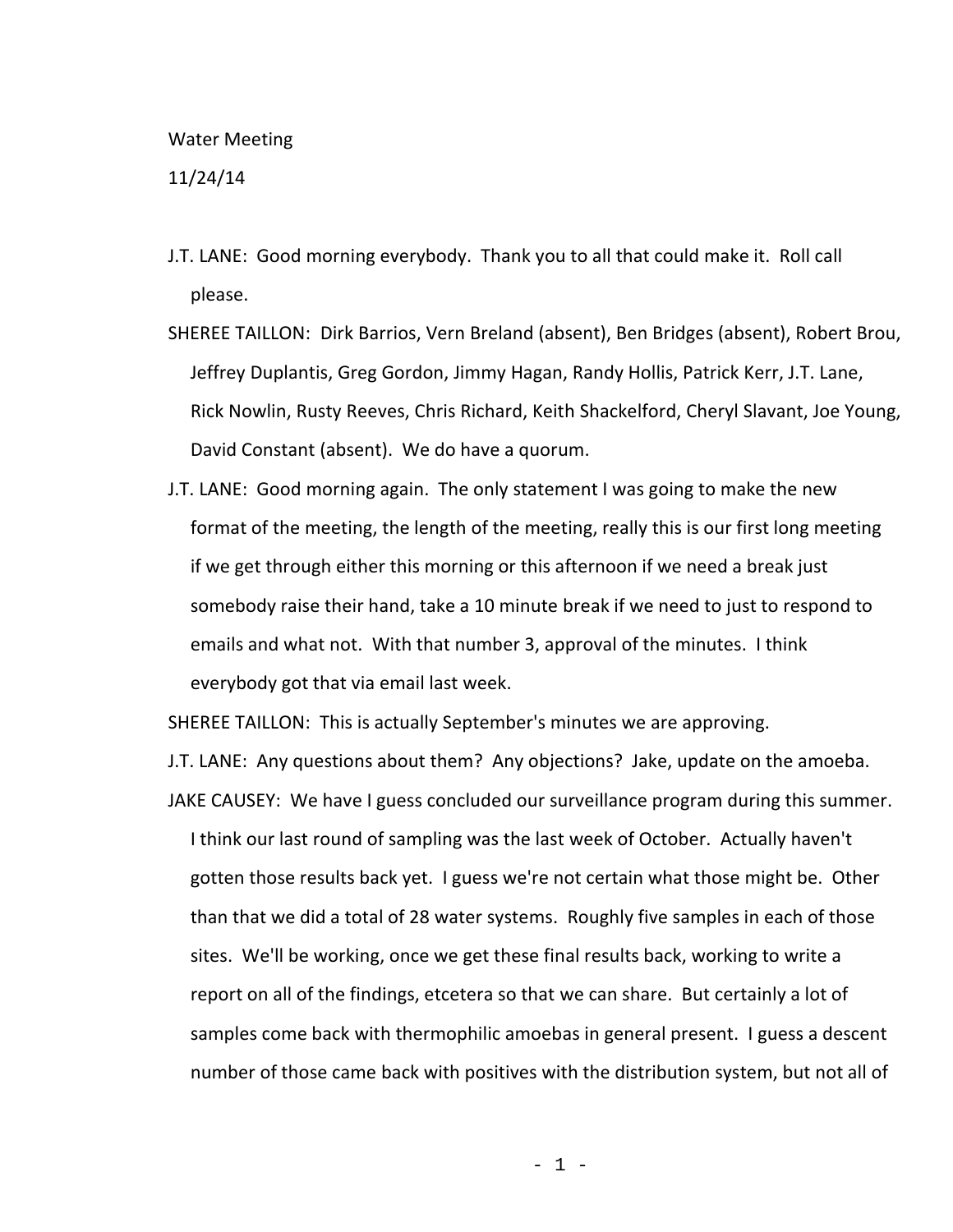those positive for naegleria fowleri specifically. We're trying to summarize those data and certainly make that available to share with everyone. One thing we definitely, I guess so initially the survey kind of started with systems similar to St. Bernard and Desoto as far as surface water chloramines, residuals, and we knew we had a limited timeframe with the number of samples. Trying to get groundwater, a few free chlorine systems. It was kind of a hodgepodge of at least some of those different elements that we wanted in there. For next summer we want to look at doing a broader groundwater survey like raw groundwater to get an idea. If we find this amoeba like they found in Arizona for sure. I know some of them speculated whether it was in their (inaudible) or perhaps just affixed to well casings. They really didn't include one way or the other. But anyway, if that's there and positive and present in any of our water wells we certainly need to know about that. I guess that's where we were at. Getting the last round of results I guess hopefully this week and then we'll certainly be preparing a final report to share with everyone. It is over. That's all I have.

J.T. LANE: Any questions? With that up for new business number 5.

SHEREE TAILLON: Greg said he was going to be here.

J.T. LANE: With that we'll move on to old business.

- PATRICK KERR: The interstate is closed on one side or the other in Baton Rouge. I don't know which one.
- J.T. LANE: With that you have copies of part 7. With that I think what we'll do is start with part 7 and see if there's any questions on the copy that has changes from our last discussion. Open it up now for any discussion or questions. Any adjustments we might need to make for the copy before we move for final approval? Any questions or comments?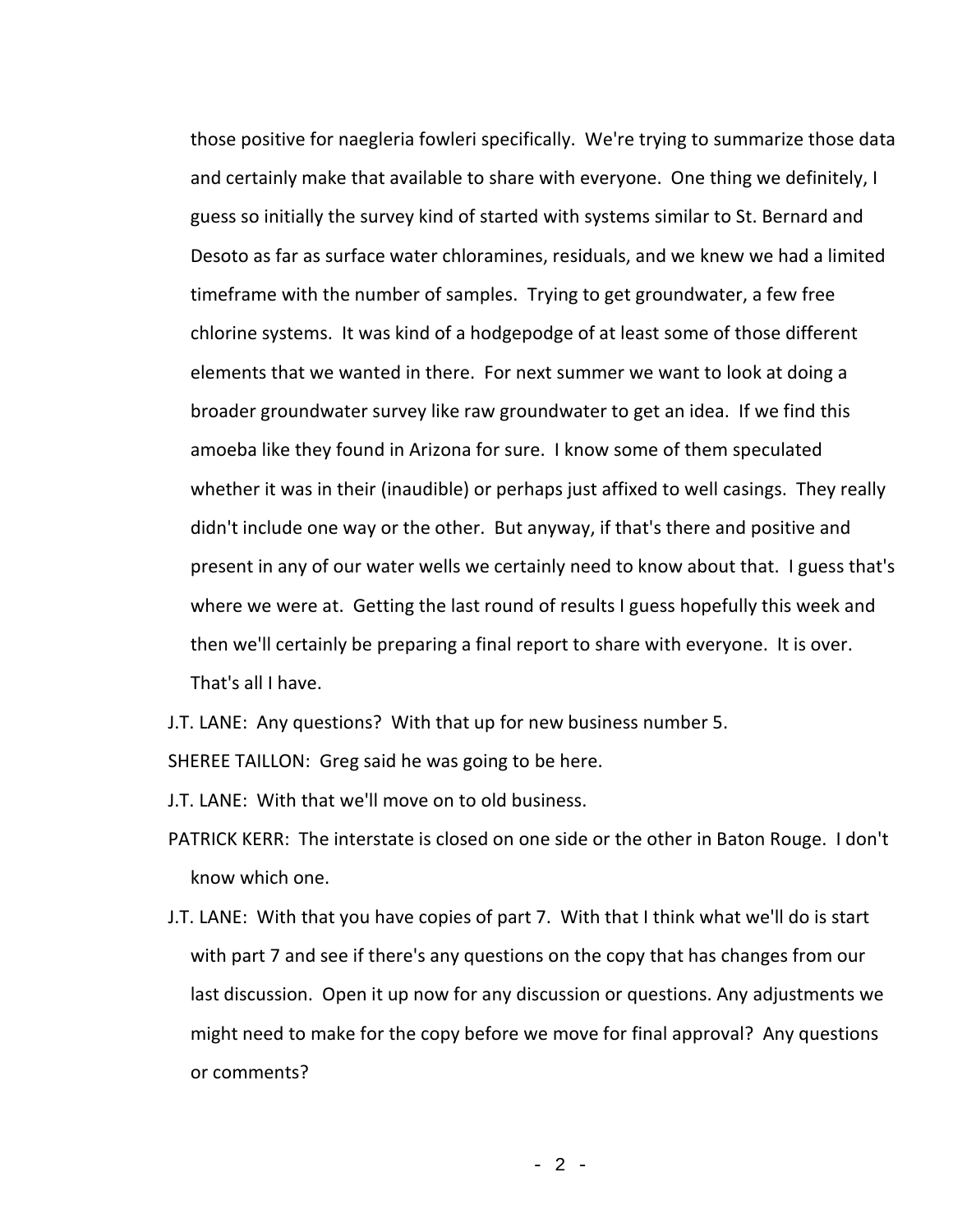DIRK BARRIOS: I still think we shouldn't be placing a requirement of 100 year flood elevation that should be maybe should or possibly adhere to the local building requirements. In the lower part of the state 100 year flood elevation to do any kind of design you're looking at storm surge. Part 7.0.2 part A. Storm surge is a very important impact on especially the lower coastal areas and anybody that lives in the coastal areas is going to have problems. Don't put any requirement, just say have to adhere to the local building requirements. Why should we as a board on water quality standards be worried about the elevation? They have to meet the requirements of the elevation wherever they are building at. Why should DHH first thing I'm going to ask is well what is the elevation of the 100 year flood at that location? I don't think that's something DHH should have to worry about.

JAKE CAUSEY: I didn't catch the last part. What specifically?

DIRK BARRIOS: What I'm saying 100 year flood elevation requirement for building is an issue that should be of local concern. You have to meet the building requirement of wherever you are building at. Why should DHH, this is water quality standard, nothing to do with elevation.

JAKE CAUSEY: I would say water quality has a lot to do with elevation.

DIRK BARRIOS: When you are putting 100 year flood elevation basically saying lower parts of the state are going to have issues. Y'all seem to not understand that 100 year flood elevation encompasses storm surge and a storm surge in a lower part of the state, and I talked to engineers that deal with it every day and they told me storm surge is what you have to take into consideration. Building up plus 18, plus 14, plus 12, whatever. Let's face it, on the coast we don't have a rocky coast. We have a spongy coast and it's not going to be something that we would be able to adhere. JAKE CAUSEY: Building codes are based off of 100 year flood elevation.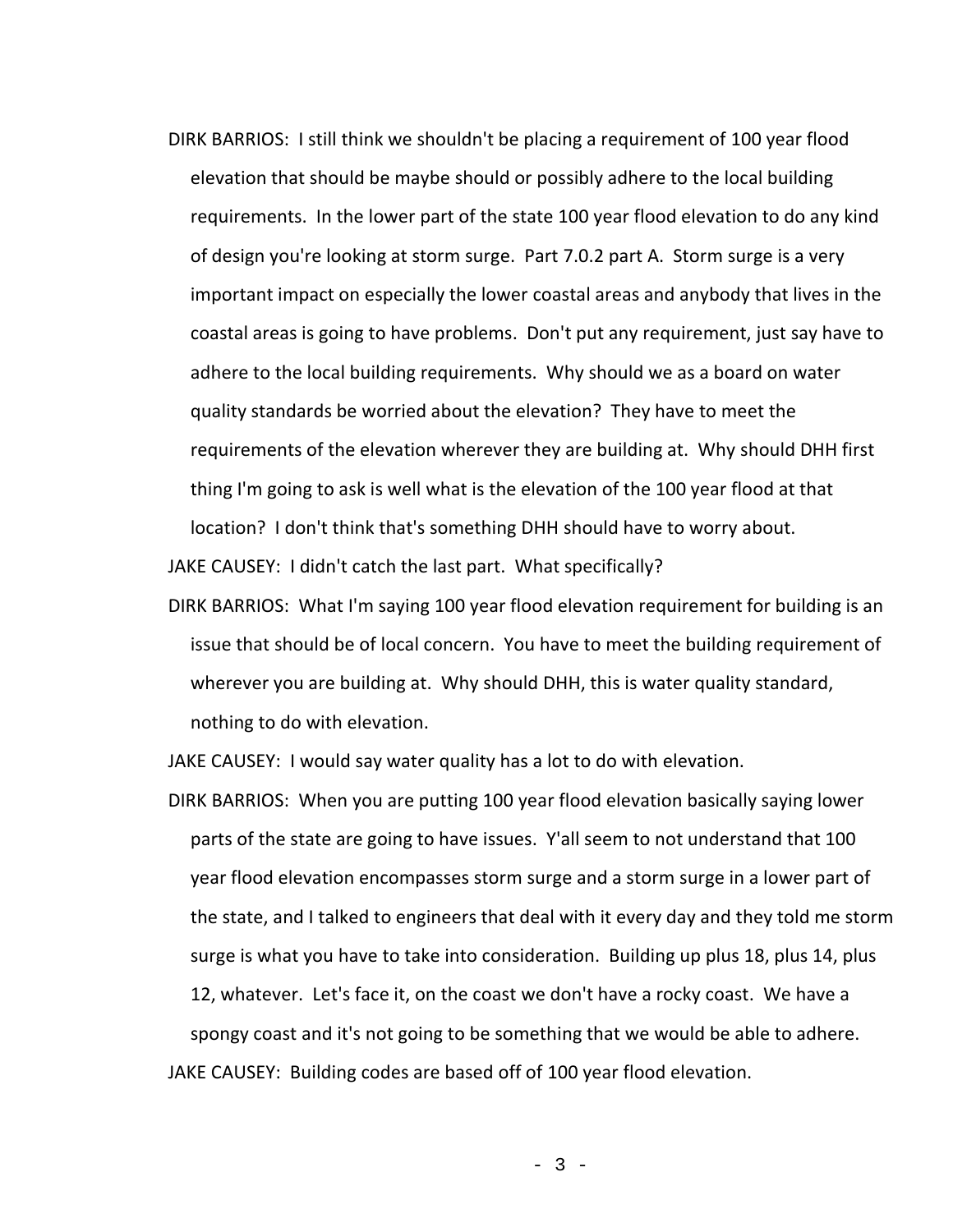- DIRK BARRIOS: You have no flexibility in here when you are saying a 100 year flood elevation. Probably going to pass, but I'm going to vote no. Anytime you are going to say 100 year flood elevation I will vote no. I surveyed for 20 something years; I know what it means. Not in favor. I thought we were here to set standards on water quality and all of a sudden setting standards on a whole lot of stuff that has nothing to do with water quality issues. We all have to adhere to building requirements. I don't think water issues should have anything to do with that. You can refer to the local building requirement or something like that or should or whatever, but I just don't think that statement in here. When you say a 100 year flood elevation in 10 states that are in the Great Lakes area they are talking about most of the time. If it was strictly a rain event most people wouldn't have an issue, but when you live on the coast you have to consider storm surge. And storm surge is something that you can hardly ever, you can design for it, but the next storm might be worse. I just think it's an issue that we shouldn't be placing these precise requirements.
- CHRIS RICHARD: I understand what Dirk is getting at. I understand what your position is Jake as well as protecting the inundation of the ground storage tank in other parts of the state. There are requirements in the state that differentiate between whether you're a coastal parish or not. I don't know if there's something that you could say that I understand you don't want to put a ground storage tank 20 feet in the air because of storm surge. It's not going to be effective and you're not going to be serving water to people who have already evacuated. Could you put the 100 year requirement except in coastal parishes which would be handled on a case by case basis, or good engineering practice, or something? I understand you can't put it to protect above a 20 foot storm surge along the coast when the elevations are zero to one.

- 4 -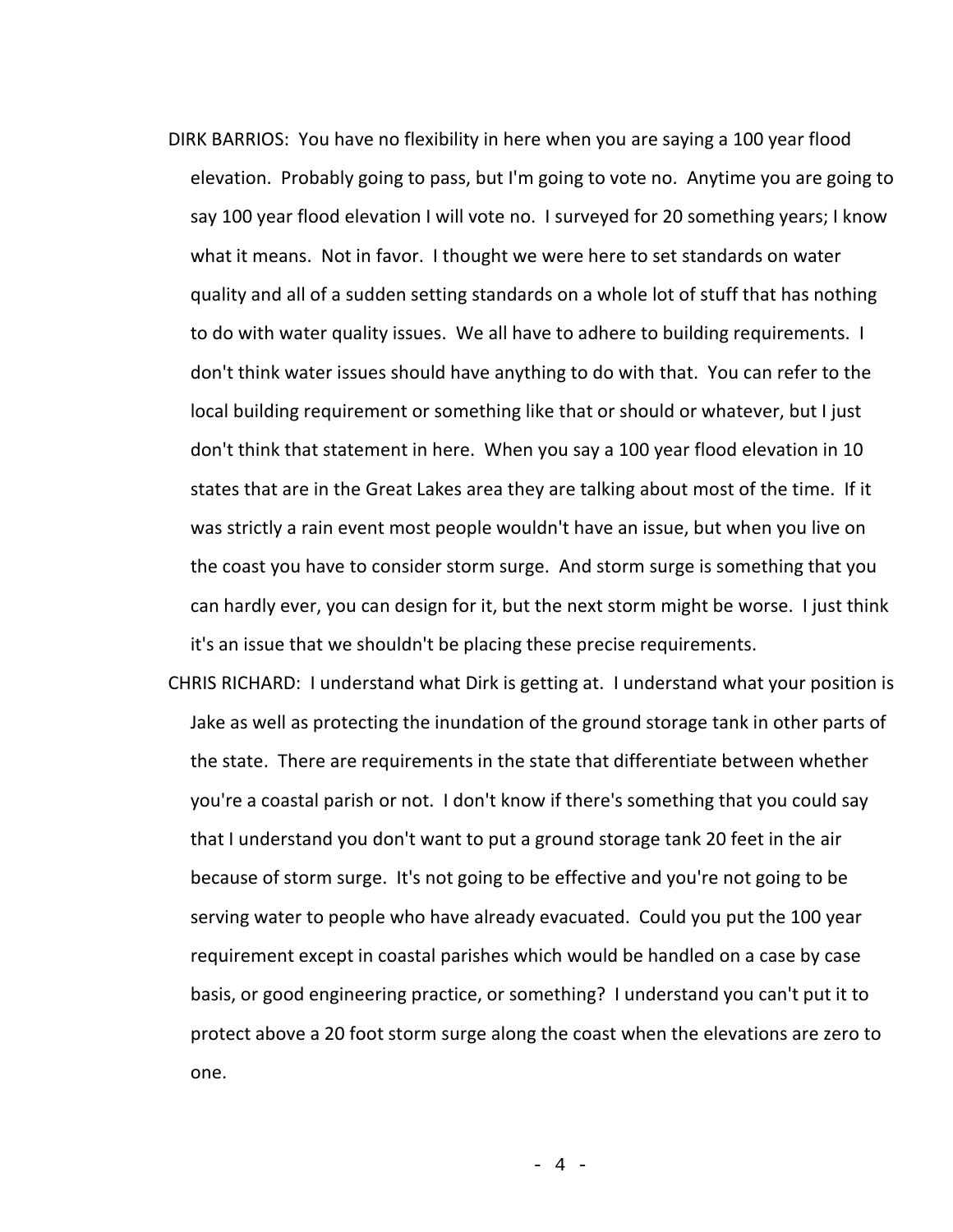- PATRICK KERR: I wonder Jake if we couldn't put just after groundwater table comma and then say something unless the facility is protected from inundation to a 100 year flood elevation. We could design a tank that you could in fact have 3 feet, 4 feet of water on the side wall and not have a problem with finished water storage. But reliability of the system is really important to water quality. If you need the tank to provide water service and you should be able to function even if there's a 100 year flood event. Would that satisfy you if we put something, I don't know exactly the language, inundation is accounted for in the engineering design?
- CHRIS RICHARD: A lot of the parishes don't have protection, the levy system for a storm surge. It wouldn't satisfy some of those low lying coastal areas.
- PATRICK KERR: Penetration to the side wall will be above the 100 year flood elevation. It's impervious to water flowing through the side wall obviously in a foundation, vents and things. Opens above that should satisfy I would think.

J.T. LANE: Something we come up with now or do y'all need to...

- PATRICK KERR: I think if you just said unless inundation up to the 100 year floodplain. Provisions are made for inundation up the 100 year floodplain.
- RICK NOWLIN: Being from North Louisiana let me ask the question please, when you have a major storm surge is the plant shut down in South Louisiana? Is it standard practice to shut the plant down or keep the plant running until it's inundated then you shut it down? It seems to me that if you make a change that you're talking about you might be building a lot deeper reservoir than you otherwise would build. Is that true or not? If you are saying no penetration below the 100 year flood elevation that don't point less than the 100 year flood elevation.
- DIRK BARRIOS: It's still going to cause you issue I'm sure from your design. A ground storage tank you don't normally, let's say it's 54 foot high, you don't normally enter a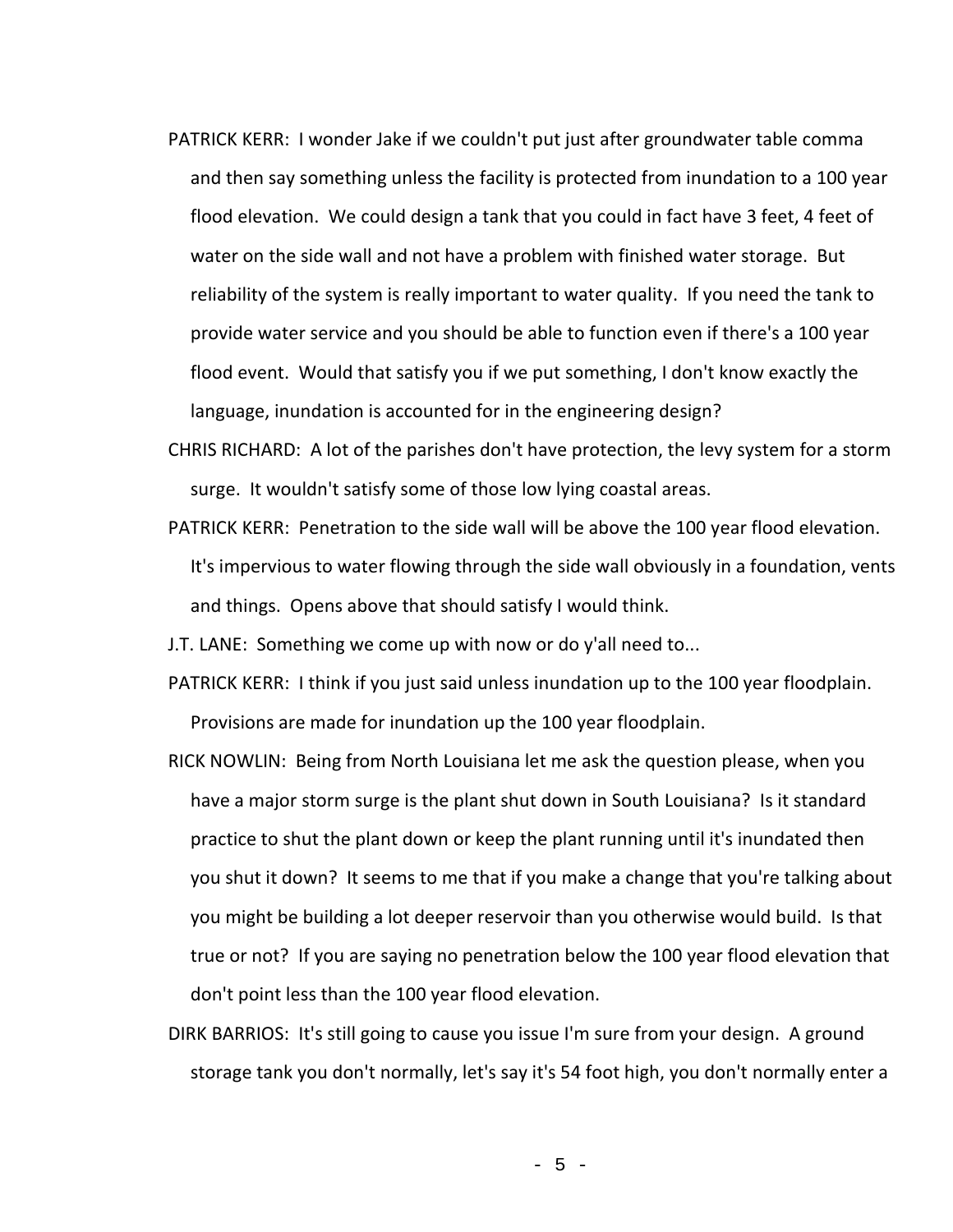ground storage tank 54 foot high off the ground. Bunch of engineers in here. They are all water tight, the tank can't leak.

- PATRICK KERR: Talking about vents too. If you put a 10 foot tall that's partially underground right now what it says is 50 percent of the stored water has to be above grade. If you were to put, we have a storage tank in Baton Rouge that's open at the top of it and it's probably 15 feet tall, maybe 18 feet tall, those need to be above the flood elevation. It's protecting against inundation. And your sump would be below grade most likely, but it's protected from inundation. I'm not talking about, I'm just saying any atmospheric vents will be above the inundation level period.
- RANDY HOLLIS: I think the perfect example of that the tanks, the crom tanks where you have the manways that are located at ground level, but those are water tight connections or manways that have gaskets and everything so those don't leak. The ones on top of reservoirs you have a 4 inch curb and a 2 inch overlap that are not water tight. I think as long as those are located above the floodplain we're fine. But for other accesses, at ground level, that's just like a (inaudible) on a pipe.
- JEFFREY DUPLANTIS: When would a vent not be at the top? Otherwise just water running out from the inside.
- RANDY HOLLIS: Talking about any penetrations and when you say any penetrations we need to clarify that so that we could put a manway below.
- PATRICK KERR: All of our vents are supposed to be at ground level. As that tank level declines below the water level there's water on the outside we would in fact have siphonage back into the tank. It's something we have to design for. If we're going to design a tank to be inundated partially we have to make some changes. Might have a vapor break at the top or something like that, but it could be done. If we take a drain all the way to the ground and then bring the water level up outside the tank and use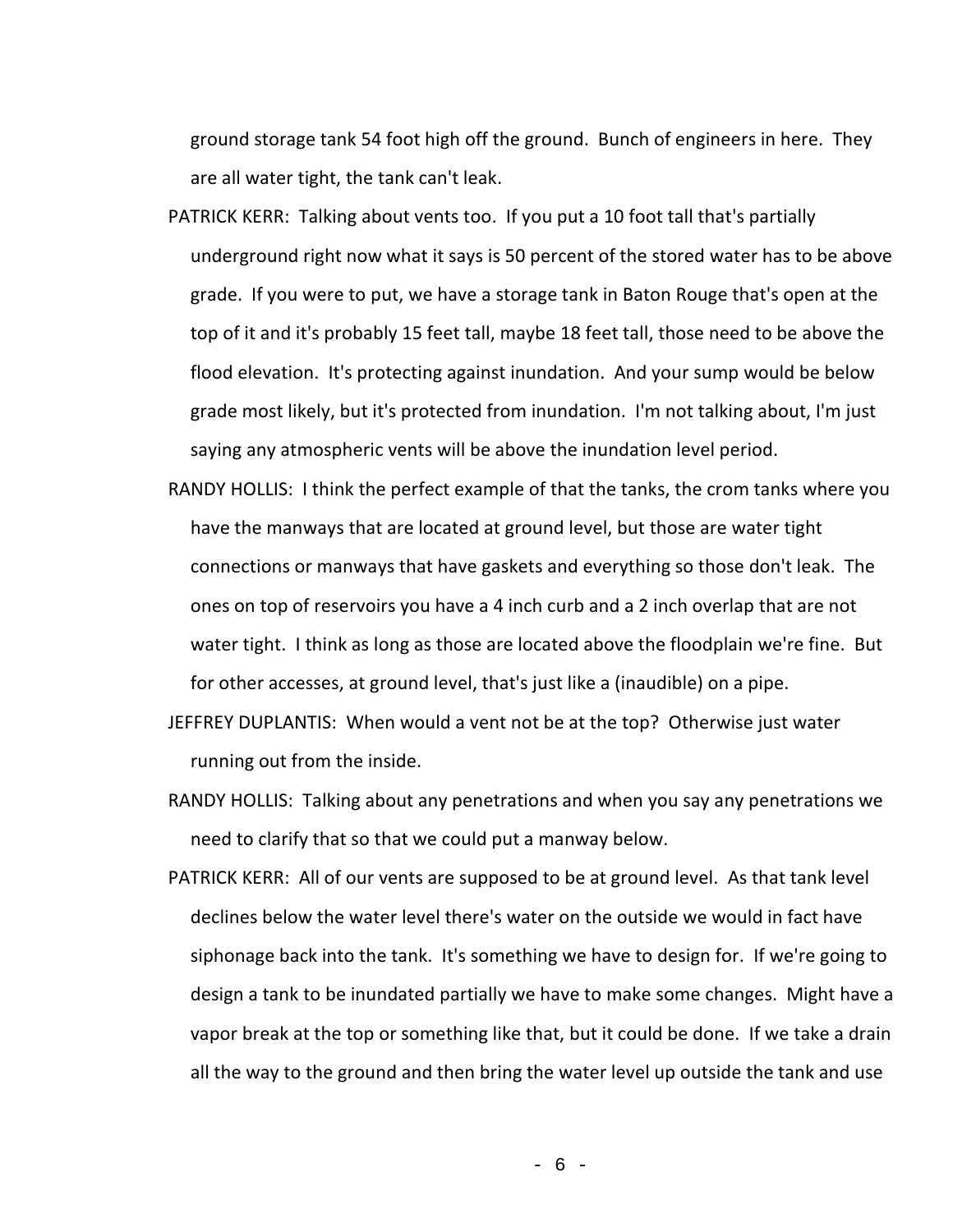the water in the tank we're going to have siphonage problems.

- RANDY HOLLIS: We keep saying coastal areas, South Louisiana I'm working in Kentwood right now which is right at the Mississippi state line, and speaking of Mississippi State, but anyway, Kentwood is located within a stone's throw of the state line and we have a BFE that's 6 foot above ground surface where we're putting in a water well and a ground storage tank that's where the existing ones are. We're dealing with this not just in coastal areas, up in a very high elevation. It could happen in other locations. I think if we do what Pat's suggesting any vents or openings that occur on top of the tank that have to be above the BFE and then any other penetrations like manways as long as they're gasketed could be below the BFE. As far as having to have the lowest elevation below, above the BFE I think that's overkill on a watertight structure.
- JAKE CAUSEY: I guess I'll just say that you're talking about a really sort of complex requirement there. Would you limit it to concrete tanks or steel bolted galvanized tanks to qualify?

PATRICK KERR: Any tank. They are waterproof, not waterproof, but water tight. JAKE CAUSEY: And then the overflows I'm still not certain.

- RANDY HOLLIS: I have to agree with Jake on that. I wouldn't put a steel tank below ground and bury it. I have to agree with you on that. I think we're talking about a concrete structure that's a water tight structure that's made to be below ground. DIRK BARRIOS: This would include clear wells I would imagine.
- JAKE CAUSEY: An exception except for concrete finished water tanks that are protected from inundation the way that you all were trying to describe. I guess we're talking about adding to the sentence shall be placed above the 100 year flood elevation at least 2 feet above the groundwater table and then provide, I guess sort of an exception, except for concrete finished water tanks, structure, whatever you want to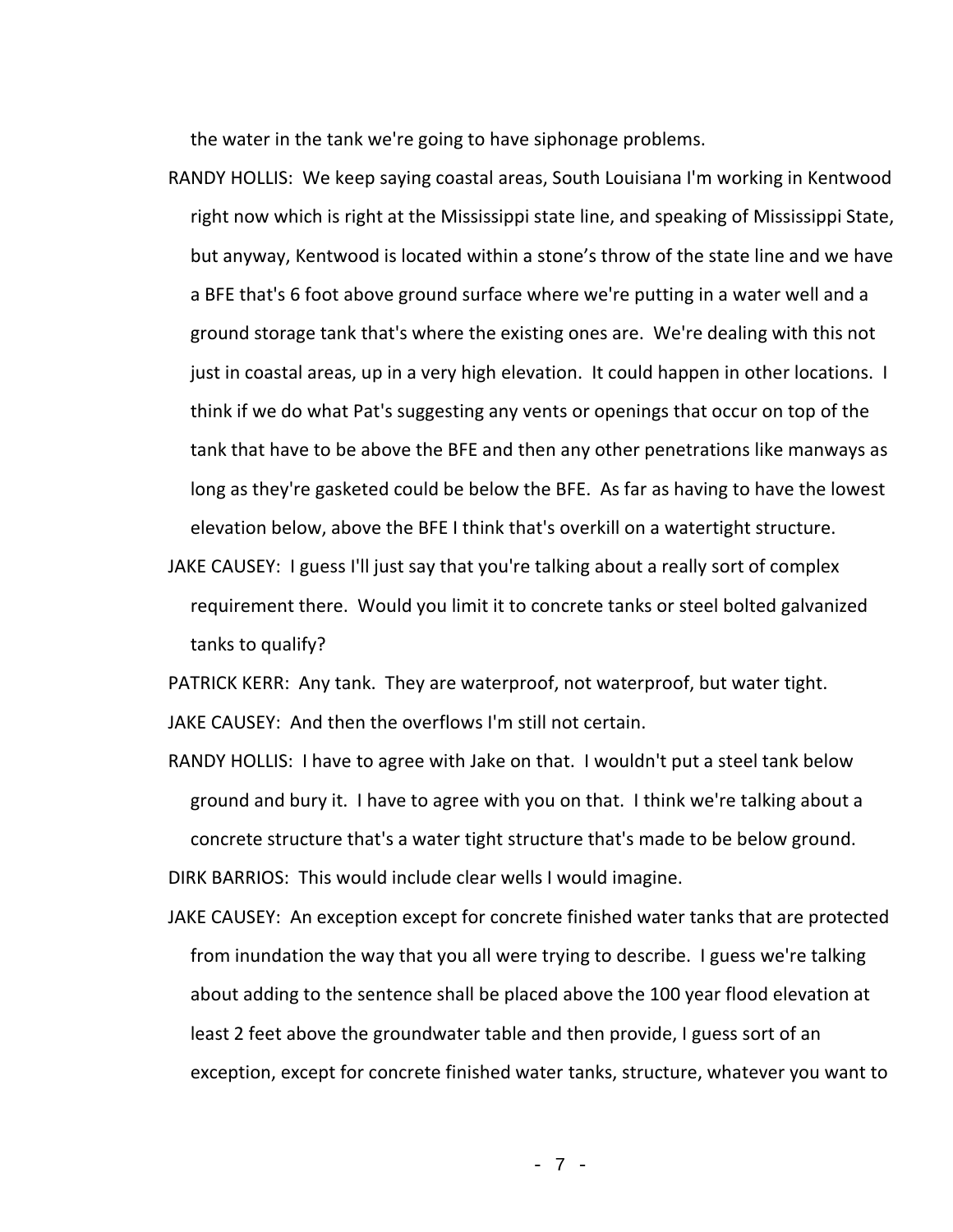call them, that are protected from inundation.

- PATRICK KERR: Even easier, we can just say ground level reservoir shall be designed to account for or to protect stored water from inundation up to say a 100 year plus 2, whatever number you want to put in there. They are designed to protect from inundation. The floor level doesn't matter. It's basically the beam of the tank. 7.0.2 just said ground level reservoirs shall be designed to protect from inundation or from contamination due to inundation up to the 100 year flood level or BFE cause the rest of it's mute. It doesn't matter what part of the state it's in the stored water needs to be protected from inundation. Ground level reservoirs shall be designed, constructed, installed, whatever you want to say, such that inundation up to the 100 year floodplain is something a design, what would you say, accounted for?
- CHRIS RICHARD: Want to say protected because a lot of the areas along the coast talking about levies and they are protected. The area where it's built can be 10 feet below the 100 year flood elevation, but it's protected by the levy system of 100 year flood elevation. I think Dirk's concern is the storm surge which isn't necessarily 100 year flood. Sometimes FEMA maps have both. The problem with the storm surge is 20 feet above the ground it's tough to protect, especially your plant's probably already under water at that point.

J.T. LANE: Working through filing for claims.

PATRICK KERR: It would be nice if you had stored water that wasn't contaminated. Just say groundwater reservoirs shall be designed such that inundation of waters at the BFE will not cause contamination of the stored water and leave it at that. And then you guys figure out as design engineers what protections are necessary. And we take out something that's really an arbitrary measure, the floodplain elevation which Dirk objects to reasonably.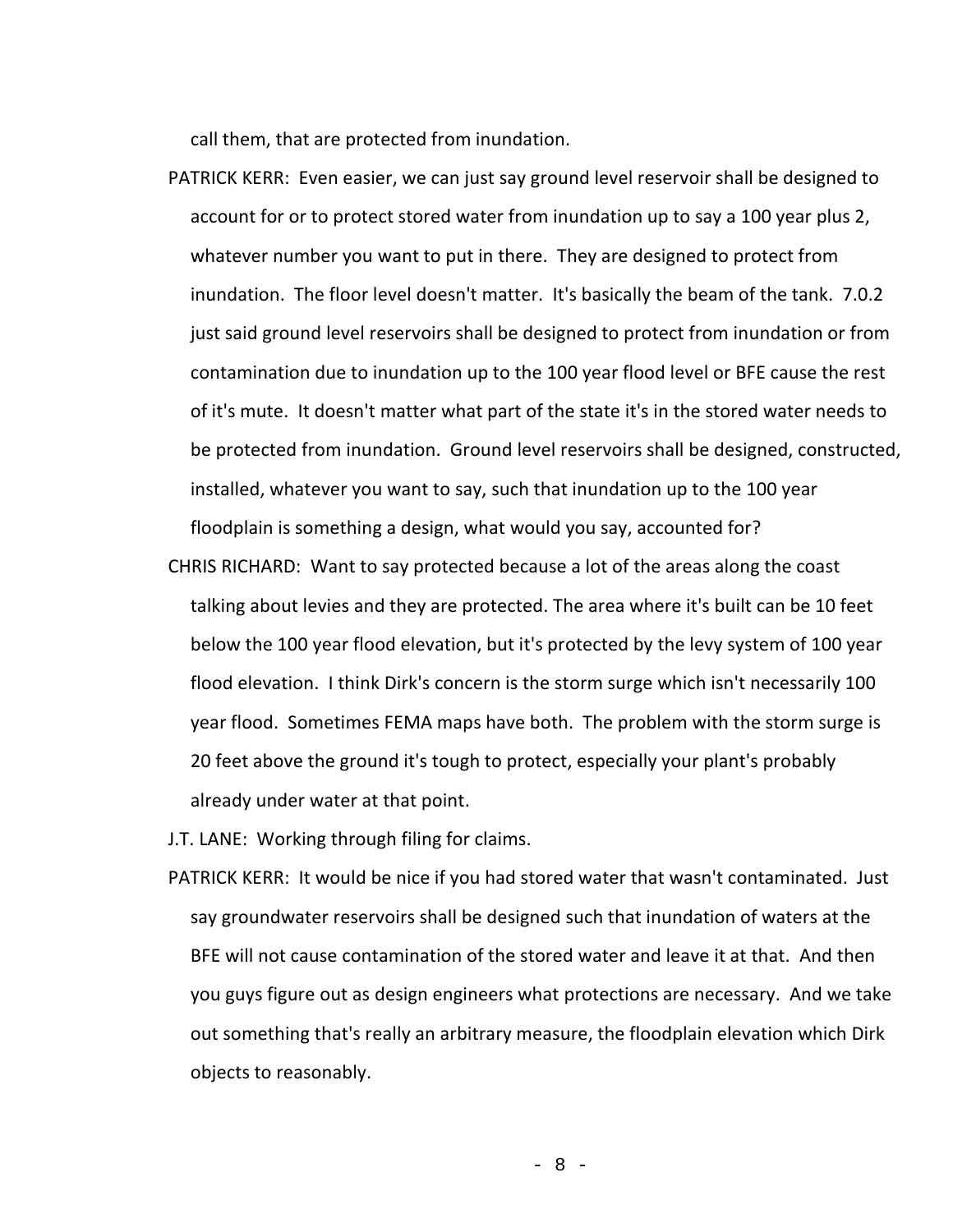J.T. LANE: Is there anything else y'all want to add to that? Is there anything else? JAKE CAUSEY: My only concern there's a lot of intricacies involved there and I don't know that what's protected or what's not protected has sort of been discussed. What you're going to do with overflow, what exactly the criteria are to be protected verses not. You can make a statement like that, but then frankly you get a lot of complaints about plan review process. Going through a tank for Dirk's system that he's going to build next year and we basically rehash this whole thing all over again. It's not ironed out.

- J.T. LANE: I agree. Try to balance flexibility and being clear, don't want to be too clear that you're not flexible. The flexibility creates more work and back and forth between our staff and systems.
- JAKE CAUSEY: Which is fine. We're happy to work through it as it comes up to insure that is met, but just since it's not specified every little point here that's what we'll be doing.
- PATRICK KERR: If we don't change this language though it will require a waiver which is not something we should do. If we put the language you have to do a little more work, but it's doable.
- RANDY HOLLIS: Can we make it this simple, we start off with A vents and curbed manways of ground level reservoir shall be placed above 100 year flood elevation at least 2 feet above the groundwater table. It's the only two things we're talking about, vents and curbed manways.

JEFFREY DUPLANTIS: Look at 7.0.9 E. Does that need to be revised now?

RANDY HOLLIS: That was a totally different subject we talked about last time as far as 24 inches above the roof.

JEFFREY DUPLANTIS: Says at the finished grade of the surrounding ground so should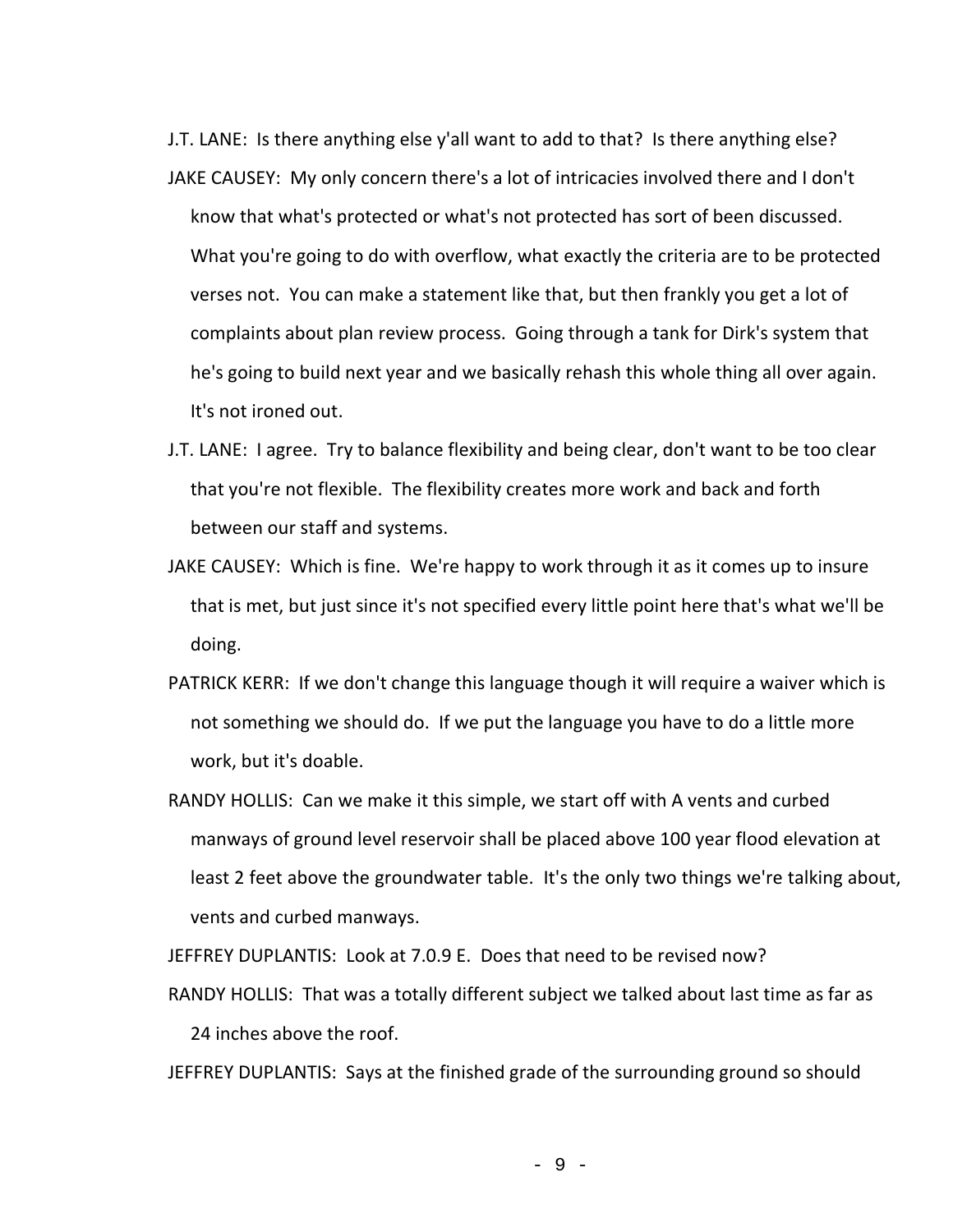that be 24 inches above the BFE to prevent the suction thing?

KEITH SHACKELFORD: You have an atmospheric vent at the top of the overflow anyway. PATRICK KERR: Just using a scupper at the top.

- RANDY HOLLIS: I don't see a problem with E either. I would leave it like it is. I guess the question is do we want vents and curbed manways at an elevation of the 100 year elevation plus 2 feet, or do we want just BFE. We're not talking about accessing the side of the tanks, gasketed pipe, talking about at the very top of the tank. Do we want it at the BFE or 2 feet above?
- PATRICK KERR: This is location of reservoir. Basically this says you cannot install a groundwater tank if the base of the tank is not at least 2 feet above groundwater. It also says above the water table and above the 100 year floodplain. All we're saying is that matters not in the tank location if the tank is not going to be contaminated by inundation. The vents and all that stuff is a separate issue. Can I put a tank at BFE minus 5 and I say yes you can provided you design it in such a way that inundation is not going to occur. It's protected from contamination by inundation. Just leave it like it is and say 2 feet above the groundwater table unless protected from inundation at the 100 year flood elevation or the BFE. And then whether it's protected or not between the review engineer and design engineer.
- CHRIS RICHARD: By protected you mean it could be a levy system. You can build 10 foot below the BFE and have your overflow down to the ground. New Orleans, Morgan City, they are protected. You don't have to build it differently.
- PATRICK KERR: Protected includes any protected measures. Base flood elevation in a levy protected area is elevation of the (inaudible). No, it's not in the floodplain. They don't calculate the base flood elevation in a levy protected area, do they?

CHRIS RICHARD: Yes. It will still say base flood elevation is zero and you are protecting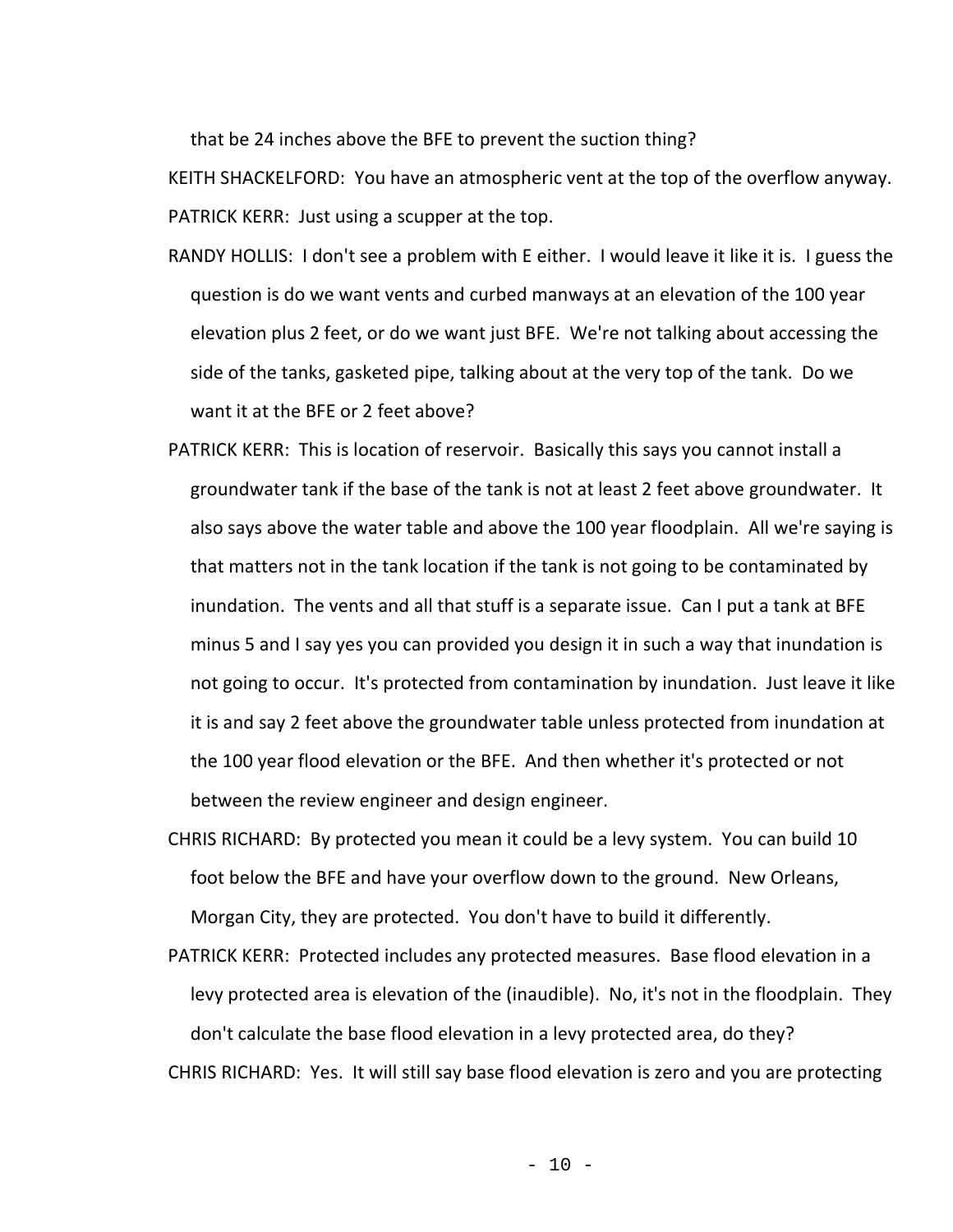it to.

- PATRICK KERR: What language do we need to protect stored water from contamination?
- CHRIS RICHARD: If you're going to say 100 year flood you need to say protected from the 100 year flood.
- JAKE CAUSEY: For pumping stations you use the same language protected from 100 year flood.
- RANDY HOLLIS: Clarify atmospheric openings.
- PATRICK KERR: Just has to be protected from contamination. Any kind of opening that could introduce contamination into the tank should be above the base flood elevation.
- RANDY HOLLIS: We don't need to clarify gasketed openings or anything cause manways are openings if they are on the side of the tank.
- PATRICK KERR: That's designed to protect from contamination. Any kind of opening, I don't care what it is, if it's a crack they find at a sanitary survey it should be protected, should be sealed.
- RANDY HOLLIS: I just like to clarify that with saying atmospheric openings then you've clarified anything like a curb, or a vent, or anything above the BFE. Just to say openings is concerning to me because are they going to say you can't have that gasketed opening on the side of the tank?

PATRICK KERR: I don't care.

RANDY HOLLIS: I do cause we're going to have to fight it later on. Do we say atmospheric openings? Under A are we starting that out by saying atmospheric openings on ground level reservoirs shall be placed above the 100 year flood elevation? How do we write that?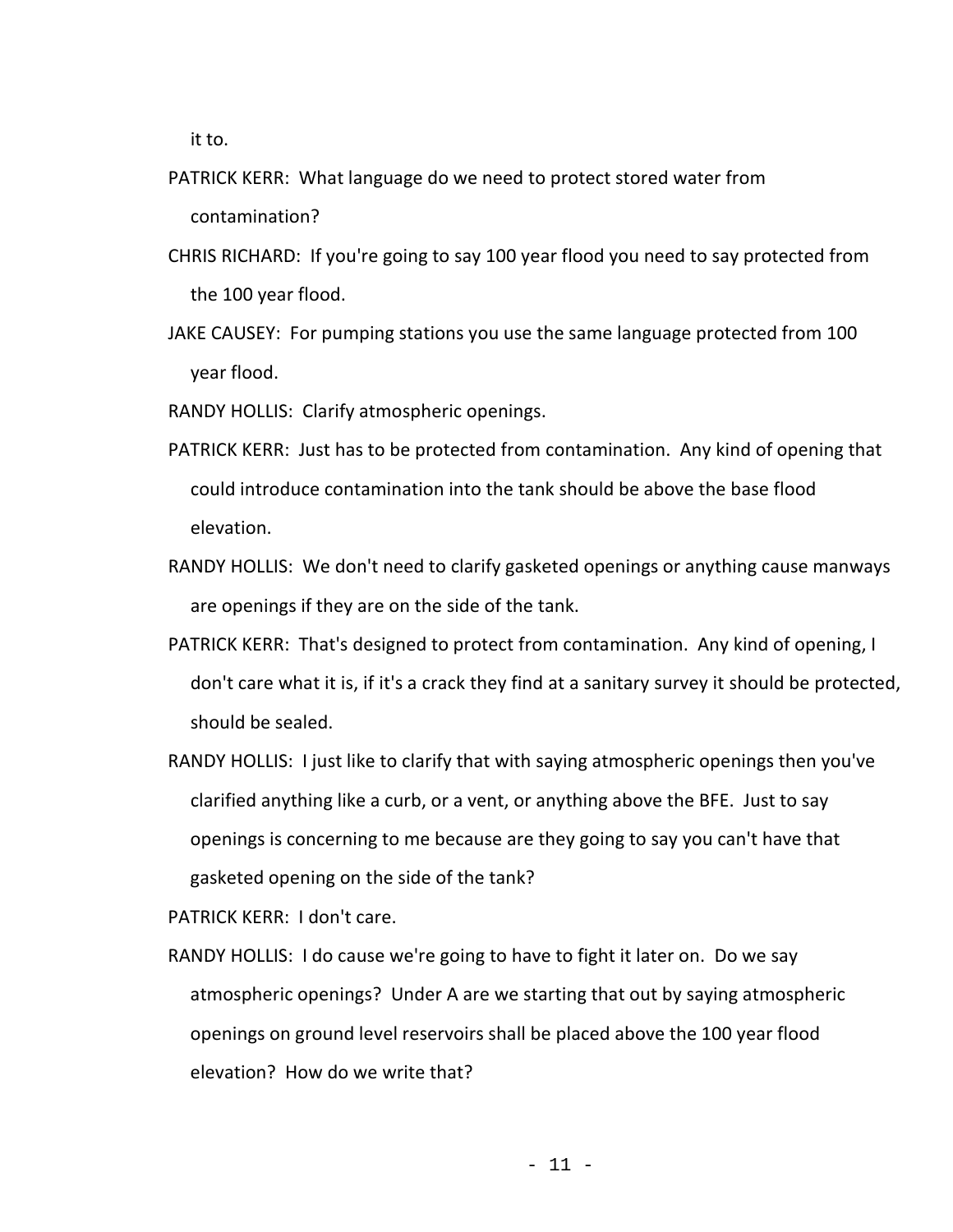- PATRICK KERR: It says the lowest elevation of the floor and sump of the ground level reservoir shall be placed and then it continues to say unless the design protects stored water from contamination by inundation period. If you have an opening on the tank you have to convince DHH that's not going to be a source of contamination for stored water.
- RANDY HOLLIS: Okay. I just don't want to get into an issue down the road that we've got our sump below the 100 year flood elevation and they are saying nope you can't do that.
- PATRICK KERR: I think all of Baton Rouge's are probably below the groundwater table.
- RANDY HOLLIS: I would like to take that out of here so we're clarifying it's only the top of the tank.
- PATRICK KERR: We're talking about a location. Where are you going to put the tank? It doesn't matter. All those other penetrations are dealt with in here.

RANDY HOLLIS: To me location is vertical not just horizontal.

PATRICK KERR: Jake, what do you want?

JAKE CAUSEY: I'm thoroughly confused. Let me ask this, if we just said the floor and sump floor of ground level reservoir shall be protected from the 100 year inundation or contamination including the groundwater table. We're not just saying 2 feet above, just any contamination whether it's surge, or groundwater, or whatever it is and just period.

RANDY HOLLIS: Take out place above and put in protected from.

- CHRIS RICHARD: Take out groundwater table too because at what time of year are you talking about?
- JAKE CAUSEY: Just says protected from. Instead of lowest elevation of scratch that and say the floor and sump floor ground level reservoirs shall be protected from instead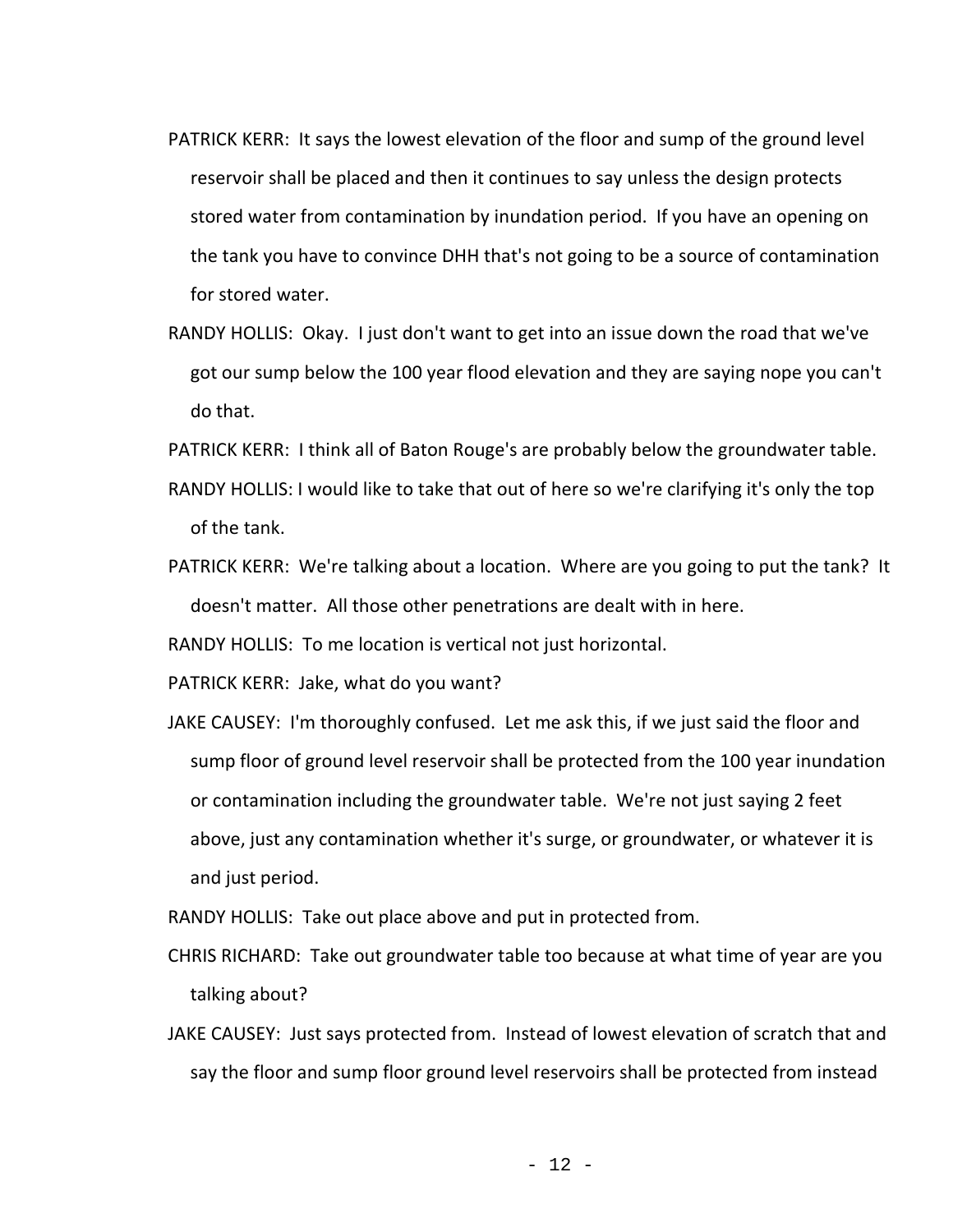of being placed above the 100 year flood elevation and just say and the groundwater table. We can put contamination in there somewhere. That would just replace the first sentence in A. The lowest elevation of, so it will read the floor and sump floor of ground level reservoirs shall be and then delete placed above and insert protected from the 100 year flood elevation and delete at least 2 feet above. So after and delete at least 2 feet above leave the word groundwater and then delete the word table.

J.T. LANE: Does that work for everyone? What's next?

- JIMMY GUIDRY: Before we move on it's not clear that what you said shall be protected from 100 year elevation inundation.
- JAKE CAUSEY: The floor and sump floor groundwater of ground level reservoirs shall, well so shall be protected from contamination at the 100 year flood elevation. We'll stick those words in there. We would just put that at the end from inundation and contamination at the end of the sentence. At the end of the sentence after the word groundwater so it will read the floor and sump floor ground level reservoirs shall be protected. I guess it will say at the 100 or by the 100 year flood elevation and groundwater from contamination period.

DIRK BARRIOS: I think floor and sump floor should come out.

CHRIS RICHARD: The whole thing, not just the floor.

JEFFREY DUPLANTIS: The first word of that sentence should be ground.

- JAKE CAUSEY: We're going to delete the floor and sump floor and we'll just start the sentence with ground level reservoirs shall be protected from contamination or should we say inundation?
- J.T. LANE: What else?
- JAKE CAUSEY: Read it one last time? Good, okay.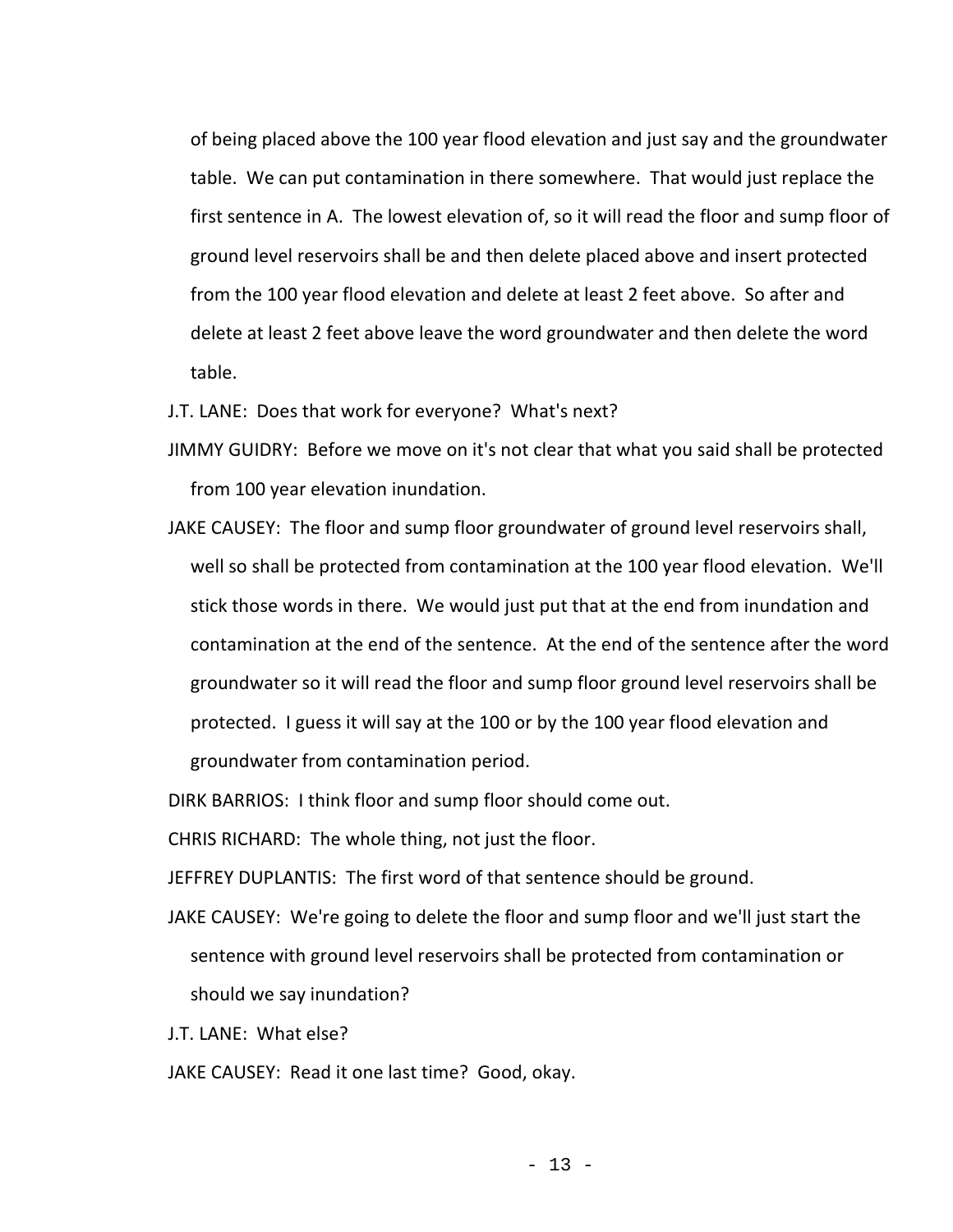J.T. LANE: So what else?

- RANDY HOLLIS: Under 7.0.18 disinfection, just a clarification that we're doing away with administrative code of 50 milligrams per liter 3 hours and we're going to go with AWWA which is 10 milligrams per liter 6 hours or the spray method of 200 milligrams per liter for 30 minutes and then we fill it up and take a sample. Getting rid of the 50 per 3 hours. Okay.
- J.T. LANE: Any other comments?
- DIRK BARRIOS: Just one and it's a question. On 7.0.13 freezing and I can maybe address this, Randy might understand it better than I do, says if a water circulation system is used it is recommended that the circulation pipe be located separate from the riser. My question is does it also include kind of like the design y'all use?
- RANDY HOLLIS: And I covered this the last time it's recommended, it doesn't say it shall be located outside. So the word recommended says you can have it inside or outside. I gave up on that and said fine.
- J.T. LANE: Any other questions, comments? We will get to work on making those final edits. Move on to number 9. We're going to make the final changes and then we'll vote. So for part 9 waste residuals.
- RANDY HOLLIS: Under this is section 9.3 precipitative softening sludge B. This occurs throughout this document where we say approval from the Louisiana Department of Environmental Quality shall be obtained. I think it's incumbent upon the water plant or water system to obtain those permits. If we start dictating they shall obtain permits from DEQ I think it's overstepping our boundaries. I would like to strike it from land application all the way to obtain and let them handle that. If they get in trouble with DEQ they're in trouble with DEQ. I think we're overstepping our boundaries by dictating those types of permits. Later on in here we even talk about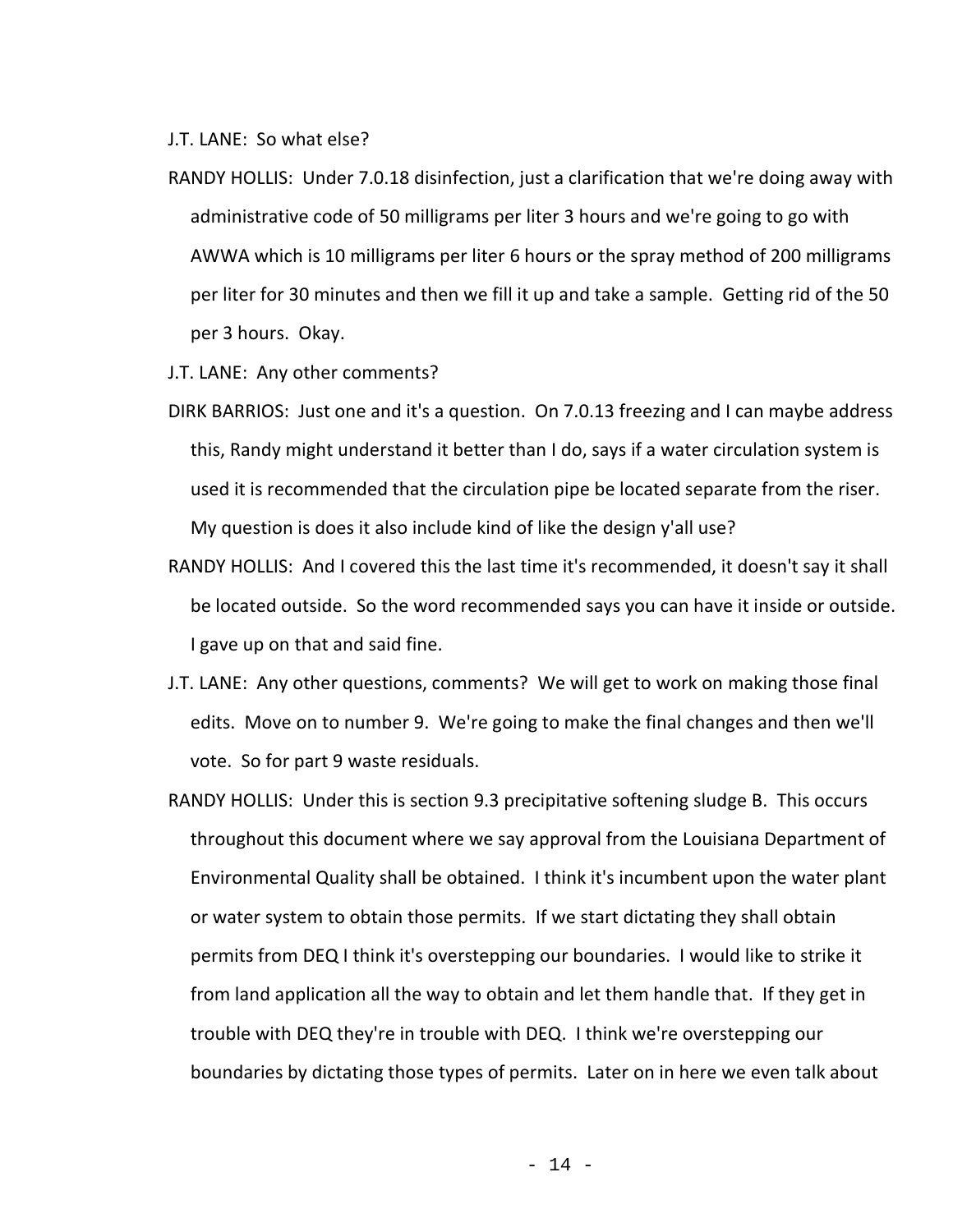TCLP and everything else. That's way overstepping our boundaries cause that's DEQ. The very last thing. On 9.8 arsenic waste residuals. Thank goodness we don't have to deal with that anymore, but still if someone is facing that under 9.8 it talks about TCLPs which is a total characteristic leaching procedure 5.0. What if that changes to 5.0? That's nothing to do with this.

- J.T. LANE: Approval from DEQ is that why we included that as sort of a check and balance or something that should be done first or?
- JAKE CAUSEY: I think I would agree that for B I guess an example item 1 through 6 B that would be something that would be done in accordance with whatever permit from DEQ, not something that we would specifically regulate or look at. I guess in essence really that part we could remove. So we do need to say something here about if you are going (inaudible) you have to do so in accordance with a permit granted by DEQ. We need to have something saying that if this is how you intend to dispose of your sludge because when we do issue certain permits we make sure other permits, maybe not have been completely obtained, but that our agency did kind of rely on one another. We could definitely squish this down more directly to that effect. Saying if you are going to choose this method that you do have to obtain a permit.

J.T. LANE: Approval of permit in accordance with DEQ regulation.

CHRIS RICHARD: What if a permit is not required? Land application of alum sludge does not require a permit so you're putting a requirement for a permit that you don't have to get.

JAKE CAUSEY: Put if required.

CHRIS RICHARD: I agree with not putting anything. It's up to the engineer and the owner. There's an exemption in the law that allows a plant that takes water from the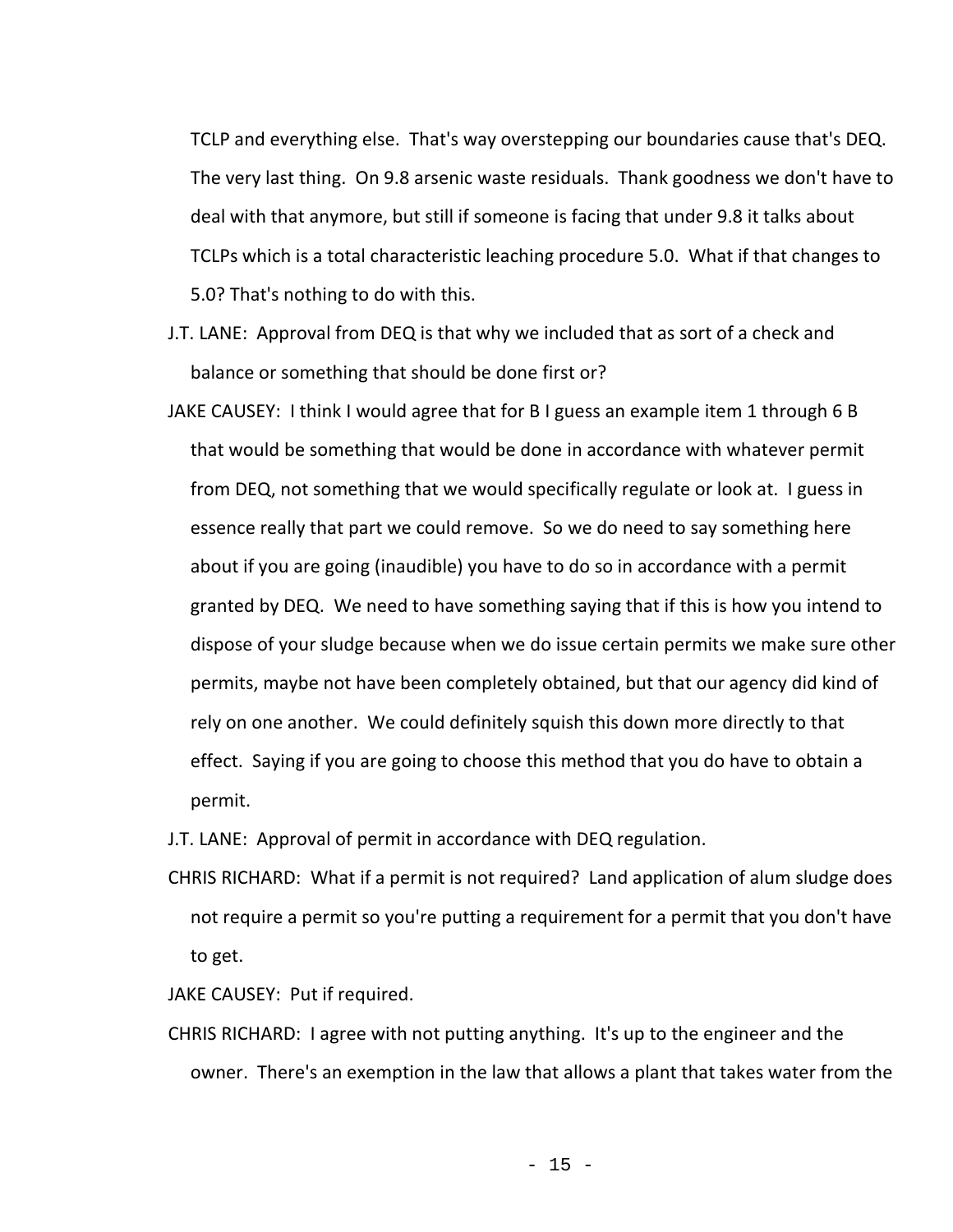Mississippi River for instance to discharge their sludge back to the body of water which it came from without a permit.

- J.T. LANE: I guess business, ease of doing business prospective, is it more helpful to at least include a mention of it. Often times yes I agree, often times we get, governments get criticized because we may not know what another department is doing or how they are interconnected. Is it at least worth making reference to it? And that's why I said in accordance with their rules and regulations so we don't have to worry about updating it if it meets certain requirements. I guess an easier read and just another way we could take that I guess.
- CHRIS RICHARD: There's so many things you have to get. You might have to get a wetlands permit, a CORPS permit, a building permit. We're only handling one. I think whoever is doing the work needs to know what permits they need to obtain.
- PATRICK KERR: Can we address all the waste maybe in two categories, sanitary waste and then treatment residuals and just say permits may be required from LDEQ. And then this applies not just to sludge, but all the other waste streams. Say the same thing about lagoons, designed lagoons, that all has to do with permitting that's required in advance anyway. Alum sludge, the same thing. I don't know other than telling people you may need permits from somebody else you lay out requirements in our rules that may very well differ from the regulatory body requirements.
- KEITH SHACKELFORD: We already covered this actually in part 1 general, section 1 general part 1 where it says the design of facilities, excuse me, permits for construction to take water for waste discharges for stream crosses etc. may be required from other federal, state, or local agencies.

PATRICK KERR: If it's not you who's enforcing it it shouldn't be in our rules. JAKE CAUSEY: I guess in a sense. Not on after operation, but certainly during a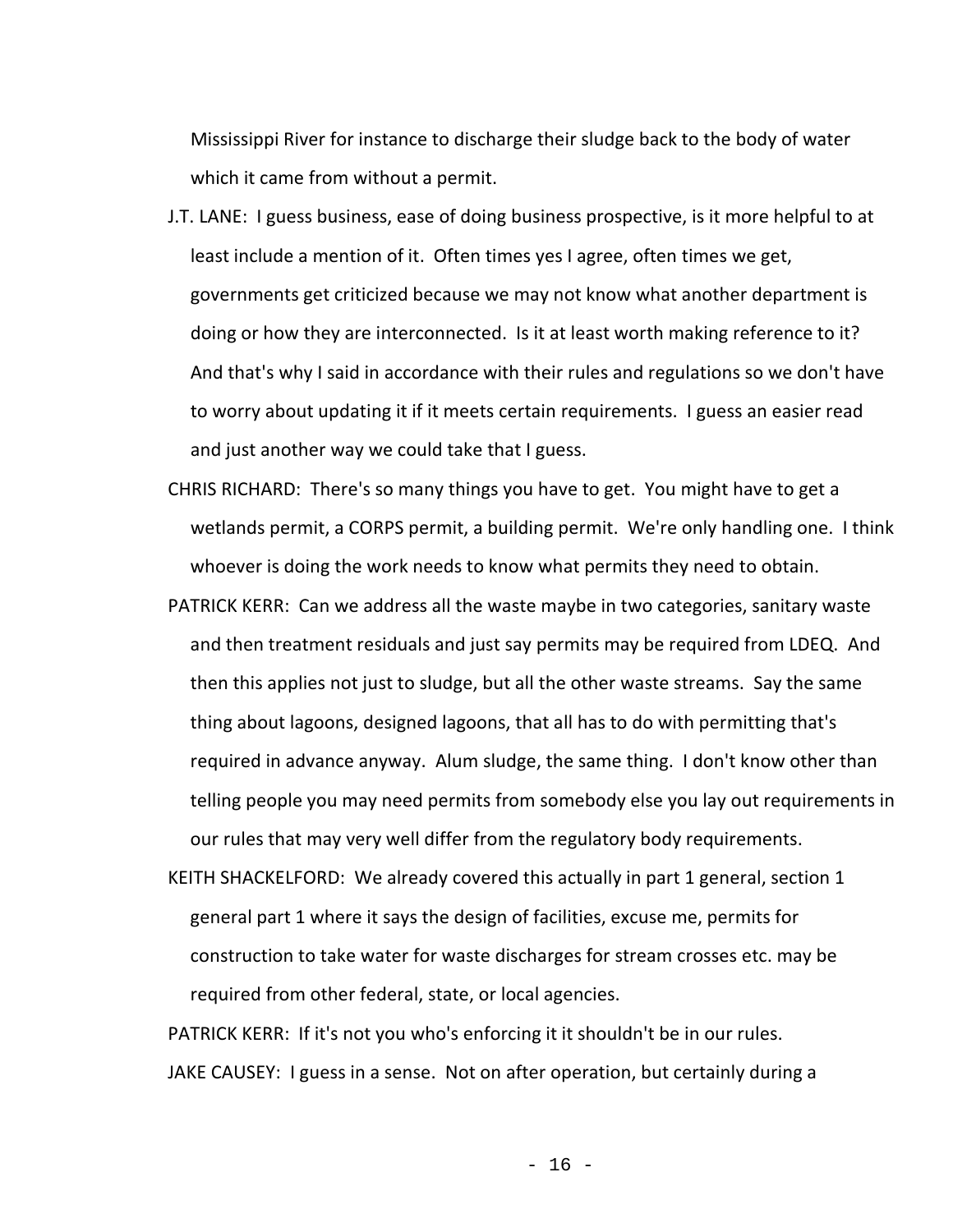permitting process. We would want to know how the waste is being disposed of, what have you. Not that you obtained them before we issue a permit, but we certainly would be looking at those aspects not regulative to that extent. That would be the reason for the reference. Different disposal methods. Sanitary sewer, that disposal method, we would absolutely regulate. We regulate sanitary sewers.

- PATRICK KERR: I understand that, but it would be up to an agreement between the water treatment plant and the sanitary sewer provider whether it would be able to accept that waste stream.
- JAKE CAUSEY: Yes and no. We certainly approve the sewers and to some extent if they were going to accept a waste treatment that was going to cause significant problems I would certainly say we may not permit. That situation hasn't come up, but obviously apparent we would definitely come to the table and ask a question.
- RUSTY REEVES: The reason it's in there it was in the standards and we were trying to clarify from a committee standpoint to make sure the proper permits are required for these rural water systems. The big boys have engineers on staff that take care of everything. The little fellows in the woods.

CHRIS RICHARD: They got to get an engineer though.

- RUSTY REEVES: They got to get an engineer, I realize that, but they still the ones that get caught without the permit.
- RANDY HOLLIS: 10 state standards has gotten so watered down they don't even give you criteria anymore. Minimum depth of 5 feet or 2 feet all that's fine. When we start stipulating under B like 5 trace metal loadings.
- RUSTY REEVES: Where it says reviewing authority we put DEQ in there trying to clarify some of the information to make sure it went to the right people. The system may be permitted by DHH, but then down the road they discharging and somebody didn't get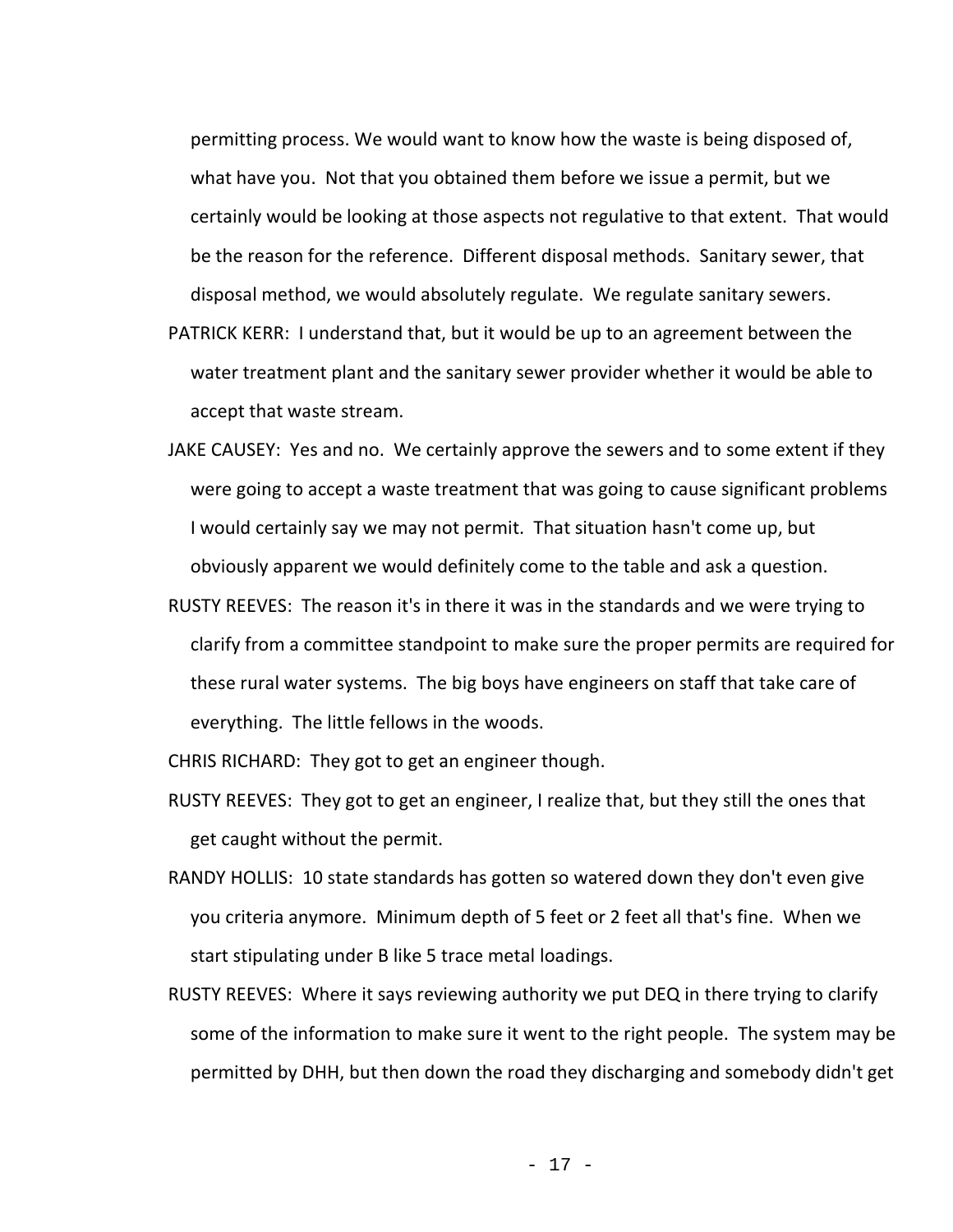the discharge permit. And this happened over and over again with the rural water systems. And then all of a sudden they scratching because now they are dumping brine into a ditch that some farmer's pumping water out of. And other issues besides that there. I don't know if DEQ is the right authority. Somebody needs to review what they are fixing to dump in that ditch or whatever.

RANDY HOLLIS: Where are you reading reviewing authority?

RUSTY REEVES: In the original 10 state standards.

JAKE CAUSEY: That's what we replaced DEQ with.

- RANDY HOLLIS: Under B.
- RUSTY REEVES: And other places throughout here we tried to clarify at least where they need to start.
- JAKE CAUSEY: I think we can delete 1 through 6 below which is what Randy was getting at. We can put behind shall be obtained comma, if required period. Just be two sentences there.

RANDY HOLLIS: The first sentence and then approved from DEQ if required.

- RUSTY REEVES: And on that TCLP 26 systems in the state that have arsenic issues. I don't know if it applies to any of them.
- J.T. LANE: Did we resolve the TCLP issue?

RANDY HOLLIS: Under B you only have the first sentence the application of liquid lime then the next sentence is approvable from DEQ shall be obtained if required. Everything else is deleted. And then you're going to ask that during the submittal stage. The last one is 9.8 and that is under arsenic. Maybe you consider hazardous and must have approved permits by DEQ if required.

JAKE CAUSEY: So 9.8 keep the first sentence and then just keep the last sentence. RANDY HOLLIS: Yeah, that would be perfect.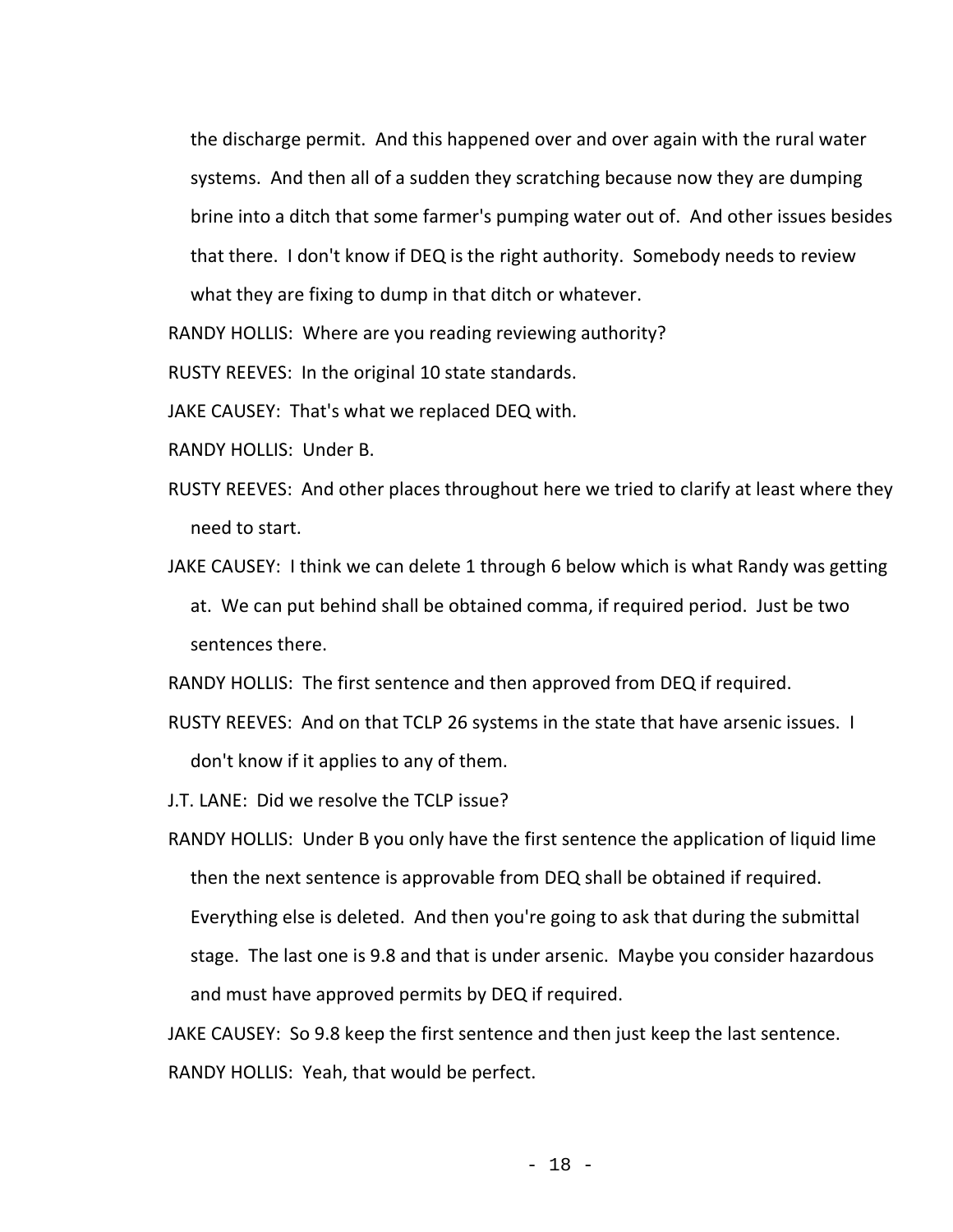JOSEPH YOUNG: On 9.3 the first two sentences is that necessary?

JAKE CAUSEY: It's not a specific requirement.

- CHRIS RICHARD: None of it is a requirement in the entire section. I thought we talked about not putting shoulds in the code. If you go by what we agreed to earlier you scratch almost everything cause it's all just recommendations.
- JAKE CAUSEY: We are going to end up with a lot of shoulds. We've removed a lot of them already.
- J.T. LANE: Any other comments or questions? We will get those changes made and get a copy to everyone. With that we'll move on to part 1.
- RANDY HOLLIS: Can I go back to one thing. Under 9.3 C talks about discharge of lime sludge to sanitary sewers. Under F mechanical dewatering of sludge may be considered. The third sentence mechanical dewatering shall be preceded by sludge concentration and chemical pre-treatment. That is a shall and I would like to take that out because there may be, as we discussed earlier, some technical advances that don't need mechanical dewatering prior to sludge concentration and I would like to take that sentence out so it's not mandated.
- J.T. LANE: Is this based on if it's needed based on the first sentence saying maybe considered. Needed to be preceded by sludge concentration is that why?
- RANDY HOLLIS: If you select mechanical dewatering as your alternative then it says you shall have mechanical dewatering before sludge concentration. I would just like to take the third sentence out because technology may advance to where we don't need that and we're making it mandatory.
- JAKE CAUSEY: Instead of just change the shall to a should.
- J.T. LANE: Not delete it, just change the shall to a should. Any final thoughts from that? So we'll proceed on with part 1 side by side for discussion. I don't know if there's any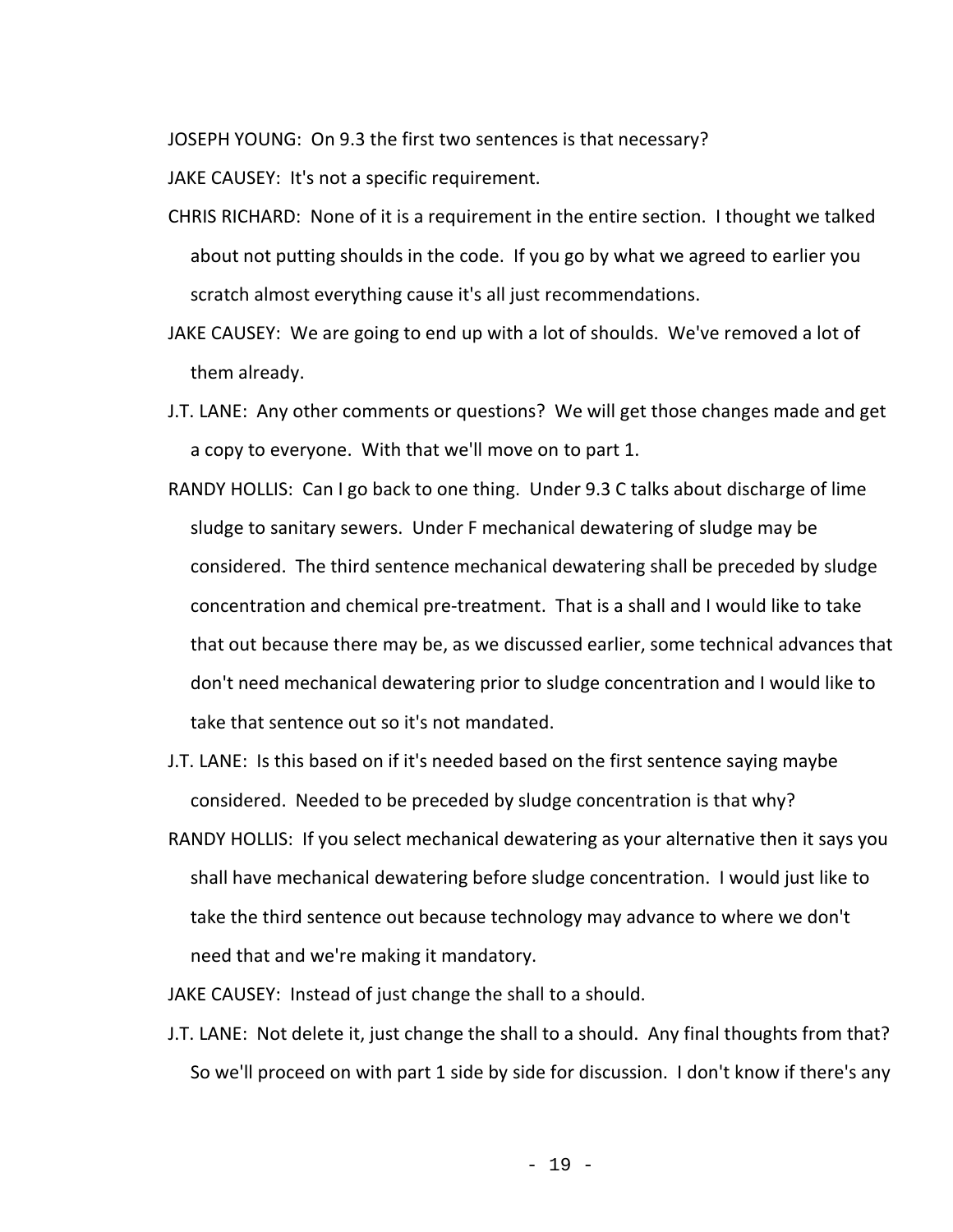other comments? Is there anything else you want to add?

- KEITH SHACKELFORD: When we get into the comments I want to jump, frankly I don't have an issue with anything until we get to 1.2.1 subparagraph I, no L where DHH's comment is this is a basic system overview sheet it does need to be on one sheet rather than scattered about. If you're working on a very large system and you have improvements throughout the entire system to get all of that on one sheet the scale may be such you can't even read what's on there. Page 6. Part 1.2.1 paragraph L and DHH's comment was this location and nature of existing structures and appurtenances affecting the proposed improvements need to be on one sheet. Ideally yes, but once again Baton Rouge Water Company and you're doing improvements at every well site you can't get that all on one sheet and have it legible.
- JAKE CAUSEY: I would agree with that. I've not yet got a project from Baton Rouge Water all wells simultaneously for one permit. But I don't disagree. Everything generally that we have received in permit something here and something there this is just basically saying overview sheet of where these improvements are happening. We can call it something else, we don't have to be I guess the absolute on one sheet, but just say that we need a basic overview if it's one or two sheets. Just that there's an overview of the project.
- KEITH SHACKELFORD: The only other question, comment I have is moving down to the next group of DHH comments on page 6. Talks about additional discussion where we may need to change something to submarine crossings. I don't have any real heartburn with the suggestions, but I don't see any suggestive language to incorporate that.

CHRIS RICHARD: You're recommending put as built drawings, I recommend we use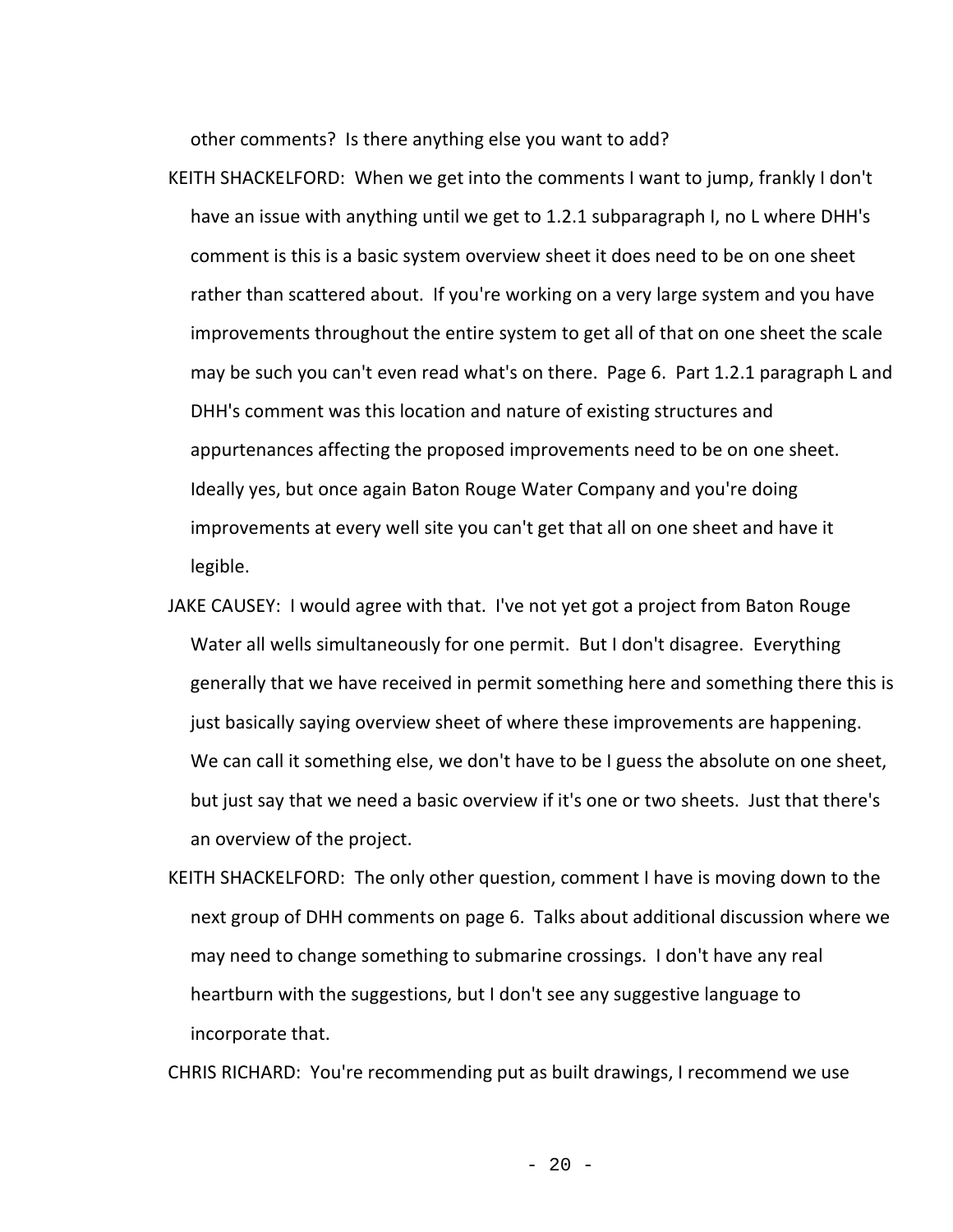record drawings. A legal difference and level of standard of care between an as build and a record drawing. A record drawing is sufficient for the needs.

JAKE CAUSEY: I'm curious to know the difference.

- CHRIS RICHARD: For instance on a waterline if you're 5 feet from the road the as built says exactly as it was built whereas a record drawing is more of a general conformance with what was built. It may sound simple, but when you get in court it's not the same.
- RANDY HOLLIS: Chris is exactly right. We cannot stamp a record drawing with our professional engineering stamp because the contractor provided the information to us and that's why our insurance policies say record drawings. We cannot stamp an as built drawing.
- CHRIS RICHARD: And LAPELS just issued a policy last year saying that drawings should not be stamped by the engineer.
- KEITH SHACKELFORD: Where you're laying pipe and variances on an hour by hour basis some of our clients don't pay for full time inspection so we don't have someone there that can see and measure and put that on the sheet. And like Randy and Chris said you're depending upon the contractor's mark ups and that just becomes a real issue. CHRIS RICHARD: I think you're still getting what you want.
- JAKE CAUSEY: So just explain to me what a record drawing basically would be plan spec, just that information, but not stamped, sealed, signed. It would be signed, just not sealed.
- CHRIS RICHARD: There would be no stamp on it, basically the old term as built it's a historical document of what was constructed which is what you're after. It's not an as built, like an as built on this room would have to show where every outlet is, where every thermostat. If we move 4 feet we've got to redo your drawings cause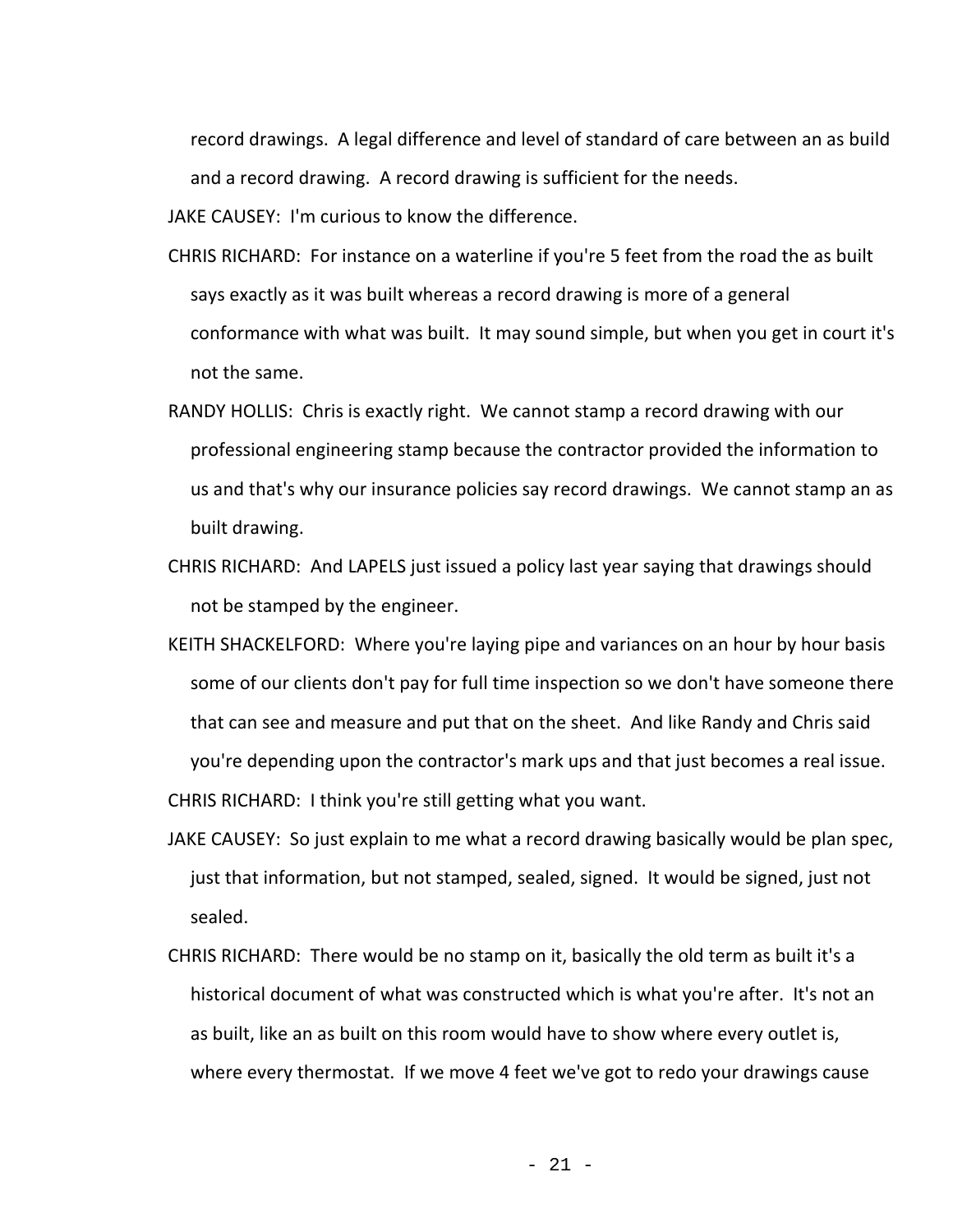that's not how it was built.

JAKE CAUSEY: It would come with a signed cover letter that says this is what we found.

CHRIS RICHARD: Yeah. You can send it in and say the plan was built in general

conformance with the approved plan specification.

KEITH SHACKELFORD: The letter they required doesn't say general.

RICK NOWLIN: We generally include in a letter based on the information provided by the construction contractor.

CHRIS RICHARD: Because anything that says warranty assurance or anything like that, professional liability, there's no coverage. Beyond the standard of care for engineering.

J.T. LANE: Go back to A submarine crossing. Get everyone's feedback.

JAKE CAUSEY: We had inserted this just as a point of reference as something we found. It's equally applicable here. I think we talked about changing the term from submarine stream crossing to just submarine crossing. I think part of it too we wanted to make sure we felt like we were all talking about the same thing. If that's the case and this looks like that then we can change the term and incorporate this information in there.

J.T. LANE: Any other questions or comments? Anyone wants to go through them? JAKE CAUSEY: Comments on part 1. So the DHH 1 comment just with respect to when permits are required and basically our comment is to include what's currently in part 12 right here. That's currently the criteria today for when a permit is required to use that right there. Comment number 2 change reviewing authority to state health officer. Comment 3 was to delete the sentence, hard to tell frankly which oh, there it is, preliminary plans and engineer's report should be submitted a week prior to the preparation of final. Yeah we got enough, we don't need those. We can delete that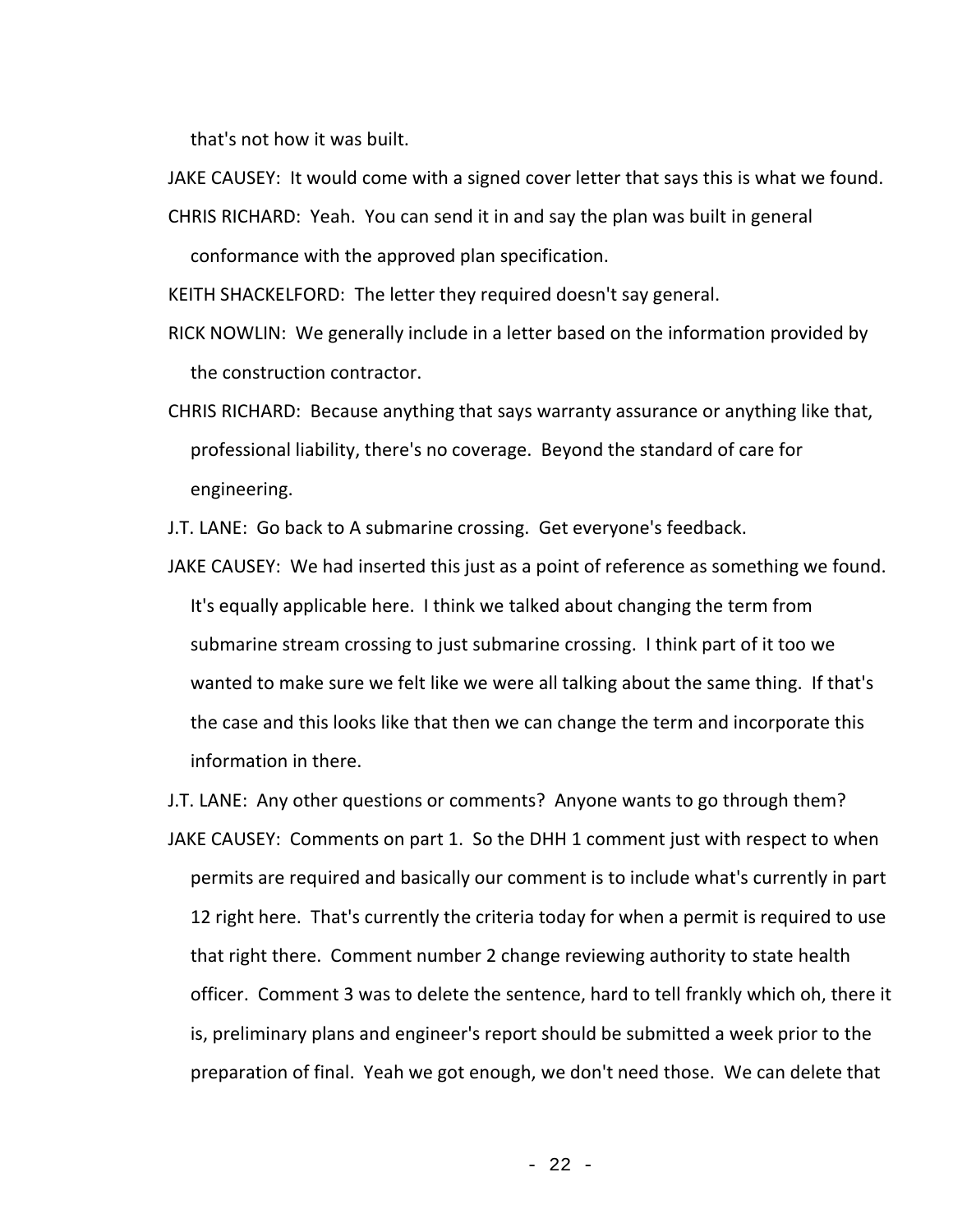sentence. The last one our comment was that the should needs to be a shall. Comment number 5 I guess there was discussion about H and so I think this was the language I guess we had discussed rather identifying things specifically just say documentation of adequate source and supply. DHH 6 I guess just some clean up in that section. Say public water systems required by The Department of Health and Hospitals and The Office of Public Health to demonstrate adequate capacity. So this is just referring back to our existing capacity development regulations in title 28.

J.T. LANE: Any comments or questions on the first page?

PATRICK KERR: Why do you care about cost estimates?

- JAKE CAUSEY: So that is something we have been tracking frankly for all of our plan review and permits, the cost estimate for the project. It's a data element that we're tracking for multiple purposes.
- CHRIS RICHARD: We're required by law to do an estimate for building anyway, for public jobs.
- JAKE CAUSEY: DHH 8 was just to change the word waterworks to water supply system just to conform with terminology. DHH 9 was to replace with I guess LAPELS instead of engineering registration requirements of the individual state or province. We'll just say requirements of The Louisiana Professional Engineering and Land Surveying.

J.T. LANE: Page 2, any comments on that?

JAKE CAUSEY: Next one is on page 5. I don't think we have any comments on page 3 or 4. The comment on page 5 DHH 10 is just to actually delete that section because it was redundant from I think what was on page 1 already. The next comment DHH 11 on page 6 so we changed H cause H says date, name, and address of the designing engineer. We were attempting to conform this to health requirements, seal, signature, and date of the Louisiana licensed professional engineer. But I guess now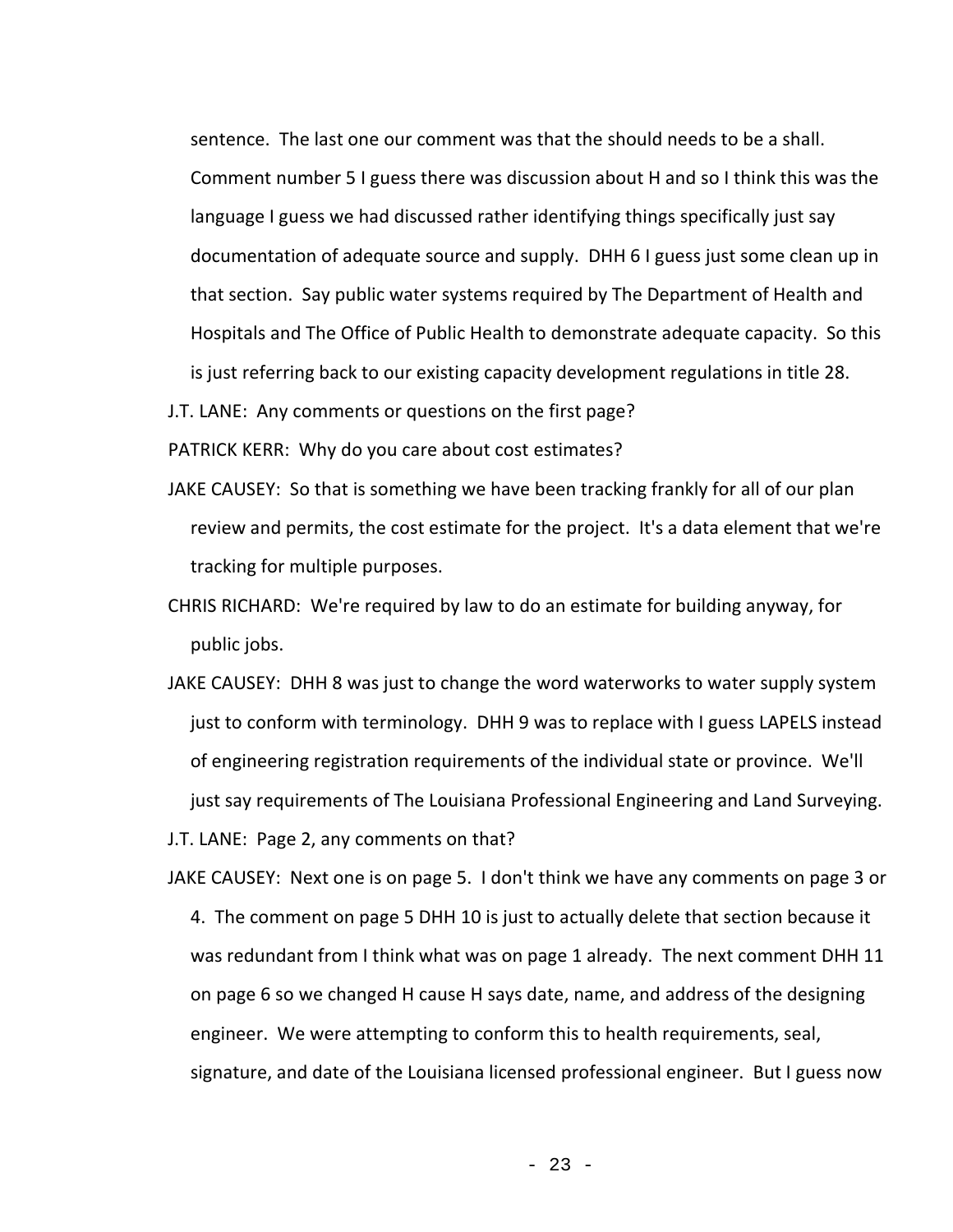that I'm looking at it that's kind of what I get to so that might be redundant. We can clean that up. DHH 13 we talked about 12. So what I wrote on here was noted on one sheet, noted on one sheet if possible. Just kind of leave it at that. Then so DHH 14 was the submarine crossing we discussed. DHH 15 going to leave record drawings. DHH 16 on page 7. For the laboratory facilities and equipment I guess it was inserted for all new plants. We indicated to delete that because this is only for permitting. This is submission of plans. This is only applicable when plans are submitted for a permit.

CHRIS RICHARD: Would that require laboratory facilities at all plants, unmanned plants? PATRICK KERR: Our concern is the way this is written you have to have a laboratory facility at all plants and that's not necessarily so. We talked about several meetings ago we have the capacity to do the required testing and not have a laboratory facility. If B just said something like project including the capacity to perform required testing.

I may form that out.

- JAKE CAUSEY: So all of our supplies are required to have, quote unquote, approved laboratories unless they are only doing chlorine residuals. So maybe we could put something in there laboratory facilities equipment unless the system is only doing chlorine residuals cause otherwise you are required to have an approved lab based on the testing.
- CHRIS RICHARD: The way it reads you have to have it at the plant. Talking about three remote plants, let's say iron removal plants, I have a central lab or I contract it out. The way I read this is I have to have one at each one of those plants which is not necessary. I don't have anybody at that plant.
- J.T. LANE: Some language that said including an outline of lab capacities or services to perform the necessary test. Is that something?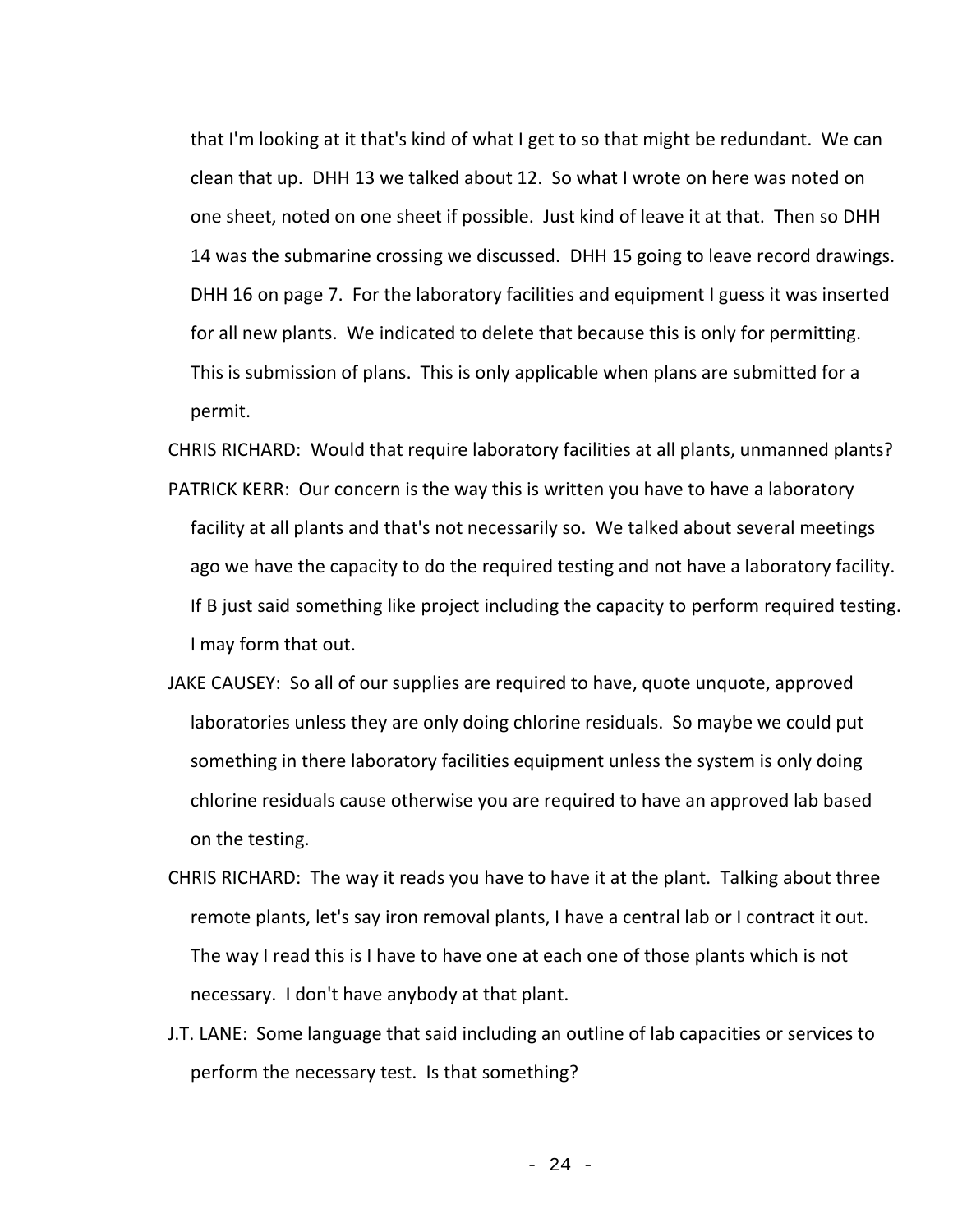CHRIS RICHARD: Or arrangements shall be made for laboratory analysis.

GREG GORDON: Or show that you have a contract that you have somebody under contract that does your analysis or you can show that you have a contract with that person or entity.

CHRIS RICHARD: Or another facility has your equipment.

- JOSEPH YOUNG: You can do all that, but there's a word for those applicable sanitary components. Doesn't that cover that? In the first sentence those applicable sanitary components.
- CHRIS RICHARD: We're doing a plant somewhere like for North Water District they're not going to have a lab, they don't have anybody there.

JOSEPH YOUNG: Then it's not applicable.

CHRIS RICHARD: He may still want the test run. They are still applicable to test, just not at that location.

JOSEPH YOUNG: If you don't have a lab then you're not providing specs.

PATRICK KERR: Why don't we just say in B set capacity to perform required laboratory analysis or perform required analysis and just leave it open?

JAKE CAUSEY: It's very general in it says laboratory facilities and equipment and I'm reading it I am thinking in the context of the system, not a specific facility.

PATRICK KERR: If we just said including the capacity to perform required testing or laboratory analysis. We can do it with a contractor, do it on site, whatever we need to do.

JAKE CAUSEY: Yeah. Laurie, did you get that? That was the last comment.

PATRICK KERR: I have a question about capacity. And I don't know whether this is the right, I don't quite know how to say this, but first of all we're not concerned in Baton Rouge about our sewer system supply 20 years forward. We are concerned that we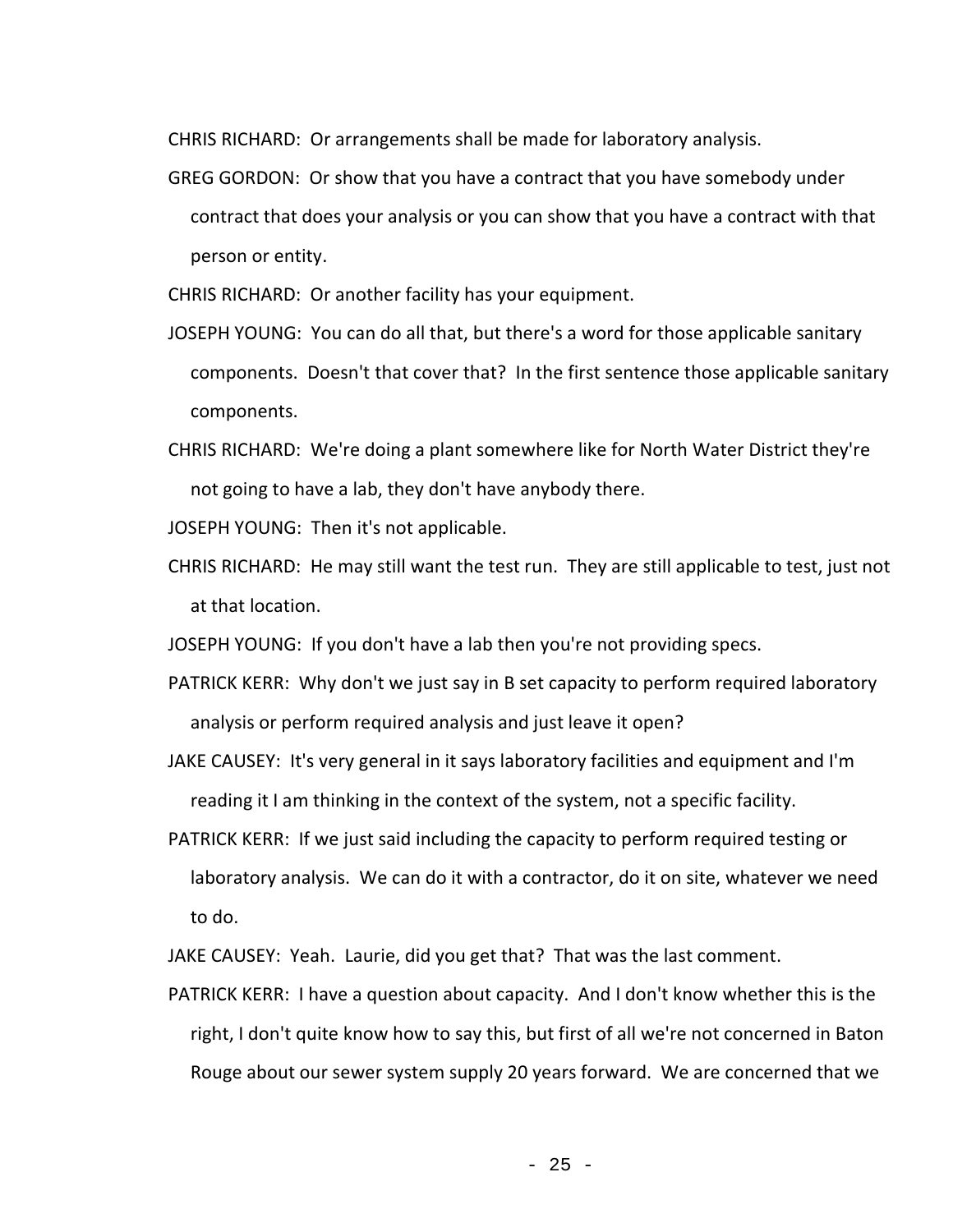may not be using the same source supply we are using today. We may have to modify that. To what level are you going to scrutinize our projections? We're working with DEQ, working with DNR on protecting our groundwater, salt water contamination, etc. I can't tell you a permit application through today's method I can provide people water in Baton Rouge 20 years from now. What I can tell you is 20 years from now we will have water to whoever lives in Baton Rouge. I just want to make sure capacity doesn't become limiting in that or cost me a lot of money that actually we build these systems (inaudible). I can't tell you for example where Baton Rouge will put its next well field. So what exactly are you looking for? I don't think I can rely on an engineer to stamp something and say our current system can provide for the customers we're going to have 20 years from now. Especially 3% growth. Three percent is almost a doubling in 20 years. What are you looking for exactly?

- JAKE CAUSEY: Probably nothing to the extent that what you are considering now. Really what we're going to be looking for is a basic engineer report on technical, managerial, and financial and anticipating impacts on smaller systems far greater than Baton Rouge Water would be concerned. And they are not looking 20 or 10, they're trying to make it to next year a lot of times. Not a lot of detail, we're not really, I guess it's been looked at, considered the rates and billing the engineer doing a project yeah they can pay for this with their rates. Very basic capacity stuff. Really to a level that we're doing it now. I wish I had a form because that might be something, that only three or four page questionnaire.
- PATRICK KERR: Go back and find it more for an assurance by the system. There's another reference I believe.

JAKE CAUSEY: There was one later that we deleted.

RANDY HOLLIS: 1.1.5 C present and/or estimated yield of the sources of supply.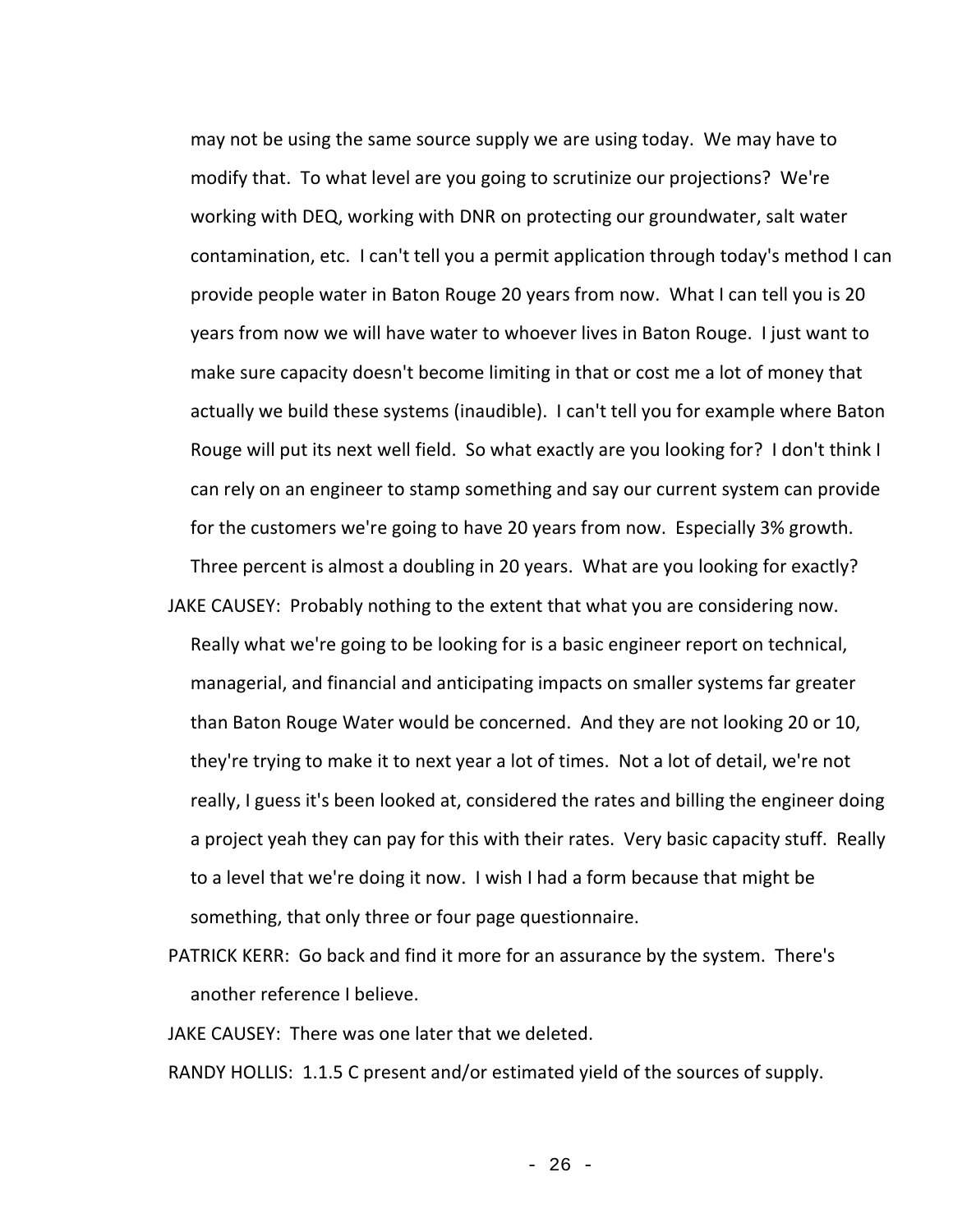- PATRICK KERR: For 20 years, right. Description of the population trends as indicated by available records and the estimated population which will be served for 20 years in the future. If I present to you that 20 years from now I need twice as much water as I have now are you going to ask me where am I going to get it? And if I tell you worse case from the river would that be adequate?
- JAKE CAUSEY: For you it would be cause it's right there and you can use it. Where are you reading that?
- PATRICK KERR: Page 2 1.1.5. I'm just concerned we will have to prove to you something that data today won't support. And what purpose does it serve? I have been in communities where they cannot provide for tomorrow's subdivision. I can't imagine it's going to happen in Baton Rouge, but it could happen in smaller systems. What's the 20 year thing? Basically I think you need to be able to demonstrate capacity to serve what you're adding.
- JAKE CAUSEY: So certainly we wouldn't hold out permits today based on you're not certain where you'll get your water 20 years from now. As infrastructure is added to know that systems are thinking about that and at least preliminarily thought about is good, but no it's not going to hold up, absolutely not.
- J.T. LANE: Submit with all the caveats you can possibly think of. Part of it we do have an interest in it in general and helps us also to get ahead of things as we look to the future to be more helpful to y'all or communities in general. More intel on what's going on. I think from that standpoint it's helpful.
- CHRIS RICHARD: And that would only be applicable in increasing of plant capacity or increasing the users of the system. If you're adding or replacing lines or you're doing redundancy project that's not increasing.

RUSTY REEVES: Comes from the financial end cause we don't want to build a system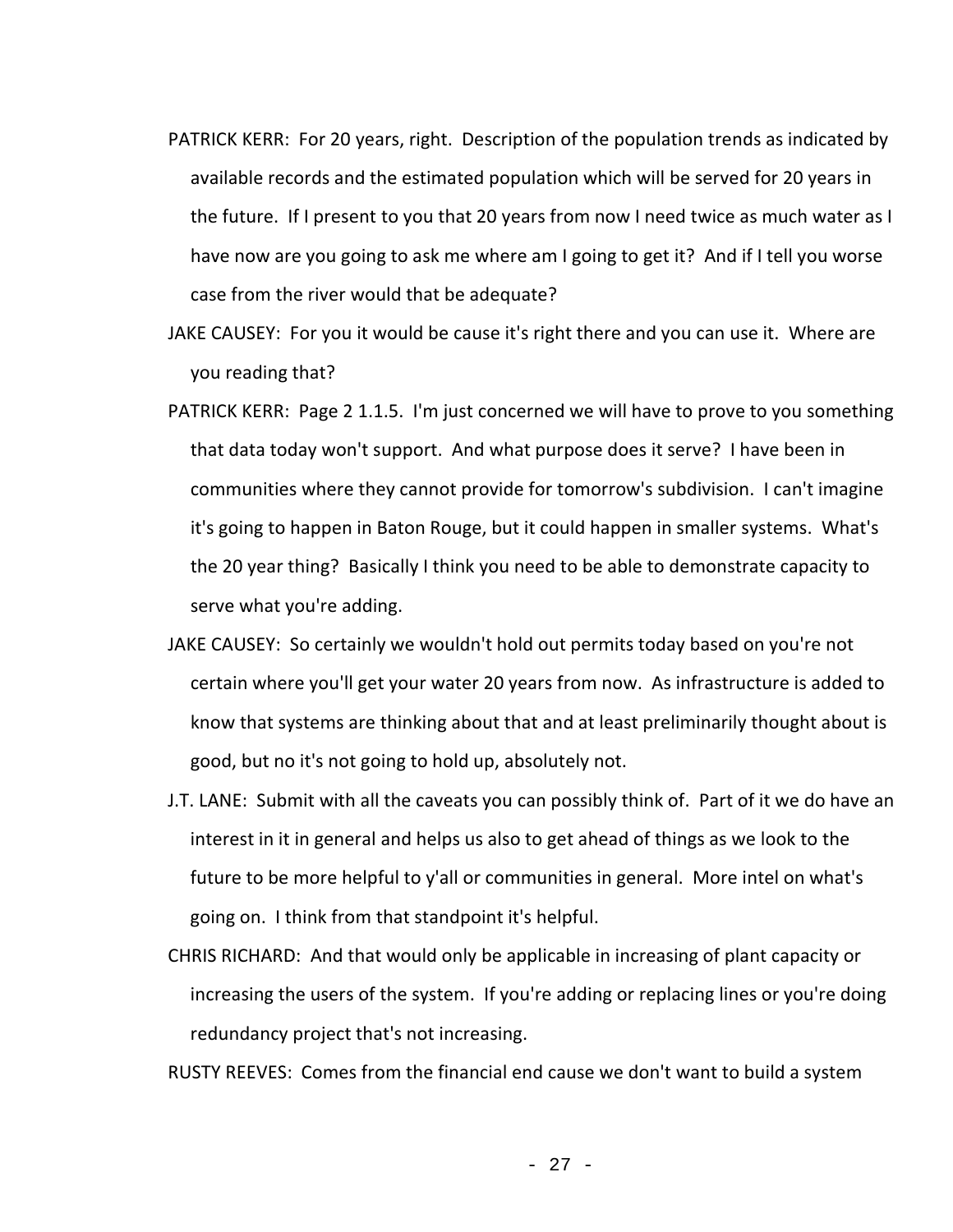that we don't have water 20 years from now, especially all these smaller systems they don't know where tomorrow's water is coming from in some cases.

PATRICK KERR: I think we also talked about having a standard permit for main extensions. I don't see any language in this about that. They do improve proximate hydraulic conditions, but they really don't have a material effect on the system. If we come up with something that says yeah you can put in a line, how are we going to do that? Is it going to be in here?

CHRIS RICHARD: I sent the Florida permit we use for line extensions.

- PATRICK KERR: I wish we would have something like that. I think it would reduce the burden on you significantly because you're doing a lot of plan review for line extensions that really have no impact on water quality. If the engineered certified we're going to build it 10 feet away from any sewage it should be an automatic permit in my mind.
- JAKE CAUSEY: We have different experiences. That's about all I can say. We deal with a lot of different engineers across the state. You have boards, small systems wanting to do their own things, contractors pushing things. You get a hodgepodge of those things. To not look at those things I would have a lot of concerns.
- PATRICK KERR: Individual systems apply for permits for standard specs and given a specific range of concerns they can install and submit record drawings.
- JAKE CAUSEY: I'll say this, one of our bigger issues is development. Those happen in bigger systems and smaller systems. We've had a lot of issues with private developers wanting private water supply lines behind gated communities and a master meter upfront. And if something goes in that's stamped off on we don't know about these things unless we are reviewing those plans in advance. We've had a lot of those issues come up and that's how we're able to address them on the front end.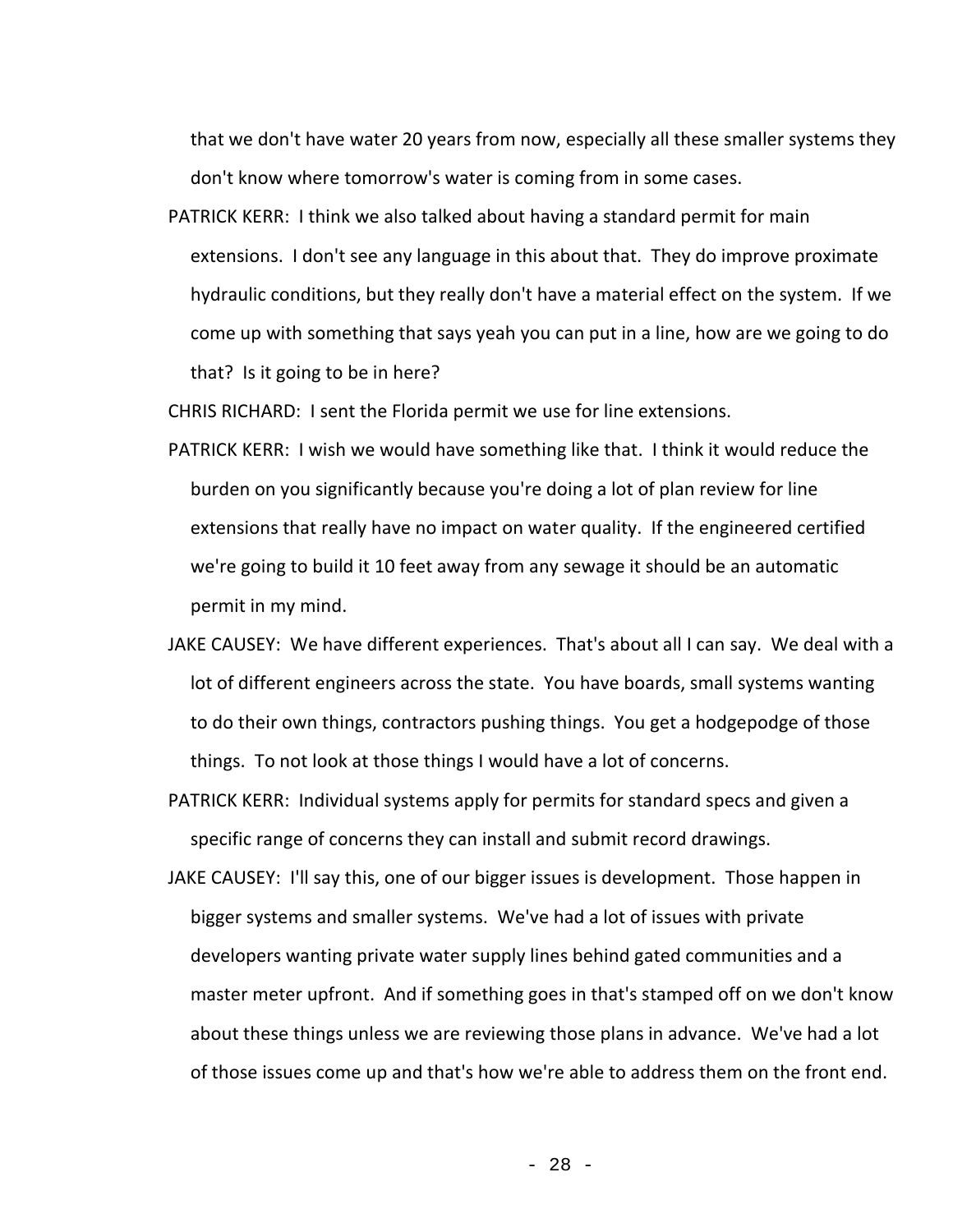It's really costly at the back at that point in time.

- PATRICK KERR: So I'll reiterate though, could a system, is there anything that can prevent a system from submitting standard specifications and assumptions and having a permit? For example, to do reconstruction on Essen lane. Pretty detailed pain in the neck project, but it doesn't change anything. We might upsize the pipe one size. We would love to be able to get in there and do our work rather than wait for a permit. We do all kinds of extensions. It just takes weeks or months sometimes to get permits for very simple things. A master meter and the plumbing behind that is what you're eluding to whether you have jurisdiction or not.
- JAKE CAUSEY: Not always plumbing. We're talking about a line that serves multiple premises.
- PATRICK KERR: It's plumbing. Downstream of a meter it's plumbing. Now should you regulate it, yes. That should be a regulated consecutive system in my mind. JAKE CAUSEY: Which means it's not plumbing.
- PATRICK KERR: I'll agree to disagree. The question stands can we make some kind of provision, and we can put whatever restrictions on it you want, but it would save a lot of time for you and I think a lot of money for us if we could have a standard spec that we can install under. And if we have a problem maybe we just shorten the period and you get seven days or something.
- CHRIS RICHARD: You still send your plans and specs. You're still reviewing them, but what is does is outlines the things that are important to you that you're looking for and it says whether or not those have been addressed in the permit. If it hasn't been then you say you haven't and why you haven't so it clears up the review process. Did they do this, oh no they didn't. This is their explanation why, do I want to accept that or not it's up to you. The intent is to speed up the process for these small line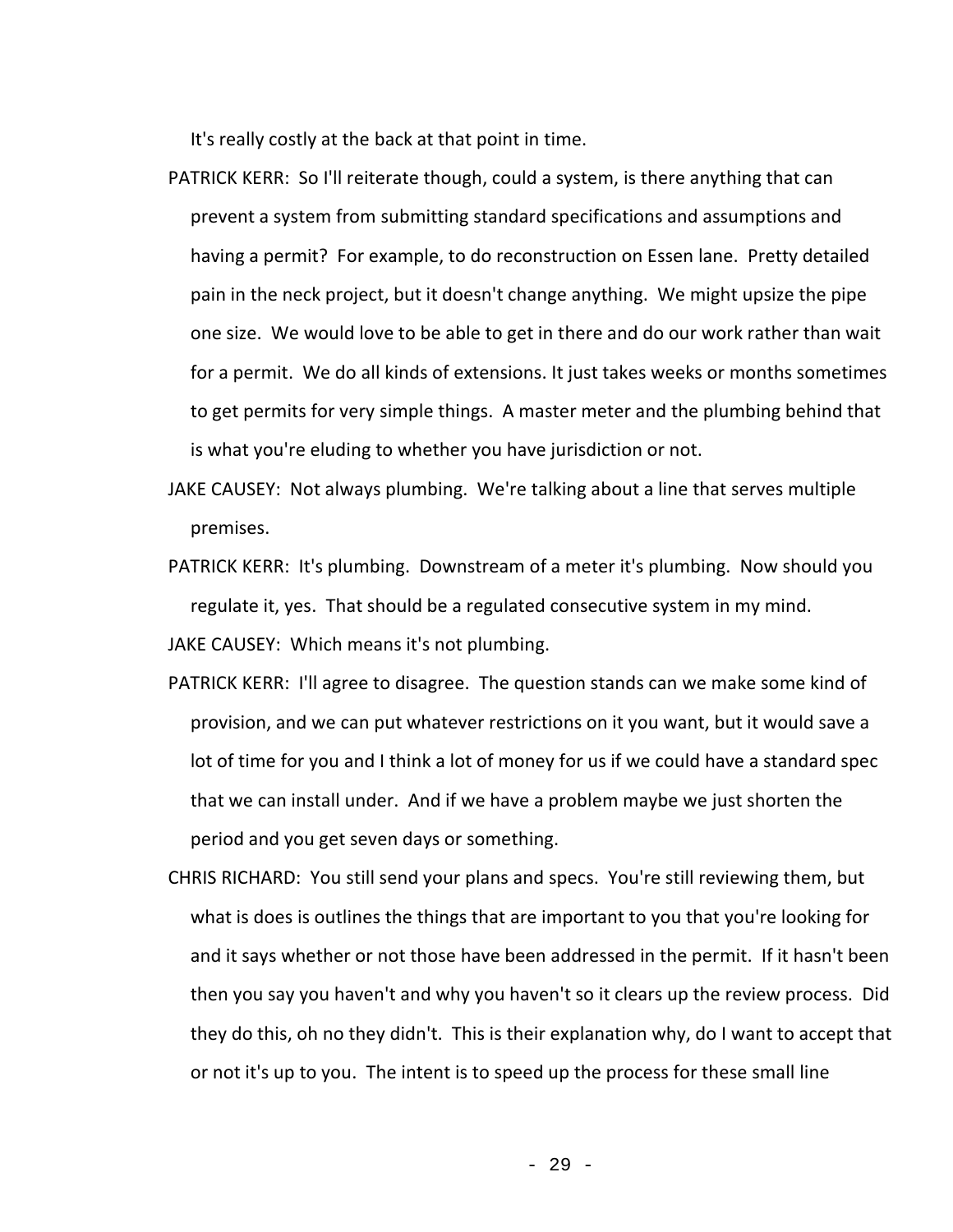extensions and distribution systems to get one, two week turn around.

- JAKE CAUSEY: I guess if they're not, at least from my view, I would say if it's not relative to a development if it's just for a water supply or getting from .A to .B in those context I can see that making some sense. But when you're talking about adding distribution lines in a development or for a development that's where we get into a lot of sticky issues. And so not seeing those in advance is just going to create bigger problems.
- CHRIS RICHARD: You'll still get the plans and on that permit you can have one of your questions is this system served by a master meter. Something that will put a red flag so you can go more in depth on that particular submittal. Still coming in the same way it did before with this permit, but you have one of your questions is this served by master meter. A development that has a distribution system with 100 homes and so that person, that developer is going to be the water provider for those people. You'll know right off the bat. This one is coming from Baton Rouge Water Company or an extension of their system an engineer submitted.
- JAKE CAUSEY: The way I'm reading it right now is kind of a little separate sort of fast track like a fast pass at Disney World limited specifically to water distribution lines not part of a development which I don't know.
- J.T LANE: We'll take a look at it.
- JAKE CAUSEY: I can see the community sewage system doing the same thing for their force main extension.
- GREG GORDON: I think I agree with Pat and Chris that there needs to be something because we've been getting a lot of developers and people if you're doing line extension a cost of service to provide that line extension we are now waiting a full 60 or 90 days. We used to be able to say we could start ordering the parts or doing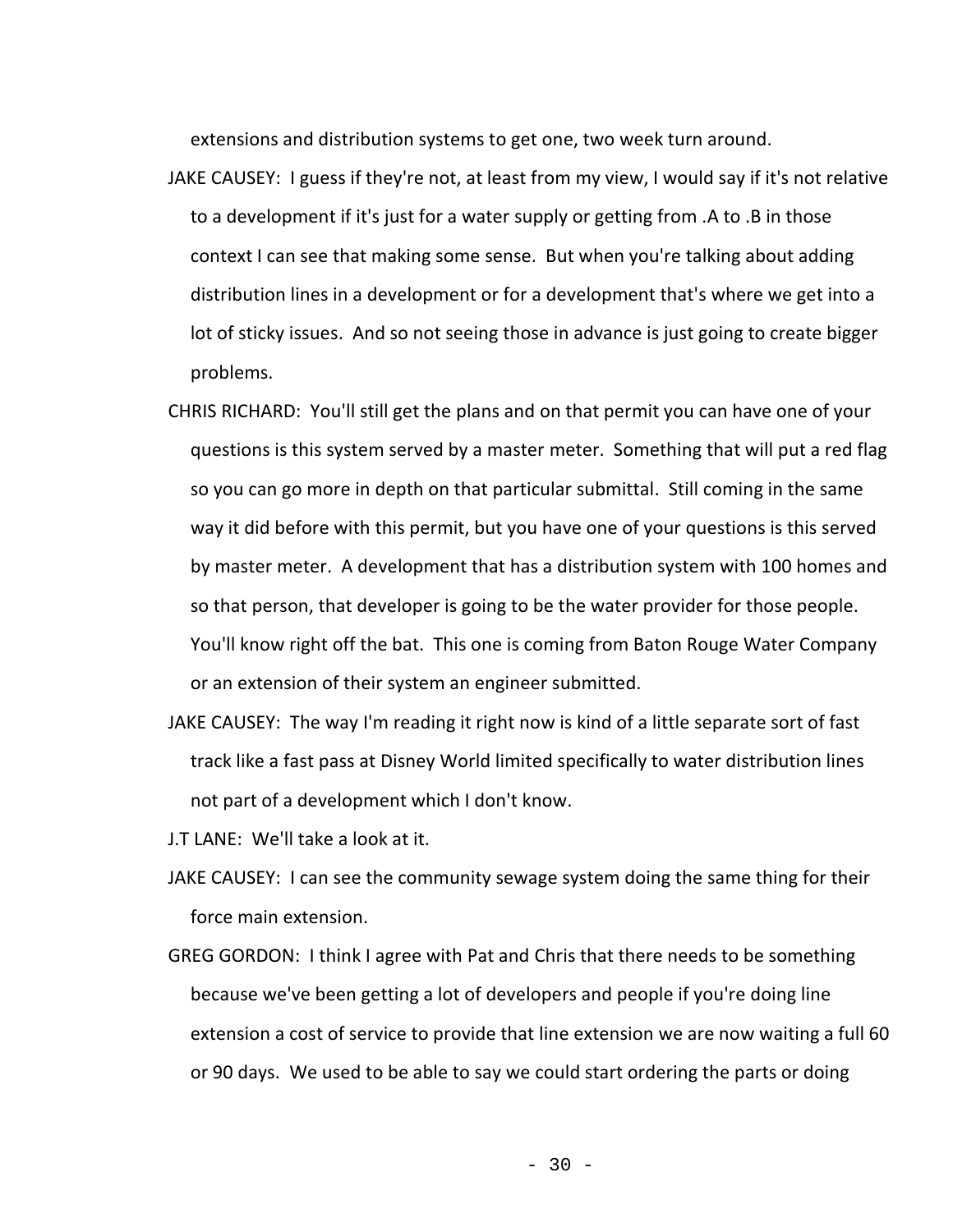some things, but as y'all have experienced budget cuts and staff cutbacks that makes it hard. So if you have something, those basic things you could do, extending a line from my system to this strip mall that has a dance thing that's trying to open up by a specific date we can extend to that because you start getting into, unfortunately with y'all, Baton Rouge Water we get the blow back from the people why is it taking so long for me just to get water and now I'm going to every elected official saying it's taking me forever to get something. I think that's important. I think in talking to somebody that works with Steven that used to be at DEQ I think it would be a good thing for DHH to look at, kind of like that fast pass where you can pay a little extra for the overtime so you can get something through quickly like DEQ does specifically. And as I always say to developers is that you want limited government, but then you want more people. You want your thing approved faster. But having something where something basic can get done in a timely manner would be a big help.

JAKE CAUSEY: Definitely gets stuck behind some larger projects.

- PATRICK KERR: I know we don't want to go back to letters with no objections, but a permit. Just seems to me it would be wise in your permit you already tell us if we missed anything it's on you. Basically it says we did the best review we could, but if we miss something that needs to be fixed you got to fix it. Why couldn't we do that with a submittal that is basically a permit and if you find we've done something outside the requirements then you make us fix it. I would be willing to gamble that on these kind of extensions.
- J.T. LANE: Any other feedback, part 1? We have some homework to do. We are at 11:45 right now. Do y'all want to break for lunch, reconvene at 1 and then we'll have the revision from 7 and 9 to do a follow up. A side by side for 2. Work for everybody? We'll reconvene at 1:00.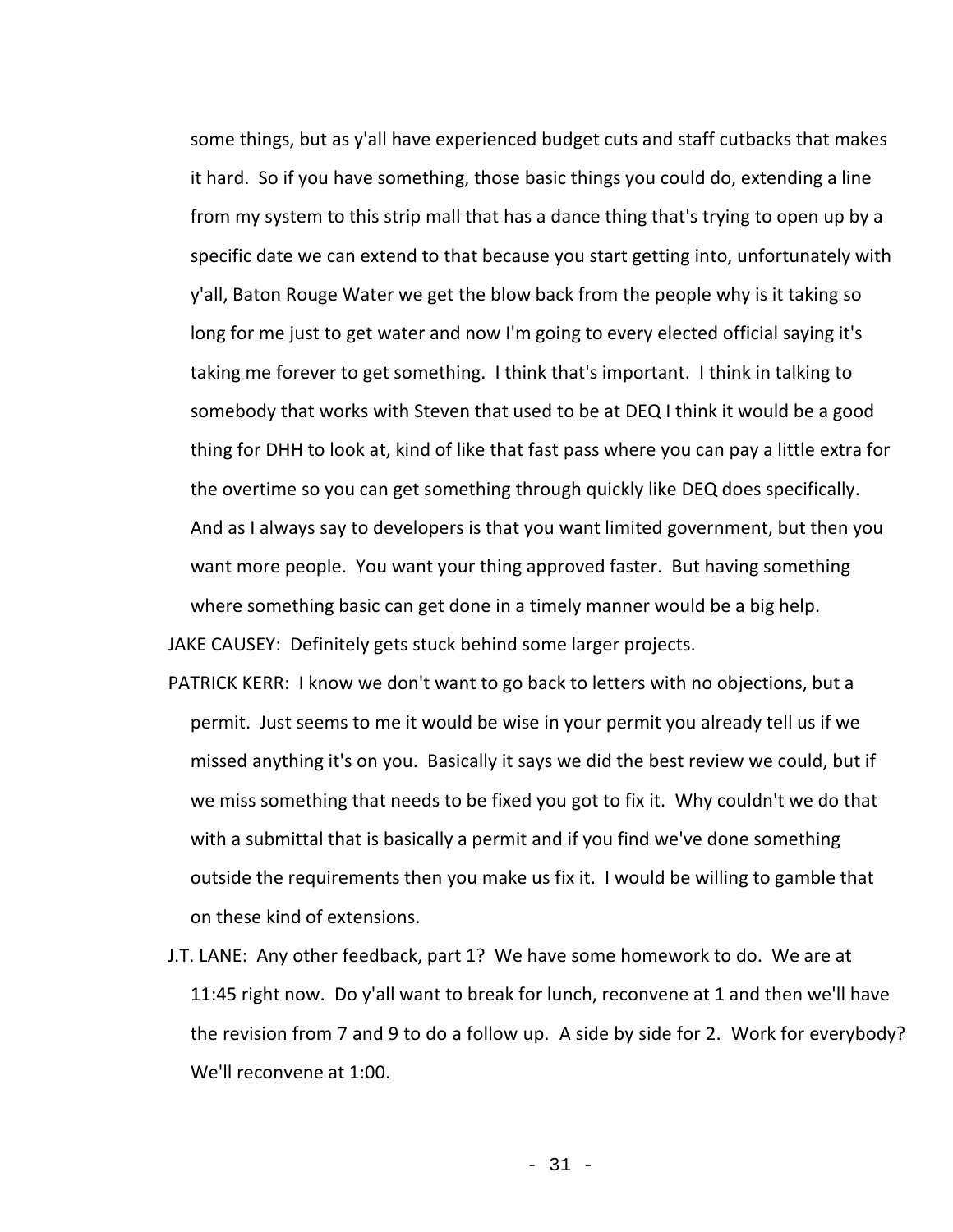I think we're going to get started if everybody is ready. I think what we'll do is part 2 the side by side and then we will revisit 7 and 9.

- JAKE CAUSEY: Looking at part 2 our first comment is on page 2 which I guess is just to change the reference from electric code or relevant standard and/or local codes to state requirements of the applicable codes adopted under the statute, a statewide uniform construction code statute in place that adopts these codes. Reflect the appropriate State of Louisiana statute for the local building codes. DHH comment 2. In reference I guess to the same provision that I guess there was, so I guess this was design standard and not sanitary survey. And so our comment was that particularly small systems, there are frequently electrical issues that can certainly impact the performance of that system. So certainly I guess our prospective was, at least in a general sense, exposed wiring and those sorts of things need to be part of sanitary surveys and therefore I guess not strictly a design standard. Maybe not to the extent of the electric code, but perhaps something to prevent exposed wiring or something to that affect with respect to these small systems because it is a frequent issue.
- CHRIS RICHARD: I'm not on the electric code. If it's like the building code you're not required to keep, to bring things up to current code so you might be in compliance with NEC when it was constructed and not required to bring it up to today's standards, but still in compliance. Don't want to tell people bring it up to today's standard when it was okay for when it was constructed.
- JAKE CAUSEY: You could probably just generally exposed wiring not laid in puddles of water, I don't know, it's pretty straight forward basic. I don't think it's like an upgrade code compliance issue. I think anybody could look at it and say this was never a good idea. Probably wasn't like that when it was built, modified thereafter. That's why I would say maybe some other statement that water systems shall not have exposed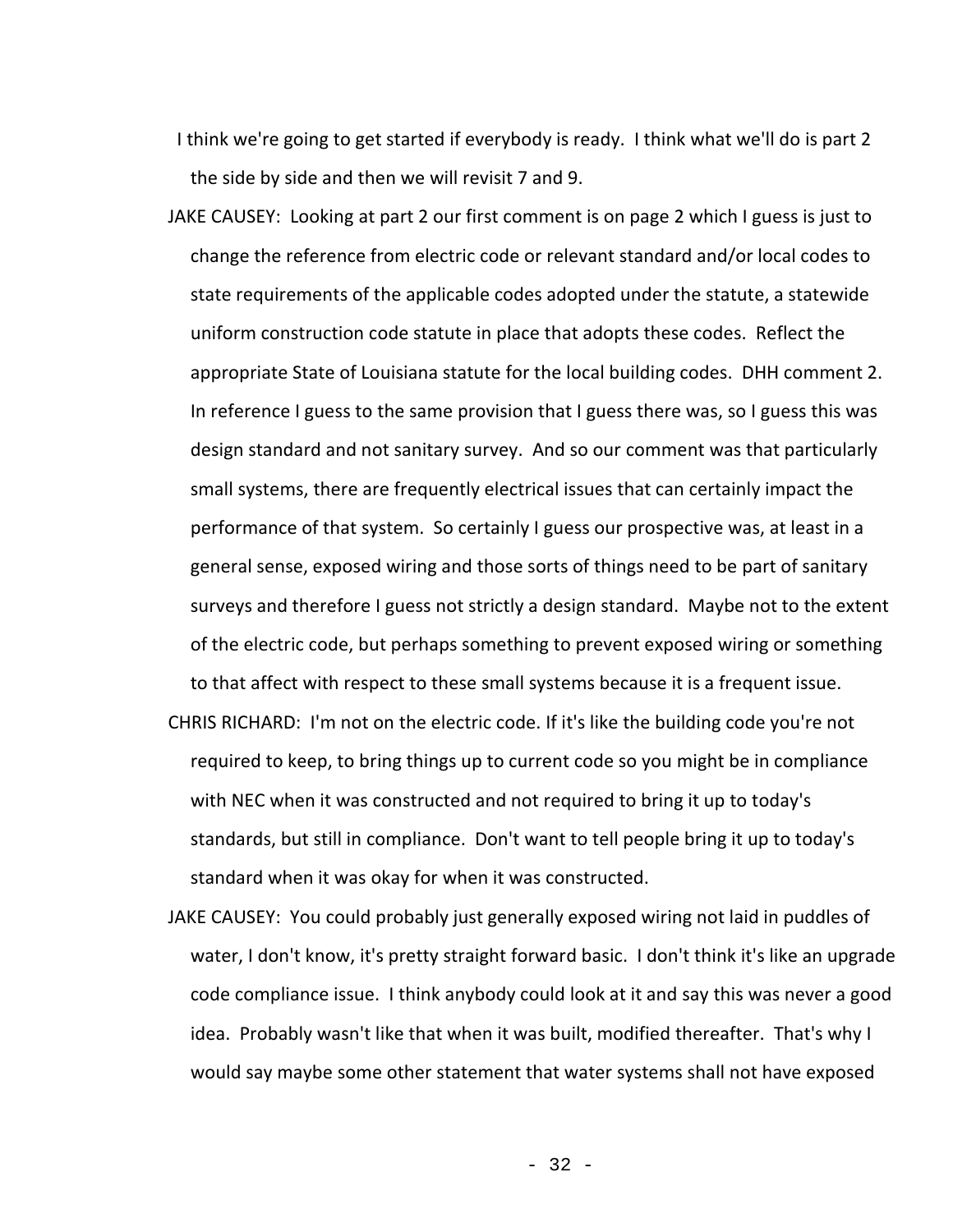wiring that is unsafe or something. Just something that cuts right to that point.

- RANDY HOLLIS: I can tell you this surprised me. Knob and tube wiring, which is exposed, is still allowed to be left in place. You got to be careful when you start saying exposed. That's raw wires running through beams it's got ceramic tubes and you have a positive and a negative. That's still allowed. You have to be careful when you say exposed wiring because some of that may actually meet local building codes. I understand about danger and that, but we need to be careful when we start trying to rip something out that actually could meet codes.
- JAKE CAUSEY: Frankly the only thing that comes to my mind is we're looking at small community water systems, trailer park who has 5 feet of wiring from the panel to the pressure switch and it's a hodgepodge of a mess.
- RANDY HOLLIS: Isn't that more of a local building code issue to get the building official involved?
- JAKE CAUSEY: From what we see that's certainly a reliability issue. You're going to have water outages, you're going to have pumps burn up, other things as a result of faulty wiring which impacts the water system.

JEFFREY DUPLANTIS: This has to do with design and not existing conditions.

RUSTY REEVES: I think what Jake's going at was most of this that's he's talking about is on small water systems a pump got changed out at 2:00 in the morning, didn't put the cover back and it's just laying there loose. Them kind of housekeeping more of things and probably is the local electoral inspector should be doing it, but he don't ever go there because it's a public facility. The only inspection these systems may get is from DHH. And I guess where I see most of it is the sanitary seal with the electrical wires running down there or whatever you call that, I don't even know what you call a connector on the top. Just wires running and raining on there every day. I don't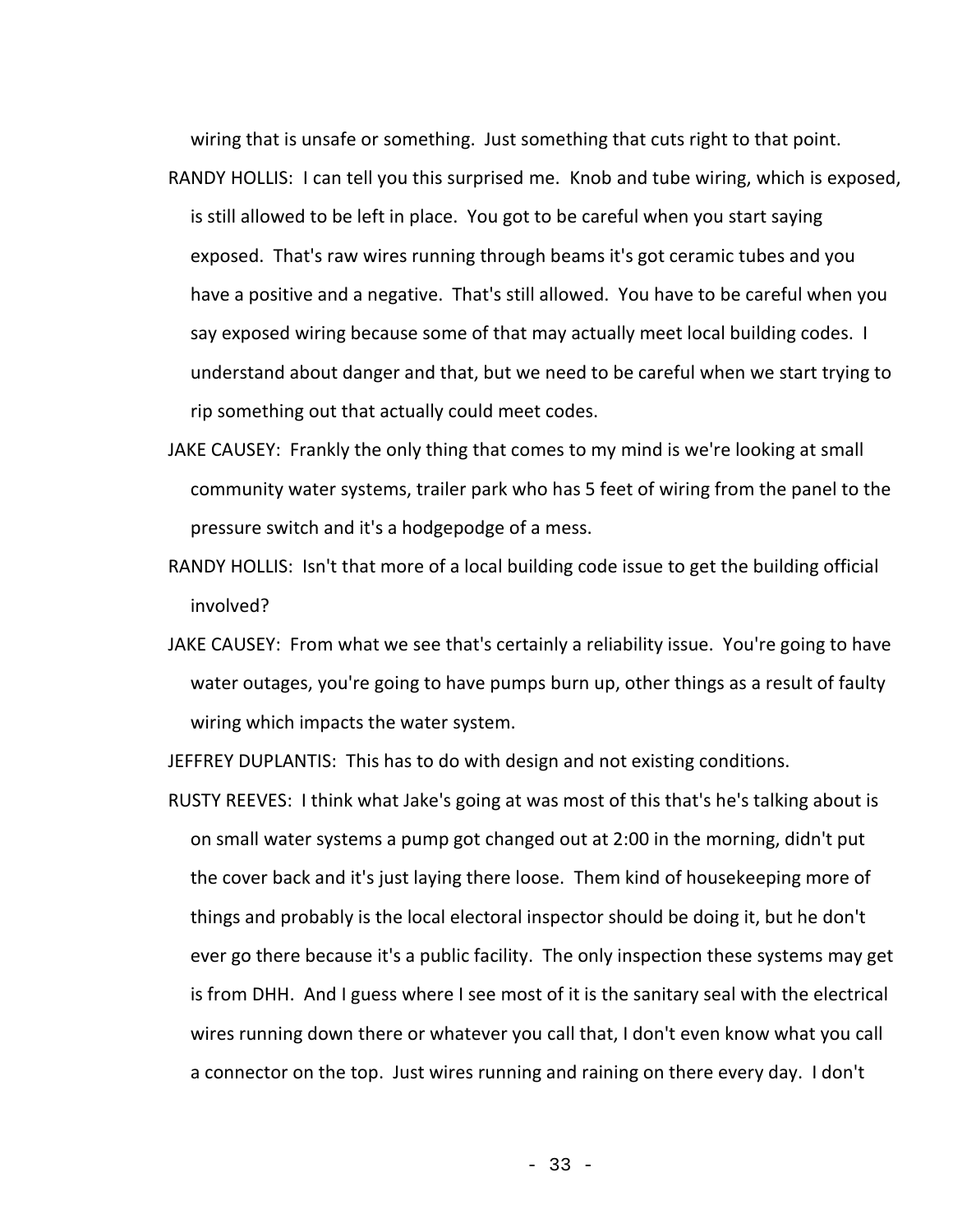know how the wording needs to be in here.

- JAKE CAUSEY: We're not checking wire size, all this other nonsense, just the basic stuff.
- CHRIS RICHARD: I'll check with an electrical engineer we use a lot and ask for his input.

We don't have to decide right now.

- JAKE CAUSEY: DHH comment 3 I guess this was just a should, it wasn't a specific requirement. Adequate facilities should be included for job space and storage consistent with the designed facilities. We felt like that was a good recommendation to keep in there. Not a requirement. DHH 4 recommends deleting where laboratories are provided.
- J.T. LANE: On 3 since the committee recommended deleting it what is our rational for keeping it?
- JAKE CAUSEY: Adequate facilities should be included for shop space and storage consistent with the designed facilities. It's as simple as that. Water systems don't have stuff jumbled up inside a little pump shed and you can't get to some point in there that you need to. Again, this is just a recommendation.

JEFFREY DUPLANTIS: If it's not enforceable don't put it.

- RUSTY REEVES: On some smaller systems stuff stored at the operator's house, and the secretary's house. One separate place to store.
- JAKE CAUSEY: When he shows that to his manager and says hey in the code it says that I should have enough space. It's not a mandatory requirement. On DHH comment 4 I guess the sentence was modified to start where laboratories are provided. We recommended deleting that so it would just read each public water system shall have equipment and facilities for the routine daily laboratory testing necessary to insure the proper operations of the water supply system. I guess this gets back to maybe what we are discussing in part 1 as well.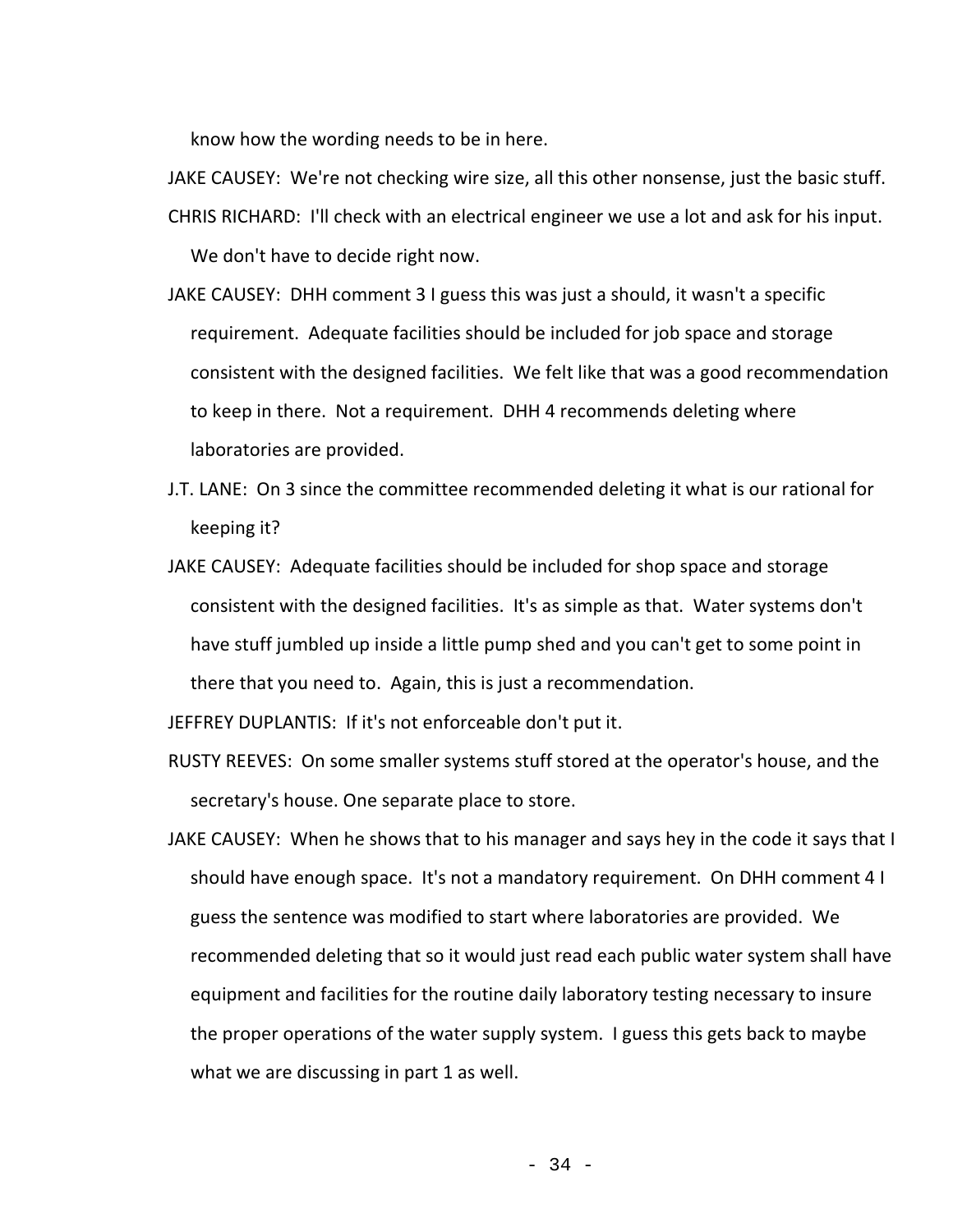KEITH SHACKELFORD: Put available.

- JAKE CAUSEY: We can definitely mirror this after the approach we took in part 1.
- DIRK BARRIOS: I think that's why we put where laboratories are provided because you won't have a laboratory in the area location.
- PATRICK KERR: The difference between this and part 1 is part 1 was about plants and each pump station is a plant under the definition. So should a water system be able to test chlorine residuals, ordinary routine daily sampling, I don't think this is objectionable. You have to have it. It is different than part 1.

JAKE CAUSEY: Just says you have to have the ability to do testing.

- PATRICK KERR: Shall have equipment and facilities for routine daily testing that can be by contract. It used to say its own. We took that out.
- JAKE CAUSEY: Regardless whether you have a, quote unquote, lab you need to be able to do the testing. The next DHH comment number 5 was to replace the reviewing authority with state health officer. That was the same for comment number 6 as well. Comment number 7 so this is to insert after the word auxiliary facilities so it says where laboratory facilities are provided each public water system shall have sufficient bench space, adequate ventilation, lighting, storage room, sink, and auxiliary facilities shall be provided. After auxiliary facilities insert the following. So I guess it was just to insert a parenthesis after the word auxiliary facilities to give some examples. Everything that was going to be inserted is just in parenthesis after the word facilities I guess was examples. DHH comment 8 bottom of the same page. Insert the word own so the sentence in 2.11 would read please note that in some cases the take-off point of the water treatment plants own service connection line and finish water sample tap line may be downstream of the plant itself. Just trying to clear it up. J.T. LANE: On number 7 since this is a shall statement, I know those are examples, is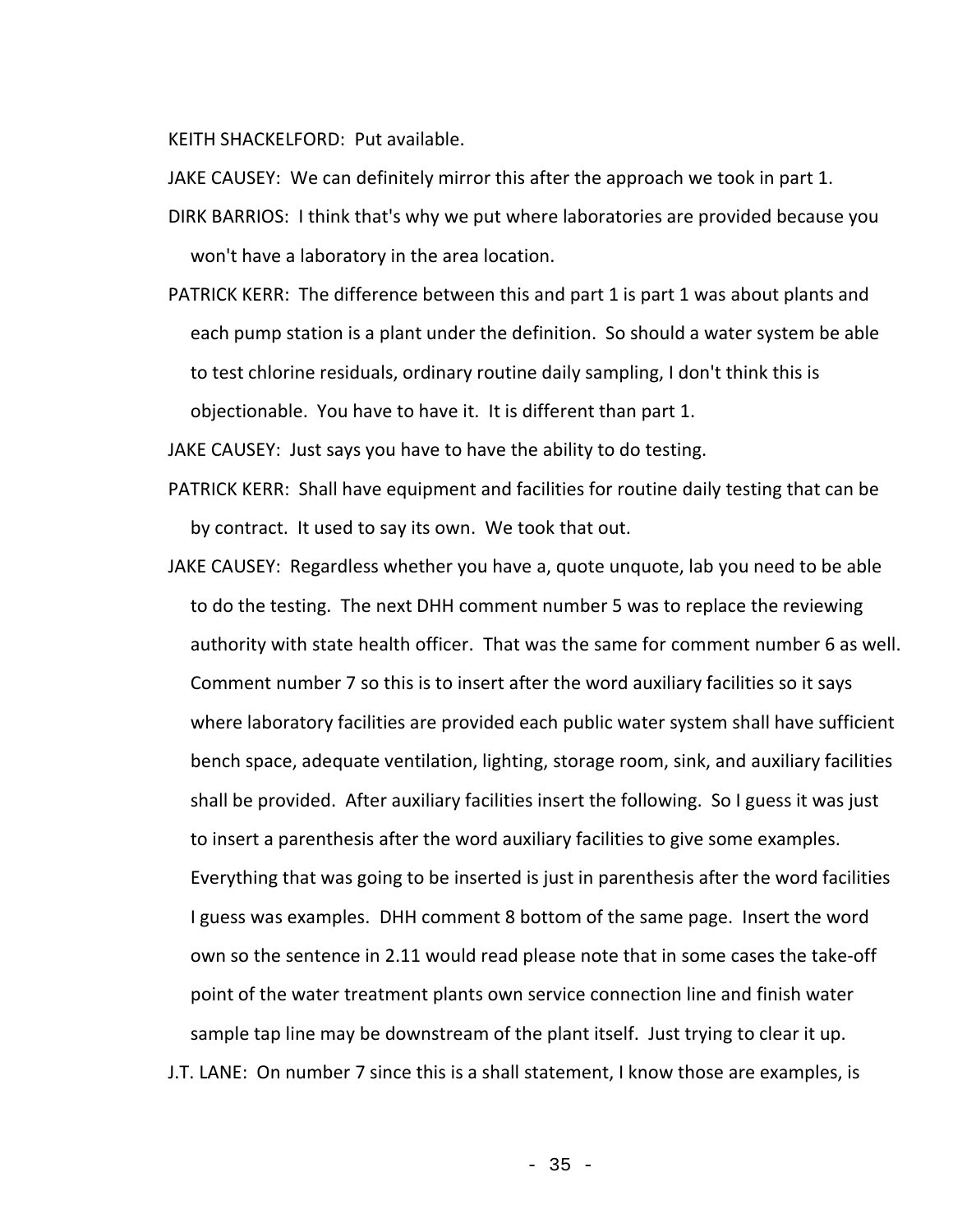that optional to the system in terms of what's needed?

- JAKE CAUSEY: All of that certainly would be case by case on what lab you got, etc. It's not that those are all specifically required, just depends on your system and your testing, what might be needed or not.
- PATRICK KERR: I read it like you do J.T. We need to take the shall if it's a recommendation. Put a period after laboratory sink and then pick up auxiliary facilities may include but not limited to blah, blah, blah. Should be provided as required, something like that.
- JAKE CAUSEY: So the first sentence in that section a shall was included from the subcommittee shall have sufficient and so our only comment was to add some parenthesis and examples of what auxiliary facilities might be within labs. That was our only comment.

DIRK BARRIOS: After facilities where it says shall be provided just take it out.

- JAKE CAUSEY: DHH comment 9 this was relative to section 2.12 wall castings. The section read consideration shall be given to providing extra wall castings built into the structure to facilitate future uses whenever pipes pass through walls of concrete structures. We thought I guess it was a good thing to leave it cause it just says to consider having some extra ones, doesn't say you have to install them. I think it would be a good thing for general design.
- CHRIS RICHARD: How is that going to be enforceable? I considered it and I said no, I don't think it's necessary. There's a lot of ways to consider, we core existing structures all the time. You can put it in after the fact. An advantage of that is you're putting the right size and the location. My consideration is I'm not going to put it and so it doesn't need to be in the code.

RANDY HOLLIS: Let's just change shall to should and it takes care of it.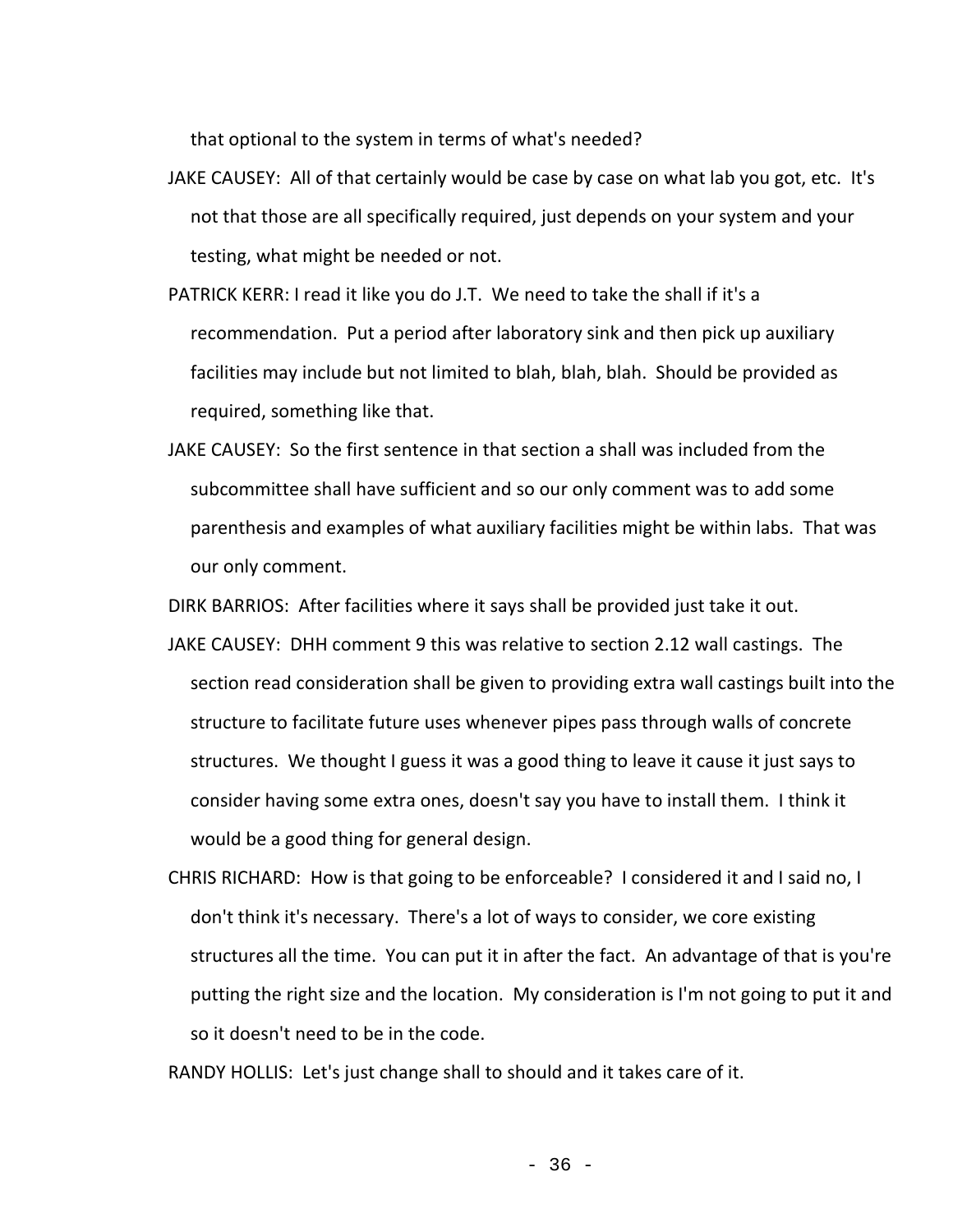CHRIS RICHARD: Let's just leave it out.

- JAKE CAUSEY: So DHH comment 10 I guess the section 2.13 originally entitled meters and then it was changed to flow meters. Same thing, just leave it as meters. I'm not sure why if the title, oh, it's flow measurements. Just a title, really doesn't matter. DIRK BARRIOS: There are different ways of getting measurements.
- JAKE CAUSEY: So DHH comment 11. Last sentence and the finished water was stricken. We recommended leaving it in, not sure why it's stricken. Certainly need to measure your flow from your finished water.
- KEITH SHACKELFORD: I agree with leaving it in because that's how you're going to judge your system losses is the total of the finished water meter verses the total meter of the customers. That's more accurate than inferring the finished water flow by subtracting out your recycle, your backwash water from your initial production.
- JAKE CAUSEY: On the other side for a groundwater system that has a flow meter on the water well that may be technically before treatment, but we wouldn't necessarily want a (inaudible) flow meter on the other side of the chlorinator just for that purpose.
- PATRICK KERR: Or a ground water system that measures total flow. We use the total flow for treatment purposes, but we don't measure flow from each wellhead other than by time and total flow at the station. We don't meter each well, we meter the output so we can track chlorination and residuals. We use it for our equipment, all that kind of stuff. I say we, plenty of systems that don't have meters on each individual well. In the past during sanitary surveys we've been able to demonstrate to your satisfaction that we can calculate the flow from each of the wells based on tests and run times and stuff like that.

JAKE CAUSEY: In lieu of a meter on each well you have a meter for the total station.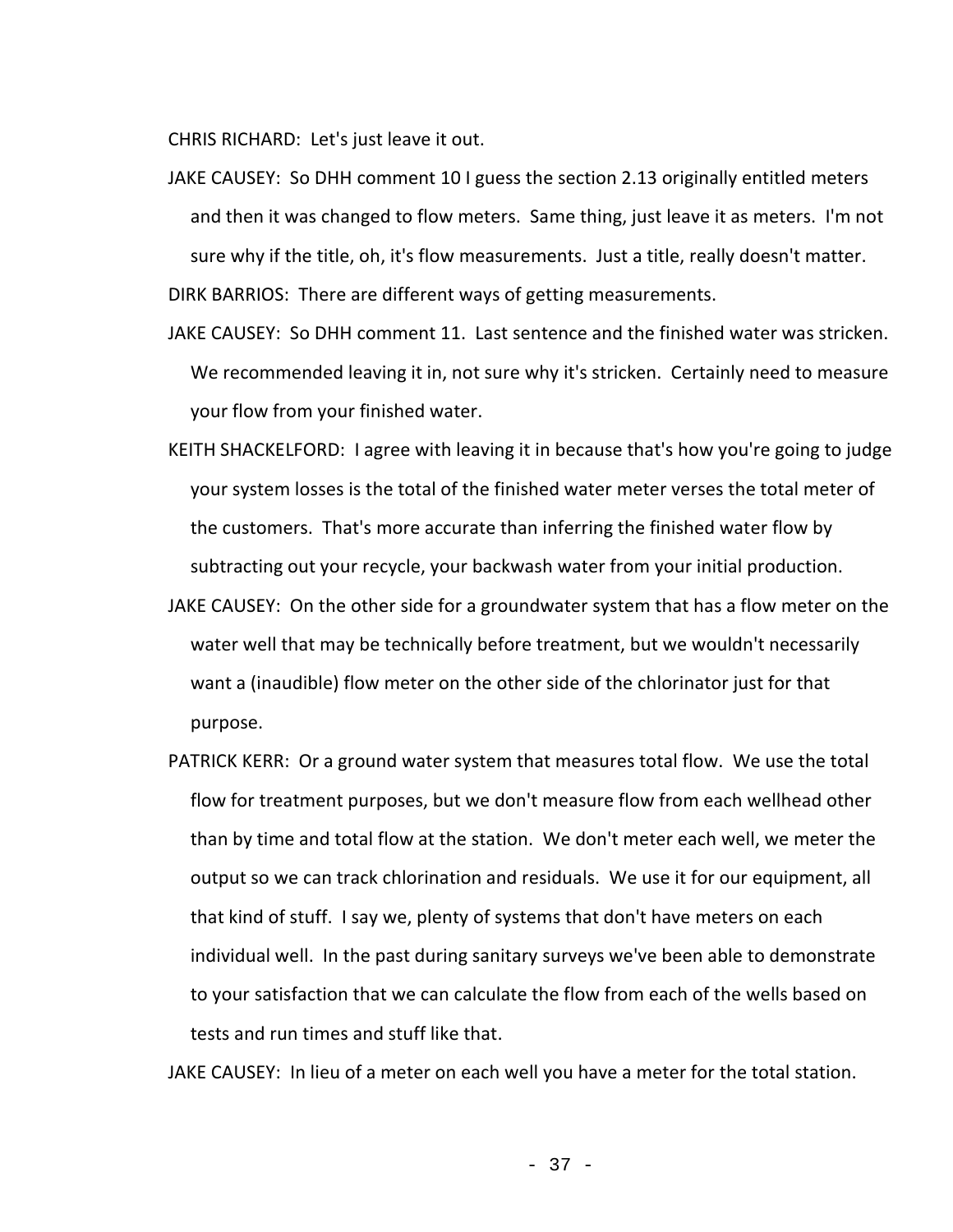Maybe we can just put an exception for groundwater systems. For groundwater systems a flow meter on the well discharge pipe before treatment. You wouldn't need another meter after. St. Tammany, they have a water well, a flow meter, and then they provide treatment thereafter. Technically your finished water isn't until after it's treated.

- CHRIS RICHARD: You said you had the ability to measure finished water you got it. You took the first one equal to my end. It's not an exception. If it's a well going through pressure filters it comes out on the other end. What's coming out the wells is minus some backwater.
- RUSTY REEVES: Of course to meter a different source and I'm trying to remember how that's worded in DNR.
- PATRICK KERR: DNR requires that all flow be measured and you can measure it by metering at each well head or collectively.
- JAKE CAUSEY: I'm good with that. We can just leave the finished water in there. DHH 12. I guess the first section was deleted that said for liquids or gases not listed above the previous section. I guess this is all part of 2.1.4. Liquids and gases not listed above unique color scheme and labeling should be used in situations where two colors do not have sufficient contrast to easily differentiate between them. Six inch band of contrasting color should be on one of the pipes at approximately 30 inch intervals. The name of the liquid or gas should also be on the pipe. In some cases it may be advantageous to provide arrows indicating the direction of flow. Our recommendation was to leave this section in there so the next section that is I guess new and inserted right below says in lieu of the color coding of pipes described above. And I think this next section is relative to the entirety of 2.1.4. It's not relative to this specific section on liquids and gas not listed above. I don't think that was relative to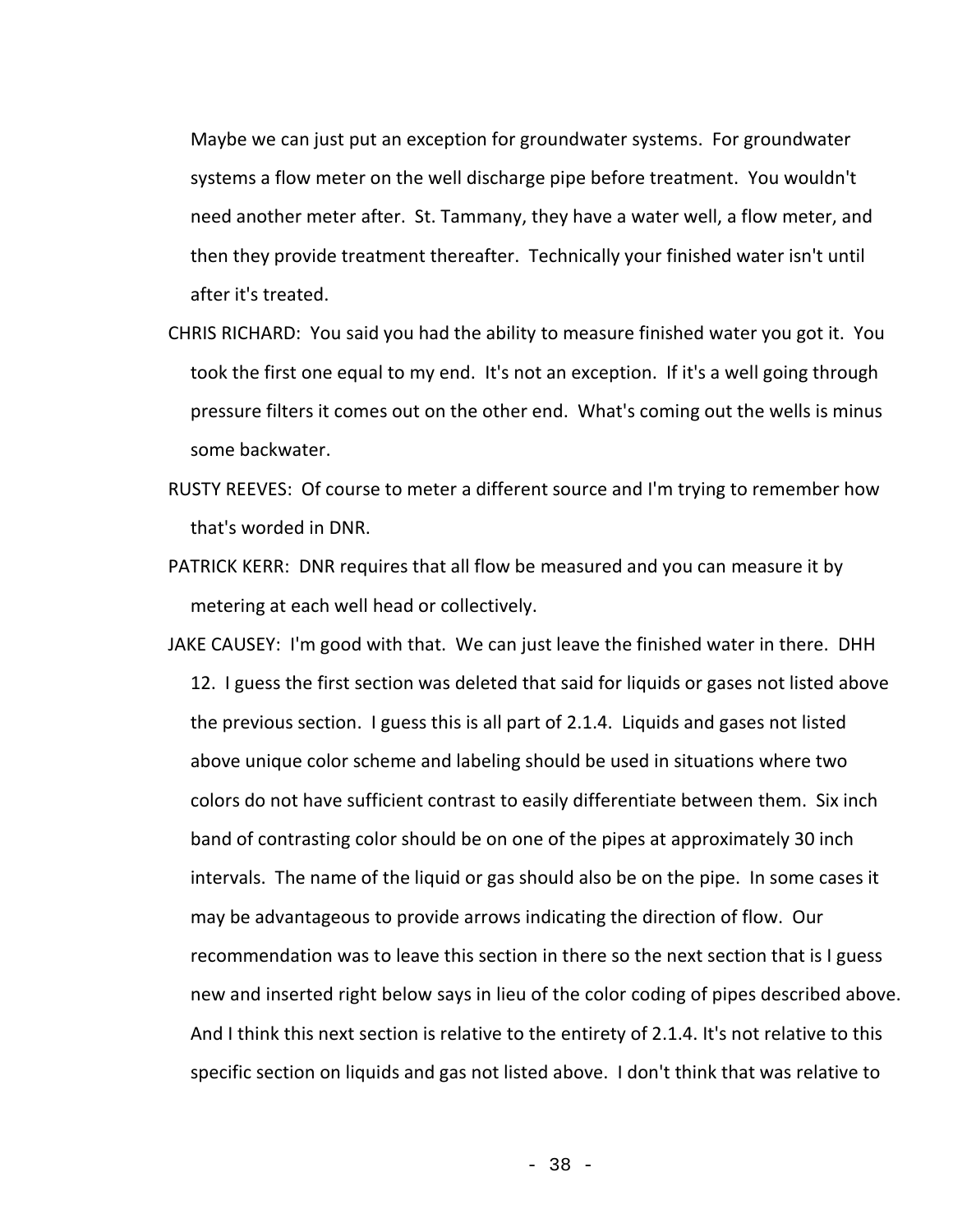that. We're talking about leaving this section for liquids or gases not listed above and it gives that criteria. And then this is a new section I guess that's proposed to be included in lieu of the color coding of pipes as described above all pipes may be painted similar colors as long as each and every pipe is banded and labeled in 5 foot intervals with the name of the liquid or gas clearly displayed on the pipe. Arrows indicating direction of flow should be included in this labeling or utilize other methods approved by the state health officer. Our comment on that was I guess just a reminder of the non-potable color requirement in the plumbing code. I guess try to make sure that, anyway I guess it was a point of information. I don't think that's something that we would include here, just something to think about in respect to these other color coding requirements. I guess really our basic recommendation is the stuff that was stricken for liquids or gases not listed above to leave that section in. We didn't really have an objection adding this last section that would allow some other alternative means to color code pipes as long as they are properly labeled and named.

- RANDY HOLLIS: For those of us that's familiar with the plumbing code in general what is required as far as identification of a 3 quarter inch cooper line?
- JAKE CAUSEY: So the plumbing code has specific color coding and/or identification requirements for non-potable water, not for potable. So the non-potable had to be a distinct yellow color and some signage indicating it was non potable. Pretty certain an ASME standard on identification of pipes that talks about labeling and distances and sections. There's a standard reference to the plumbing code about labeling identification. The basic requirement is that for non-potable pipes they have to be a distinct yellow color. In a water treatment plant you're going to have a lot of different non potable pipes so you don't want them all the same color. You just have

- 39 -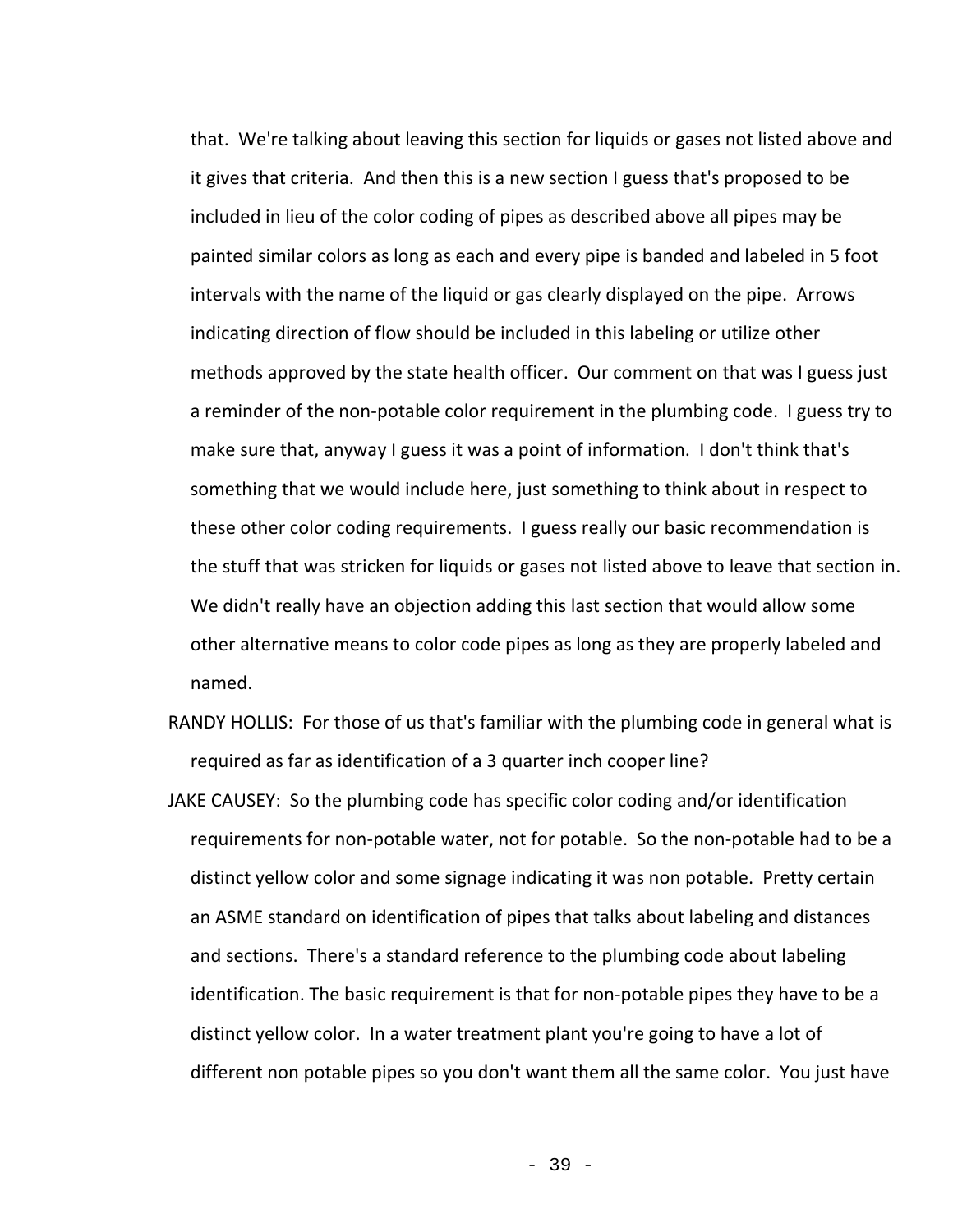to have a system.

CHRIS RICHARD: Yellow is chlorine.

RANDY HOLLIS: Yellow is used for five different materials if you look on the previous page. Caustic, chlorine, ozone to sulfuric acid.

- CHRIS RICHARD: Chlorine is strictly yellow. We took them and put like waste water plants we have signs that say non potable water at each hose, but not a particular color. If you put yellow at a waste water plant they will think it's chlorine.
- JAKE CAUSEY: That was just one of the points that came up while we were reviewing that. That's something that exists in the plumbing code.
- SPEAKER: I represent Dow Chemical Company. In earlier committee we discussed it and the way we had phrased it that in lieu of following the color code or the labeling that we would have approval from DHH of an alternative. That's not clear. I think that was maybe intended toward the end.
- JAKE CAUSEY: You bring up a good point. There is actually a statute frankly in law that is specific to not just chemical manufacturing plants, but other plants I guess, refineries, etcetera that says in those cases that in lieu of identifying non potable water in yellow they can develop their own plan. I think they do a cross connection survey every five years in addition to that. We would need to include that statute by reference really in here which is kind of getting back to that last section. I think it would help if we refer back to, we can use the same language in that statue for chemical plants they have some definition of those in the statute that we can refer back in here to make sure we pull back in as well. The only recommendation we're making, or change I guess, is that for what's stricken in black above where it says liquids or gas not listed above a unique scheme, etcetera is to leave that in there. But at the end systems still have the option basically in developing their own scheme as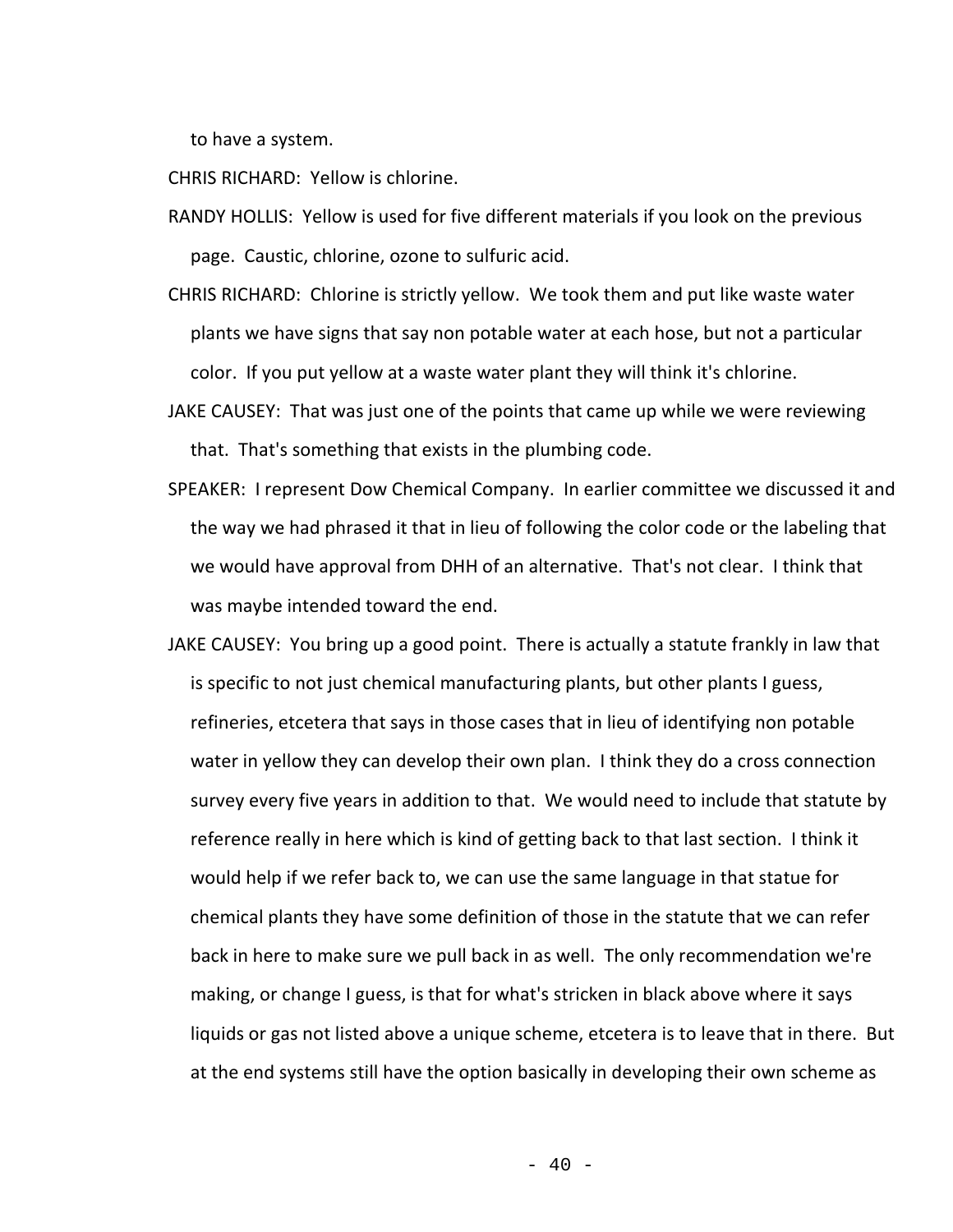long as it distinguishes.

- ROBERT BROU: If you did put that section back in it talks about 30 inch intervals and the next paragraph talks about 5 foot. Five feet apart that's very close. Thirty inches is almost ridiculous.
- DIRK BARRIOS: When you get into some of these plants we have so many of these little lines if you have to put them every 5 feet it's going to almost look continuous.
- JAKE CAUSEY: One thing to consider ASME standard that we had used it talks about in long runs and short runs and bends and Ts and elbows it kind of I think maybe addresses some of that. Maybe something we can try to share to at least look at to see if maybe that A we can just steal some language from it. Maybe we can get some of that and share. We'll look at that further. The next comment DHH 14. We recommend rewording the first sentence section 2.15 disinfection which currently reads all wells, pipes, tanks, and equipment which can convey or store potable water shall be disinfected in accordance with current AWWA procedures. This is getting back to the existing language we have in the code part 12 today that says water from new systems or from any new parts of existing systems shall not be furnished for consumer use until all wells, pipes, tanks, and equipment which can convey or store potable water are disinfected in accordance with section 353 A and B of this part in accordance with section 353 C of this part. The highly chlorinated water, etcetera, etcetera, I think all that comes from the code. So basically just insert the language we have in part 12 in this section.
- CHRIS RICHARD: On 2.15 where it says to include the disinfectant dosage, contact time, and method of testing. We typically whatever method AWWA standard we don't tell them which one they have to do. Like on a tank if they want to spray the walls so we can't give you that information cause we don't know what it's going to be. Is that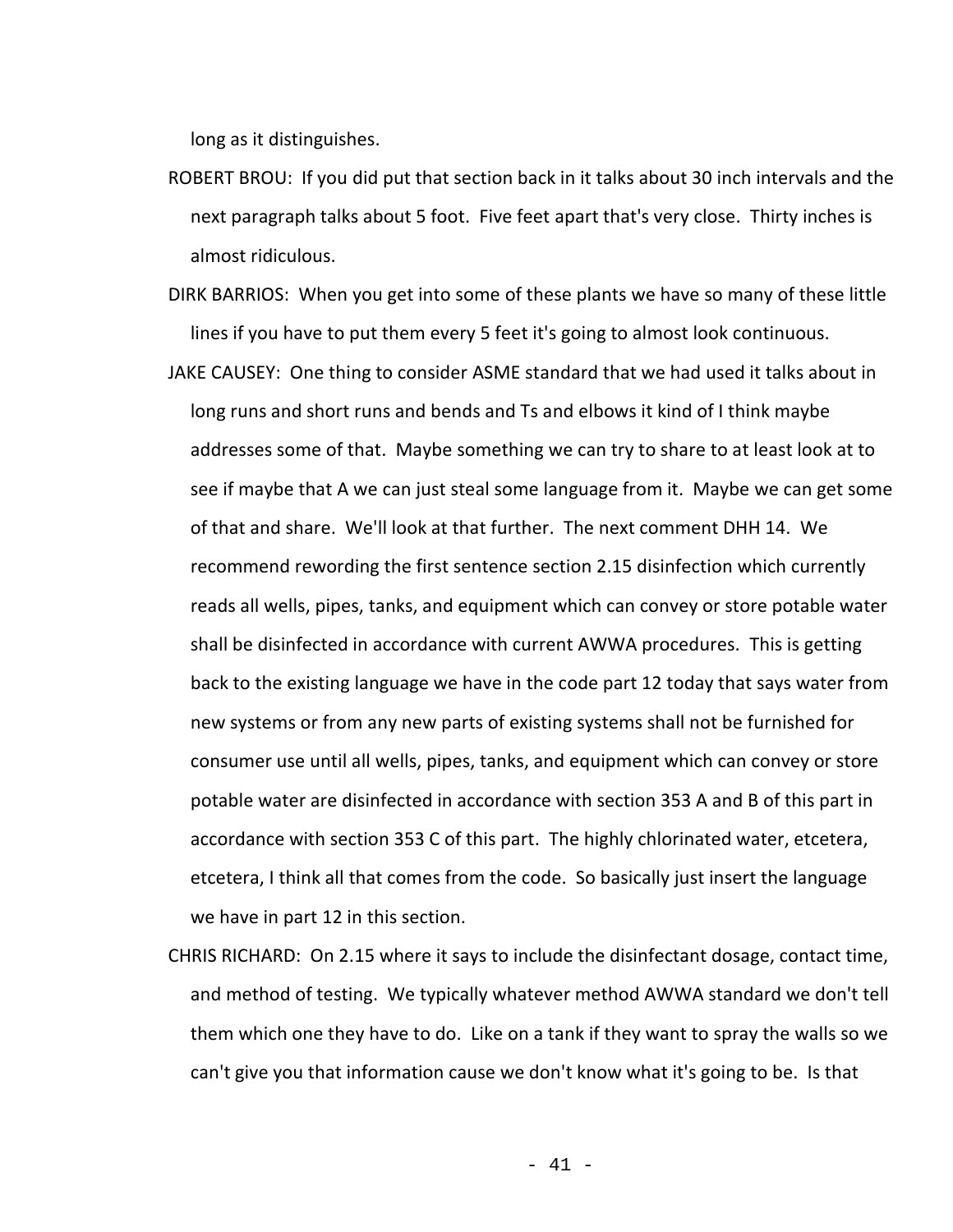really necessary if you're telling them to comply with that standard anyway? If you're approving all three why do you need to know at the time of approval which one? The first sentence includes the disinfectant dosage, contact time, and method of testing.

- JAKE CAUSEY: You're not talking about in our comment. The second sentence in there, method of testing. I guess with what we're inserting there from the sanitary code talks about the method of testing to verify the procedure. You can probably scratch that.
- PATRICK KERR: Your comment 14 there's no provision in here to provide water to people under a boil water advisory. It says we shall not make water available to anyone until it's come back from testing. We need to fix that. Also, I know we're going to argue about this until we're blue in the face, but depressurizing a line in a controlled situation should not result in a boil water advisory and what we're doing is causing a chicken little situation. The more we tell people boil their water when it doesn't need to be boiled the less compliance we're going to get when we really need it. It doesn't bother us at all to hang cards and tell people to boil their water. But I'll tell you from experience and talking to people after issuing those boil advisories I'm afraid they are not going to listen when it matters because we're doing too much of it. I think that is industry wide concern and it's not unfortunately being heard at the department level in the State of Louisiana. If we have a controlled environment, we dewater the hole, we have positive pressure before we cut into a line between certain valves, there's no reason to issue a boil advisory. Should we take samples at one point AWWA says, still says, I believe that you're not even required to take samples. I think that's ludicrous. I think we should take samples after we make a repair and if we find there to be a problem change our methods or reevaluate whether or not we should be issuing BWAs. We do work every day and I would love

- 42 -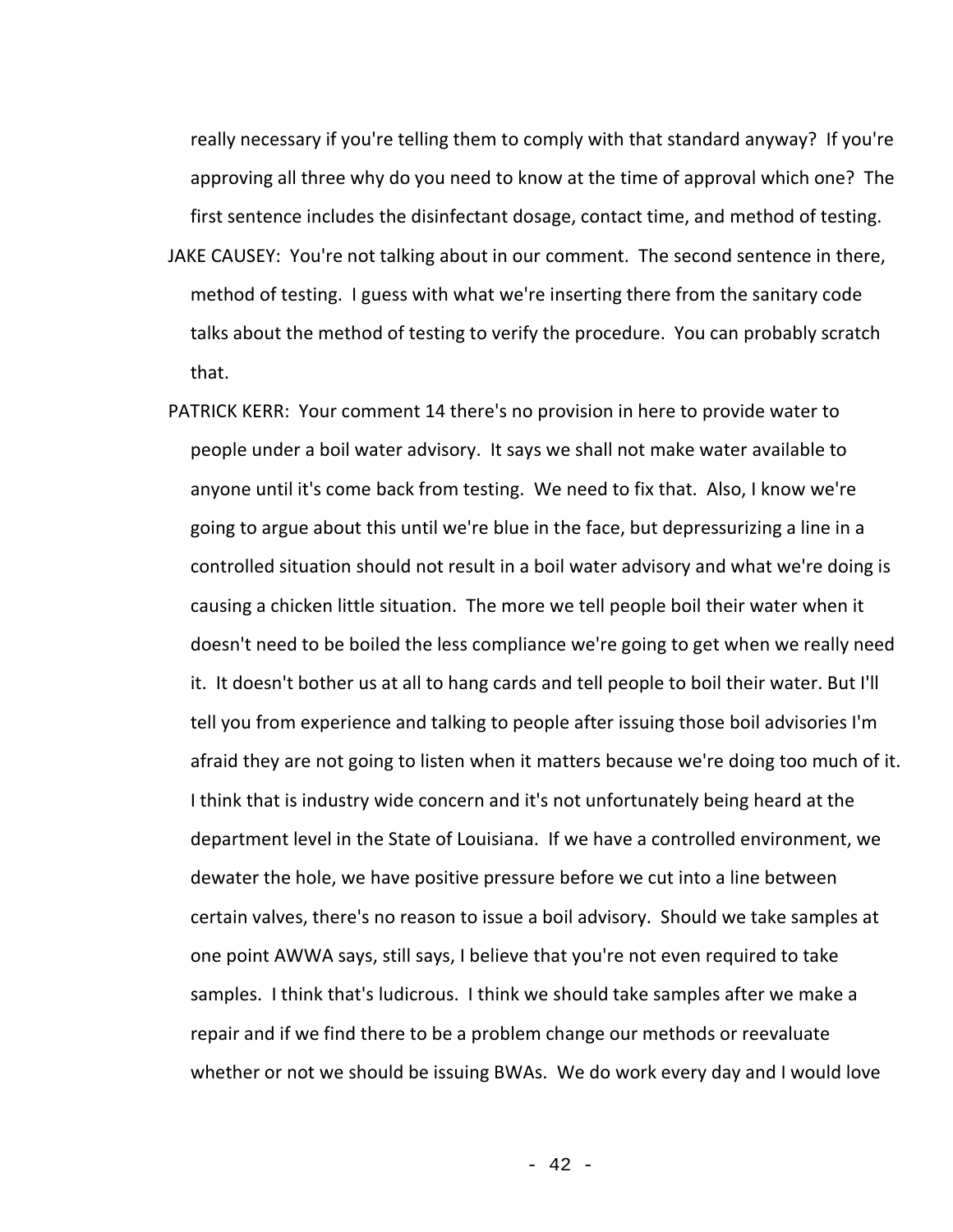for you to come out and see it. And we hang tags on doors and we get all kinds of calls from people should I really boil my water. How should I answer that question? Basically all we can say is read the notice that's approved by DHH. We're not going to tell you yes or no, but read the notice.

- DIRK BARRIOS: Just to give an example we had an issue in one area that affected a school so the school shut down until we can get the negative sample two or three days.
- JAKE CAUSEY: Because they had no water or because they were under a boil water advisory?
- DIRK BARRIOS: Because they had a break and they were under a boil water advisory.
- JAKE CAUSEY: I have seen schools respond differently in different places to boil advisories. Typically I have seen they would provide bottled water to the kids cause they couldn't use the fountains. They can flush commodes all day long. The other impact is the cafeteria and they certainly have procedures how they can operate under boil advisories. We have lots of restaurants that operate under boil advisories. We have procedures as well as including the use of hand sanitizers for hand washing. The school doesn't have to shut down when there's a boil advisory. They may choose to do so and that's certainly their call.
- RUSTY REEVES: I think the boil advisories are necessary. Just an example in our little town the lead between the main and the meter broke, had to shut it down. School was out that Friday, but there's no labs open to get the sample ran. We could have had the sample to the lab Saturday morning and been clear for Monday morning, but Monday our little rural school had to bring in bottled water and made all the provisions you're talking about. If it happened Thursday it would have still been Monday before we could have gotten the sample ran.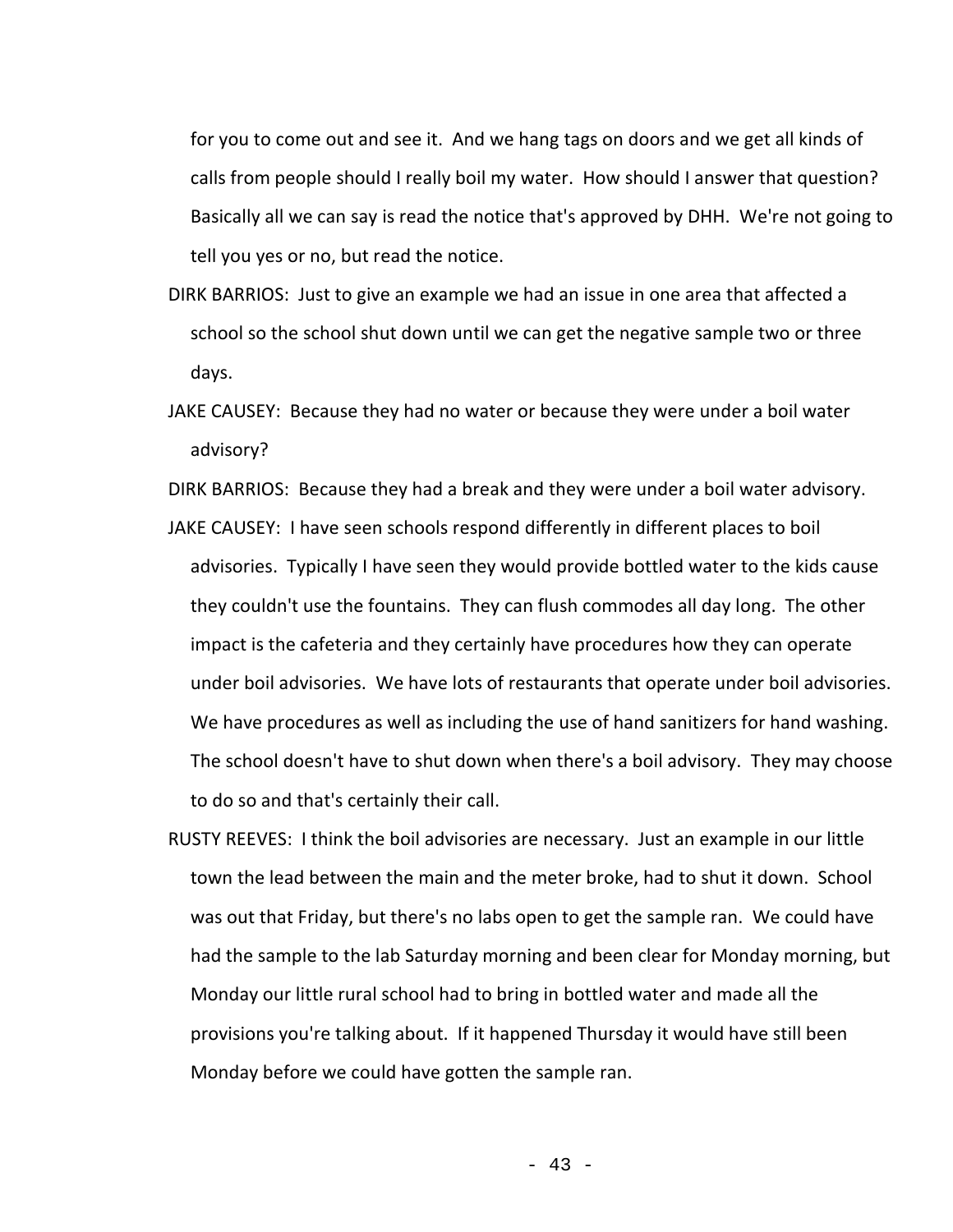JAKE CAUSEY: We run samples on the weekends all the time.

DIRK BARRIOS: How do you get a sample to that lab?

- JAKE CAUSEY: You have to deliver it. You have to get the sample to the lab. Right now we have a lab in Metairie, Amite, and Shreveport. The lab in Metairie is moving to Baton Rouge.
- RUSTY REEVES: That's fine for Baton Rouge water. You take us in Southeast Louisiana I have to pay a man six hours probably.

JAKE CAUSEY: A lot better than shutting the school down and bottled water.

- RUSTY REEVES: We're increasingly putting the burden on the system to have to transport something that far. I'll be honest with you, we're going to do the boil advisory, but there's tons of them not doing it because they're just not going to do it till they get caught because the more and more we close labs down the more restrictive some of this gets. We're actually 20 miles what was the Lake Charles lab on one end of our systems. I just wanted to put that in there a lot of cost going to a lot of these things.
- J.T. LANE: When we talk about the pressurization is that in general or in reference to the comment in number 1, comment 14.
- PATRICK KERR: Basically what the department is requiring is that anytime for any reason if you depressurize below 20 PSI you issue a boil water advisory. I think if you have an unplanned depressurization that's not controlled you got to issue a boil water advisory. The line blew out and lost the pressure without any supervision. But if I go out to specifically cut a branch into a line and I close two valves and partially dewater that line in a clean hole there's no chance of contamination. Now could we get back siphonage from a connected customer, we could. Could a connected customer pump water back to our system today under pressure, absolutely. The risk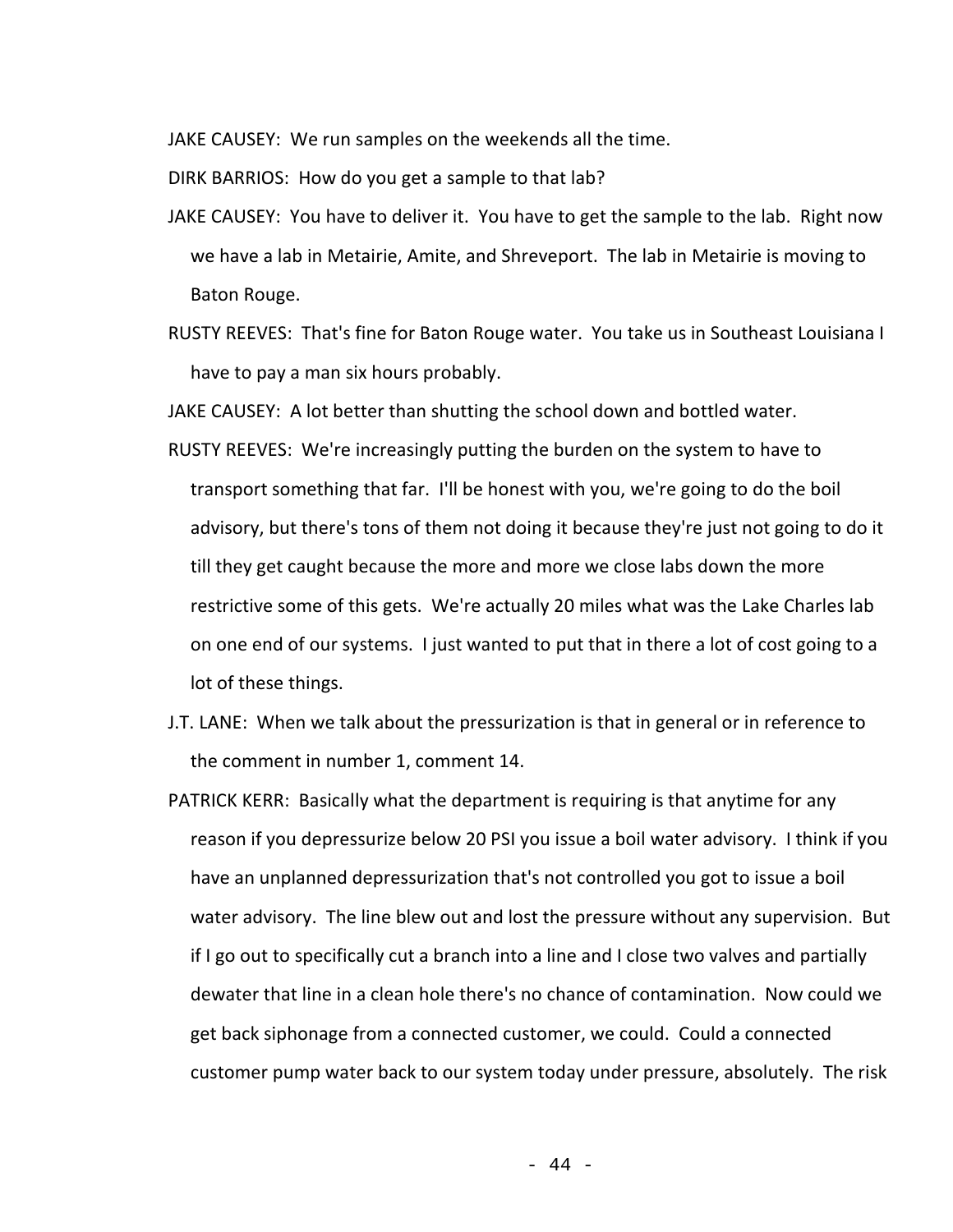is not significant just because you're dewatering. We're not even dewatering, we're just opening the line, making a repair, and then resealing the line, flushing it, may or may not even chlorinate it. We normally on a small thing like that you chlorinate the materials, we swab with chlorine, contact time, re-pressurize and flush it. What we're doing now is we're then taking a sample, issuing a boil water advisory, and look at it for a year. Get folks to submit their results after the fact. We've not had a single positive result in a situation like that. If we're not getting any positive coliform, fecal or non-fecal, but no positive coliform samples, does telling the public to boil their water do any good or are you doing more harm? I think we're doing more harm by repeatedly doing boil water advisories. We have them in Baton Rouge every day. We notify you guys every day. Tens, dozens, hundreds of homes sometimes, but there's no reason for them to be under a boil water advisory other than it makes us feel good. I just wish there was a way in the code that you could have a system produce its own method or use the AWWA method and say if you follow these rules to sample to demonstrate that you did it right, but you don't have to issue a boil water advisory unless there's a problem with sampling. And maybe if the system has a problem with sampling after making a repair then you require them to issue a boil water advisory every time until they fix the problem. Identify the problem as a failure to correctly make your repairs instead of telling everybody to boil their water.

J.T. LANE: AWWA does not require that now?

PATRICK KERR: It's changing. C 651 is changing and basically what they're saying is they're going to build a matrix of whether it was a scheduled outage and exactly how the repairs were affected to tell you different levels of things you should do. In some cases boil water advisory is inadequate and we ought to be on the phone with you Dr. Guidry saying we need a boil water order or a do not use order. If there's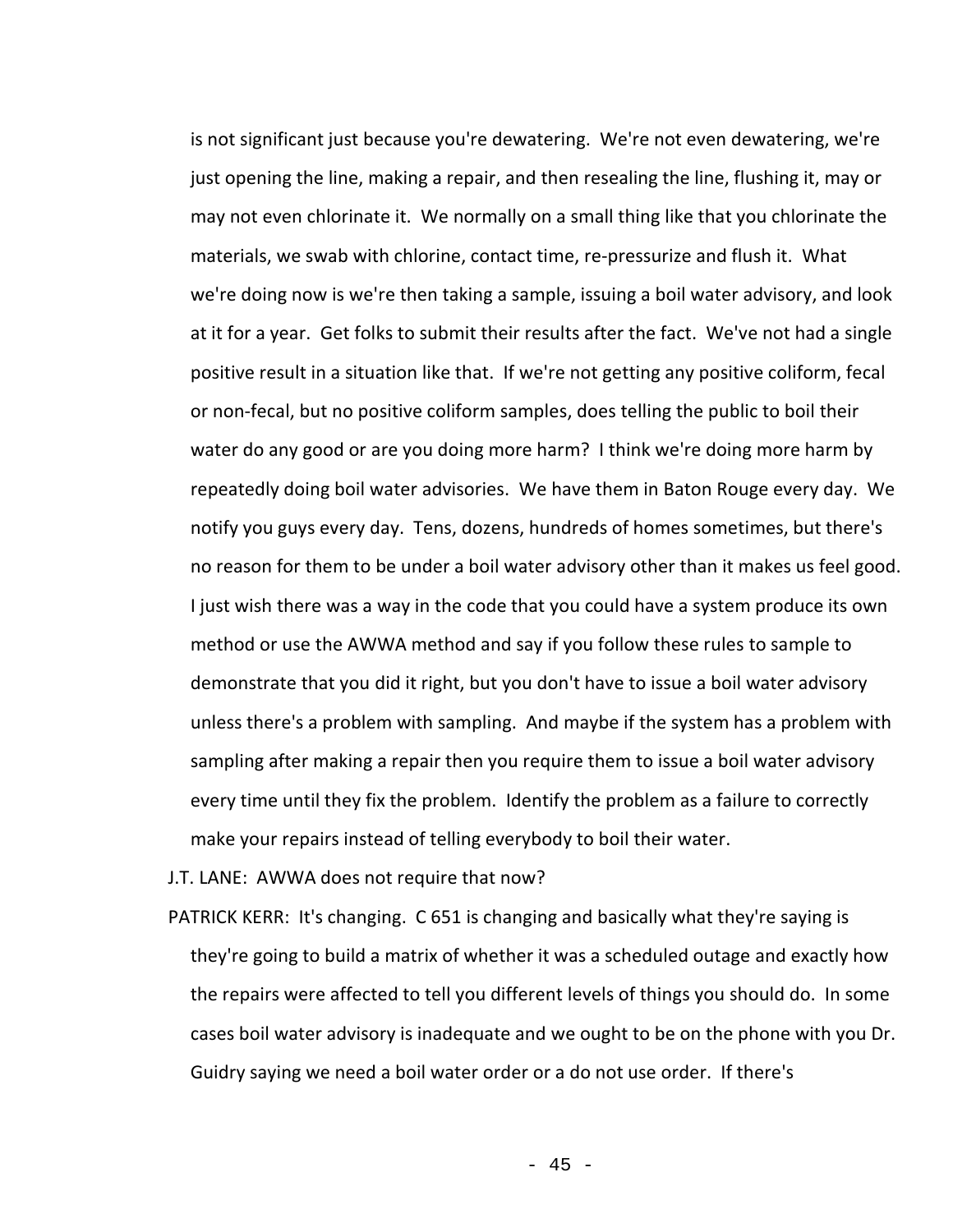contamination in the system a boil water advisory isn't enough. If we introduce some chemical in the water I'm sorry a boil water advisory isn't going to cut it and I don't have the power to issue a do not use order, but you guys do. I can turn the water off, a big red button. I just wish you guys would entertain what has really been peer reviewed and about to be issued by AWWA.

- CHERYL SLAVANT: People will get a boil advisory three days after the incident. In our area people call because they got a boil advisory maybe it's mailed three days after the incident and all they do is get frightened and they don't know what's going on and we get phone calls.
- PATRICK KERR: I think that's another problem. Basically the way the rule is written we can mail it to you. We have to notify you within 48 or did we change it? Anyway, it can be in the media if it's a large system, it can be by mail or hang tag. The only one that's effective is to knock on the door of every person and make sure they know and that's still ineffective cause grandma just came in from out of town and used the water. Again, not helpful when those aren't real boil water advisories, but we do the best we can. Mailing them to somebody it takes you 48 hours to get the results and they get it three days later it doesn't work.

CHRIS RICHARD: What is the matrix of the standard?

JAKE CAUSEY: Last year AWWA presented on that. I know that since then there have been some studies come out about exposure during main breaks, depressurization events. So there was one in Norway that had some, I don't know, results that there were some increases in gastrointestinal illnesses. CDC started their own, I think they did one this past summer. And I think their results were we need to redesign our study and do it again and they presented on that. Nationally, yeah there's a lot of talk about that. Has anything been concluded no, but a lot of people have their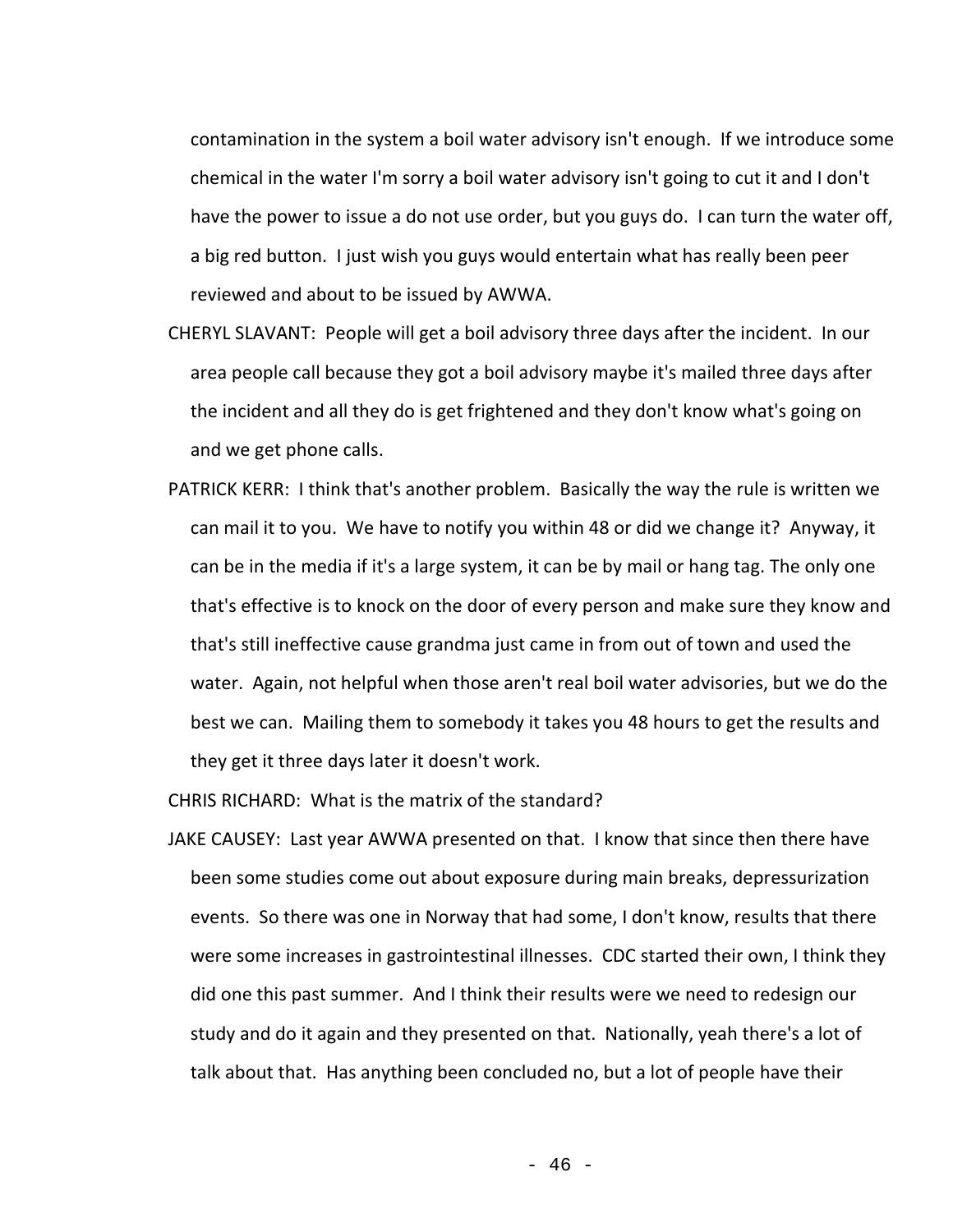opinions.

- J.T. LANE: Have any states taken action on it that don't require a boil advisory during controlled?
- JAKE CAUSEY: From what I've seen and heard in the comments even in some of these presentations is that pressure falls below 20 a precautionary boil advisory. That's the rule of thumb, no matter what you're doing, no matter planned, unplanned, otherwise. Pressure drops below 20 PSI potential for back siphonage, cross connection, it becomes unknown at that point. Water systems are not water tight so when you have a pressure drop there's a potential. So stay above 20 that's always been the rule of thumb.
- J.T. LANE: Does anybody else have any comments on this? Sounds like we have work to do.
- RUSTY REEVES: Our system is going to continue to issue them, but we had a contractor working in the area and we went through 18 days by the time we got it lifted from a Thursday break that lifted Tuesday they broke it Wednesday. Kind of like Pat said, and I'm all for notifying, but after about the third one we issued it's on Facebook oh, really we have to boil our water. I think them peoples immune to boiling their water in that section of our system. On the other hand, I see the need for it just like the school deal. Two blocks from our water well 1.5 chlorine residual. We knew it was at the school within five minutes of turning the water back on. We feel the water was comfortable to drink that Friday afternoon, but we issued the boil advisory anyway so we could get the sample done. Like Ms. Slavant's talking about our peoples there door to door within 30 minutes of the water going off, post call, a Facebook page. They get notified a lot of times before their water even stops running to their house to boil water.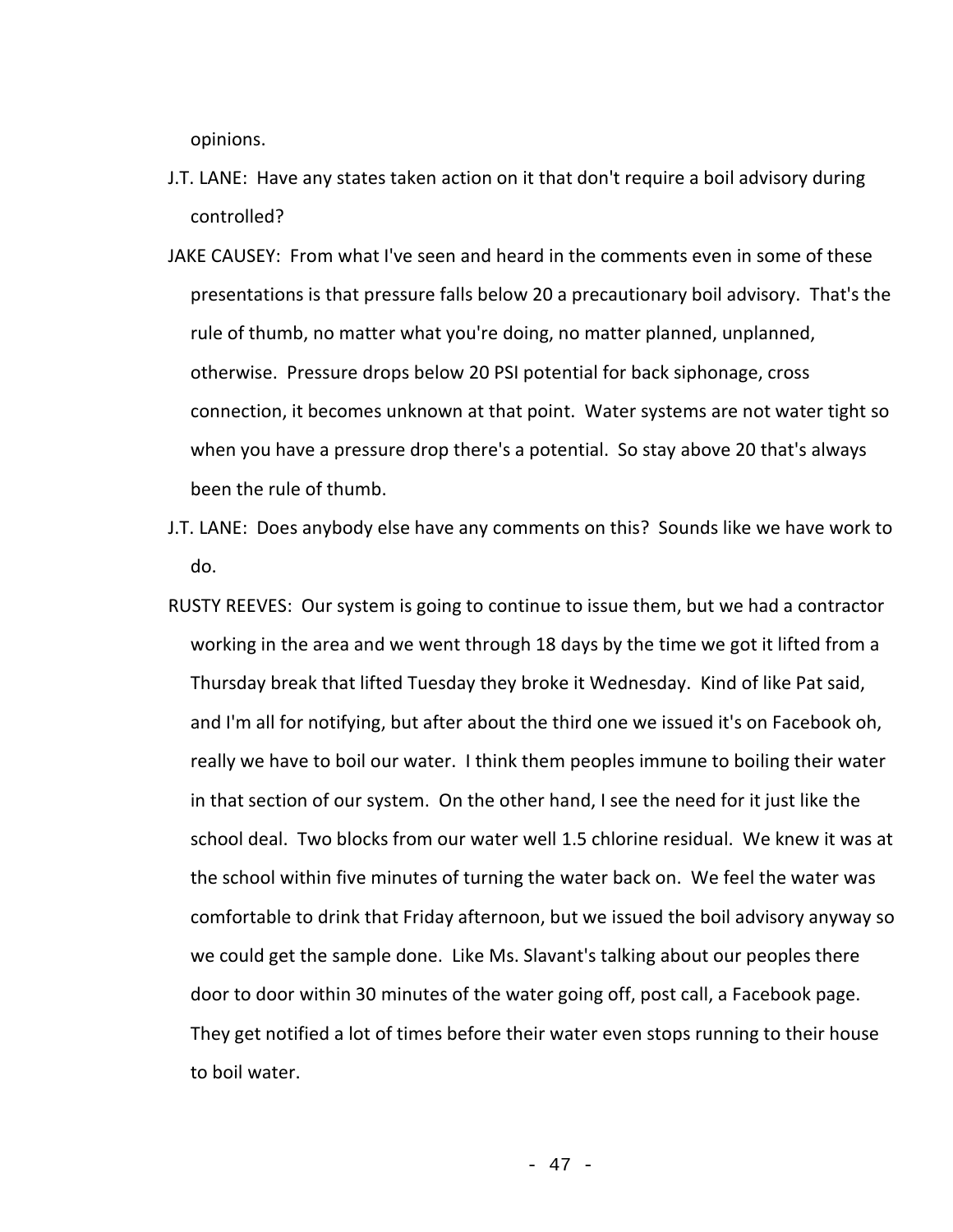PATRICK KERR: We do need to address though that you don't have any provision in there a boil water advisory store water service.

JAKE CAUSEY: Yeah, the shall not be furnished for consumers use until all, etcetera.

PATRICK KERR: We need to put something in there about AWWA.

JAKE CAUSEY: Providing water.

PATRICK KERR: There's nothing in here that allows us to provide water service.

JAKE CAUSEY: Got you. Okay, DHH comment 15 2.18 safety consideration must be given to the safety of water plant personnel and visitors. The design must comply to all applicable safety codes and regulations that may include The Uniform Building Code. Then it goes on to a list of other codes. And then some items to be considered. It was struck through and stated to be determined by the regulating governing authority which typically is going to be the local building official which is where those permits are obtained. DHH recommends to write consideration shall be given to the safety of water plant personnel and visitors. The design shall comply with all applicable safety codes and regulations that include but are not limited to the codes adopted under authority of act 12 legislative session. So basically I guess just to retain that paragraph, but include in there the statute that adopts for the state their building codes. Then the other comment DHH 16 regarding flood protection. The section read other than surface water intakes all water supply facilities and water treatment plant access roads shall be protected to at least the 100 year flood elevation or maximum flood of record as required by the reviewing authority. A freeboard factor may also be required by the reviewing authority. So this was stricken to just state to be determined by the regulating governing authority. DHH's recommendation is to state other than surface water intakes all water supply facilities shall be protected to at least the 100 year flood elevation or maximum flood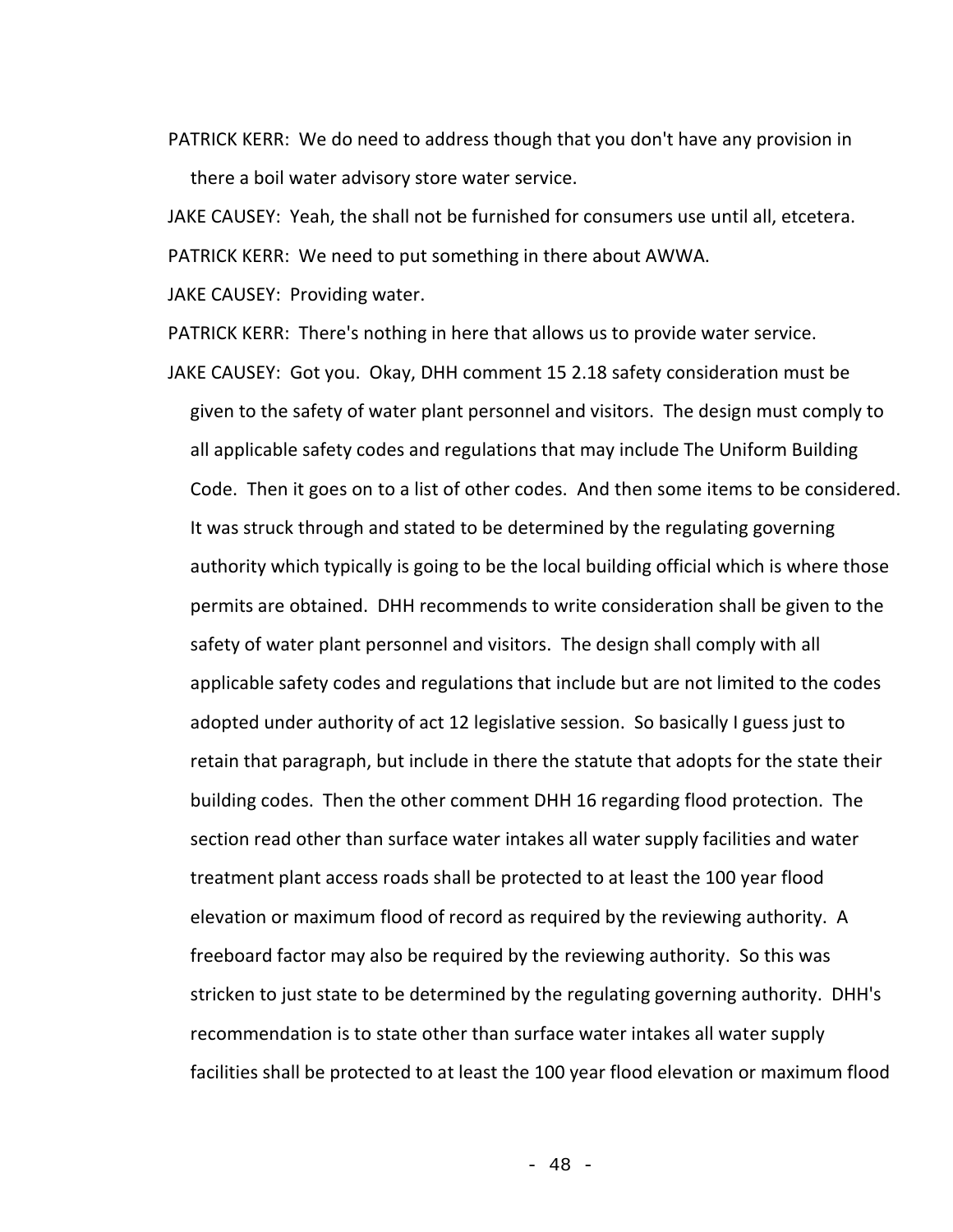of record. Water treatment facilities shall be readily accessible by access roads built to at least the 25 year flood level elevation and some other specifics. I know that information came from some previous discussion on this topic. It's been a while. We did insert protected to at least a 100 year flood elevation. I guess we were trying to get back to that same approach we were taking with 100 year flood elevation. I do recall I think maybe the first time we had considered this part 2 for the access roads recommended that we use the 25 year flood level at that time. That's what we inserted back in here with some of the results that I discussed.

- CHRIS RICHARD: On the 100 year flood I'll let Dirk handle the 100 year flood, but I would take out I think we had talked about it before the highest flood of record. You could have a millennium flood happen once in the history of the world and you are making them build above it. As far as the 25 year flood I'm not aware who publishes 25 foot flood elevation. I think it doesn't serve any purpose to build a road, a driveway above a certain level when the roads leading up to it don't meet that same standard. It's kind of pointless to have your road up high because you can't get to it except by boat.
- DIRK BARRIOS: 100 year flood elevation, again I can only say ditto from what I said earlier. It's basically requiring, I don't see where we get into the requiring the water systems to build to a certain elevation. That should be to the governing authority that requires building.
- JAKE CAUSEY: Let me just ask this question. So we permit water systems to not operate during a flooding event. I don't think we would be doing our job as the safe drinking water program permitting water system facilities if none of them can operate during a flood. I think there's an expectation.

DIRK BARRIOS: Okay, so you're telling me anytime there's a hurricane in the South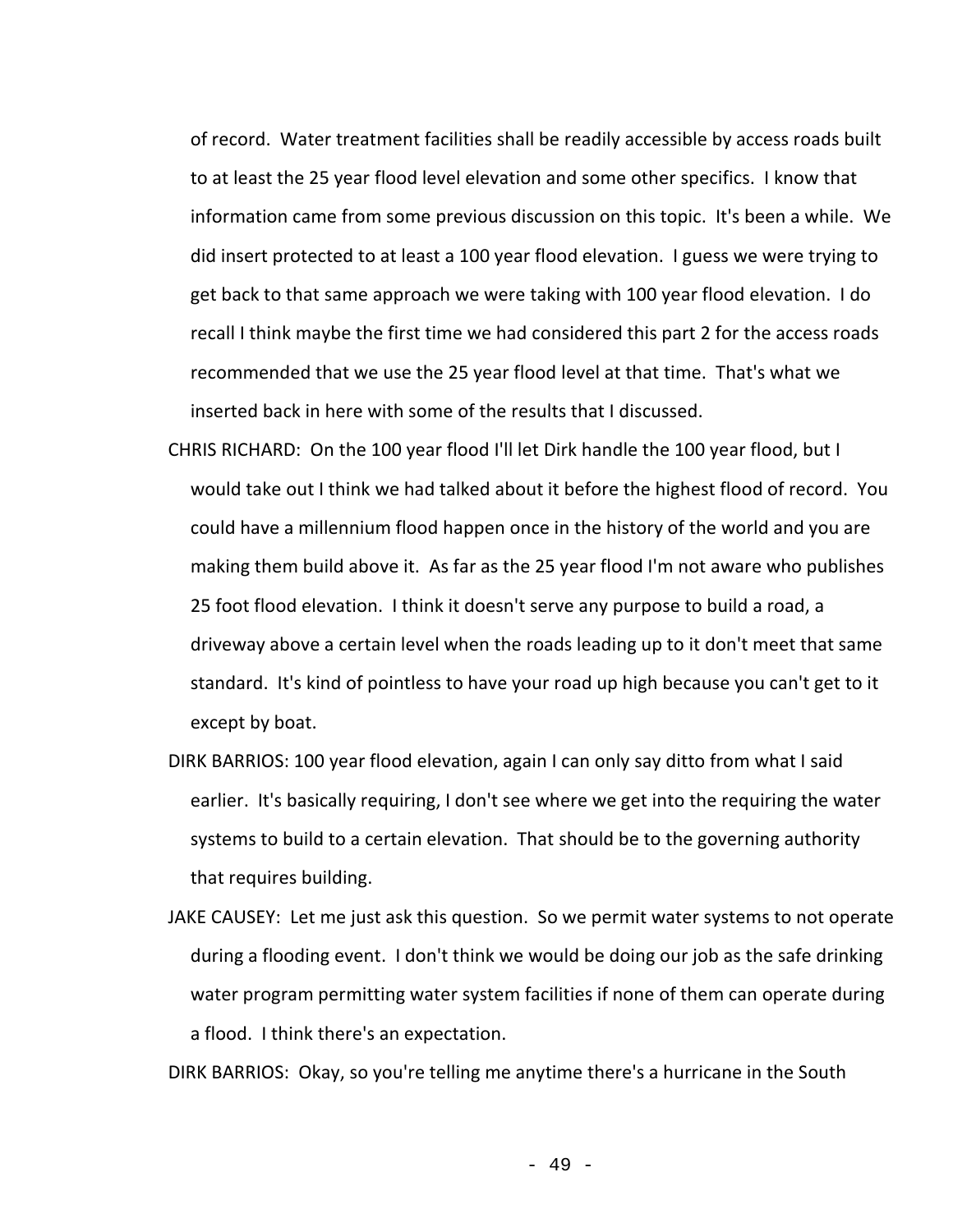Louisiana we got to abandon our water plants. My guys are going to love you cause I tell them they can't leave.

JAKE CAUSEY: That's not what I said.

DIRK BARRIOS: You're saying we can't operate during a flooding event.

JAKE CAUSEY: That's not what I was saying. You need to be able to operate and that is our job as a drinking water program.

DIRK BARRIOS: There's other ways of protecting besides building to that elevation.

JAKE CAUSEY: Absolutely. Agreed. We did use the word shall be protected.

DIRK BARRIOS: The reason I'm concerned is we're looking at an expansion line existing plant in Thibodaux, but it's 2000 feet off the highway. Because of the hydraulics of the existing plant if we're forced to do things like this right here we may have a hard time building it on the property we have. Because if hydraulics won't match almost going to have to be two independent plants rather than a plant with an extension or an improvement to it.

CHRIS RICHARD: That's your grandfather clause.

DIRK BARRIOS: Not for new construction.

CHRIS RICHARD: Adding on for an existing facility.

DIRK BARRIOS: If that's the case then I don't have a problem.

- PATRICK KERR: This is different than what we talked about earlier. You may have to elevate your switch gear, motors, and that's all this says.
- CHRIS RICHARD: The comment about the roads and 25 years before we go too far. I think that should be stricken.
- JAKE CAUSEY: We struck maximum flood of record. I guess the only other thing is the access roads. So originally we left those in and I know we had discussion, this 25 year flood level and all that came from original discussions here. I know that during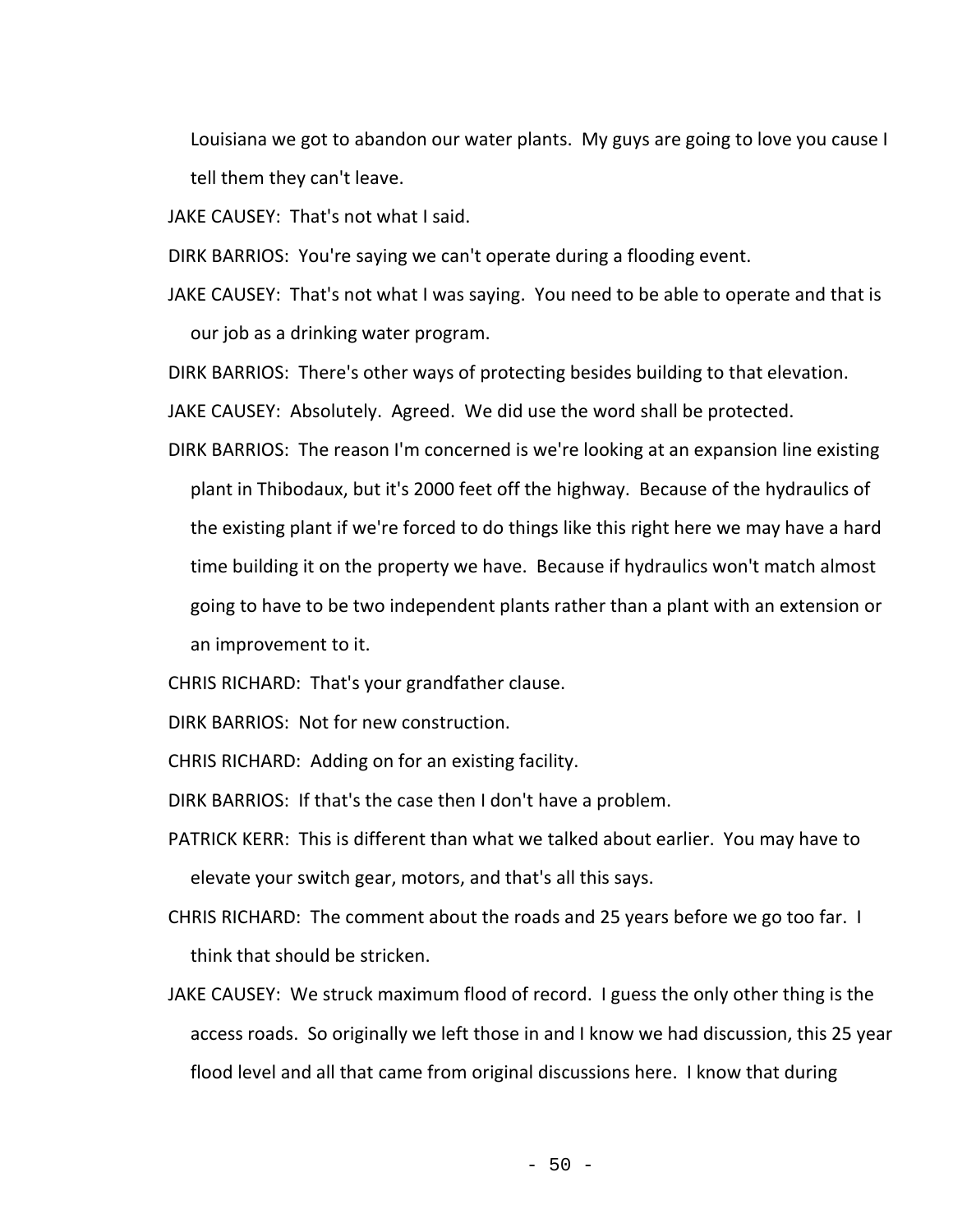flooding events that area for people to work within that is the same level of protection as the facility itself. It's been critical for bringing in generators and other things. If you don't have an area to bring stuff in that access road has served as that.

- CHRIS RICHARD: That public road connecting to it doesn't build to that same standard so it doesn't matter. I'm not aware of who publishes a 25 foot elevation I'm to build to.
- JAKE CAUSEY: We did not come up with that number. That has no meaning then we don't need to use it. We can scratch access roads, but I'm trying to remember there was one permit recently, City of Walker.
- RUSTY REEVES: On the access roads could you say at least to the elevation of the existing parish or state road that's there?
- JAKE CAUSEY: We were just looking for the access road frankly to be protected to the same elevation as the site in general.
- PATRICK KERR: Why not strike that and use your last paragraph. The last sentence. They have to prove to you if they can't get there on the road they have a means of getting supplies there in a flood situation.
- JAKE CAUSEY: That's good. We'll scratch water treatment facilities accessible all the way through and keep this last paragraph.
- J.T. LANE: Any comments on comment 15?
- ROBERT BROU: I guess it's really just to get some clarification, talks about applicable regulations and includes OSHA as a municipality. We are not subject to OSHA, would that just not be applicable to us?
- JAKE CAUSEY: Yeah. Keep in mind that even that section is not something that we are going to be reviewing for anyway. Just the local building official.
- PATRICK KERR: Why don't you take it out?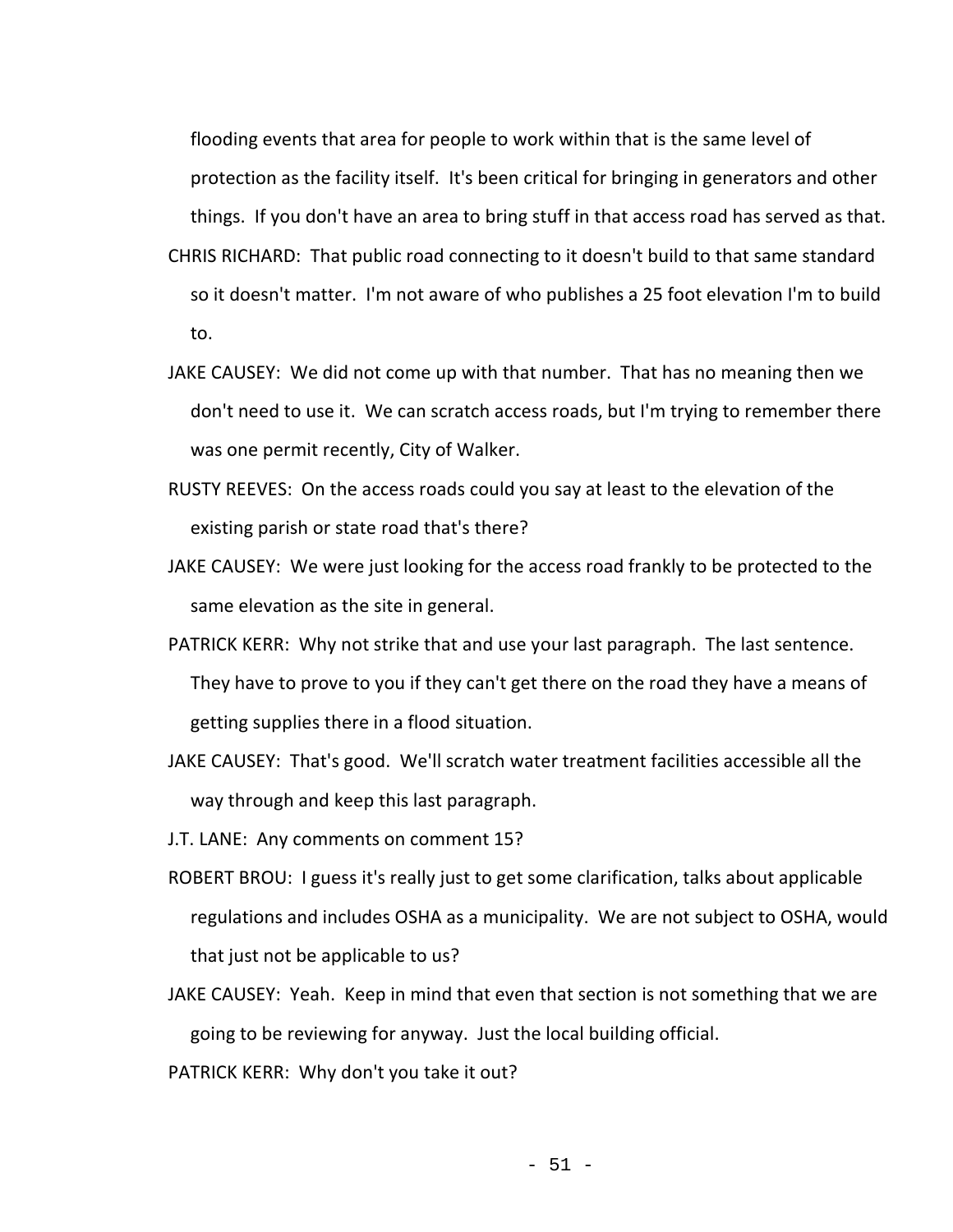- JAKE CAUSEY: Because it's very relevant to the water system design. The last comment 17 on the back of the last page. Section 2.21 chemicals and water contact materials. So this is the NSF, the AWWA and NSF standards for chemicals and water contact materials which would be pipes, etcetera, tanks. So the note said deleted the section handled in chapter 5. And then DHH comment says chapter 5 does not address water contact materials, only relevant to chemicals. May need to specify the standards here for water contact materials. And I guess if the chemicals want to be addressed in 5 that would be fine. I don't think chapter 5 is going to address both. Or we can just leave it here. I think what we propose just said chemical water contact materials shall meet the appropriate standard there. It's fine to leave here, pretty short sentence.
- DIRK BARRIOS: We were being pretty specific on what we're allowing in your comment. We have to deal with this chemical, but it didn't meet UL certification and we threw them out. We're finding out that UL is approved. Anyway, I guess that's the confusion in here when guys like us that don't deal with all the different types of certification and he says he can meet this, but can't meet that one and we put in our spec it kind of messes things up. I guess just to try to get some more clarification.
- JAKE CAUSEY: For the chemicals it's fairly simple, one standard NSF 60, but so what may be confusing is that other listing agencies can certify a product to that NSF standard. UL can certify and list a product to NSF 60 standard and there are others.
- DIRK BARRIOS: I think it cost us money to get the NSF 60 standard certification, right? If they have the UL certification they don't want to pay for the other one, but it's the same product.
- JAKE CAUSEY: So UL is going to certify the product to that NSF 60 standard so the standard it has to meet is the same, who is certifying that product to meet that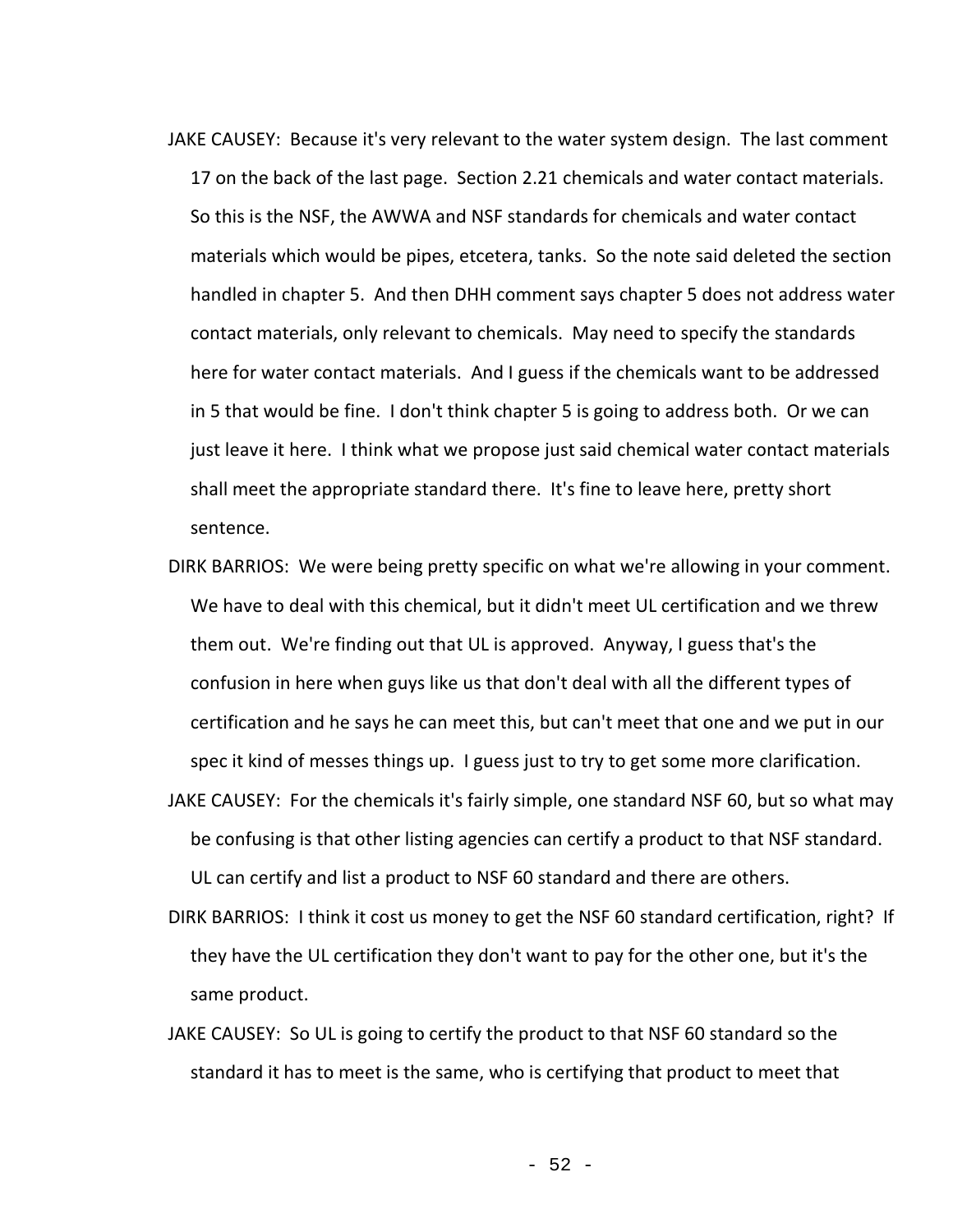standard would be a different entity.

- DIRK BARRIOS: Where we ran into a problem is the way our specification was written. It didn't allow UL certification, it just said, and I think forget exactly what it is, but that's where we ran into the problem.
- JAKE CAUSEY: You just want to say the product is certified to meet that standard and you would want to know that the agency who certified it meets that standard, meets the criteria for being able to certify that it meets that standard. It definitely gets very deep and I've been in that a great deal with a lot of other standards and certifications. We can perhaps help review your specs for you so it gives you that latitude to make sure it does meet that standard, but other agencies who are approved.
- CHRIS RICHARD: You're saying it doesn't have to be approved by NSF, say it meets the NSF standard. But has to be approved by some recognized agency?
- JAKE CAUSEY: Yeah. It's got to be certified and listed as meeting that standard. It just doesn't have to be done by NSF, can be done by someone else who meets the criteria to do that.

DIRK BARRIOS: Didn't have anything to do with UL the way it was written.

JAKE CAUSEY: That's not the intent here. That's all the comments.

- RANDY HOLLIS: When we talk about water contact materials I go back to this some time ago. We're talking about materials in direct contact with the water, not the steel, not the welding of the steel if it's coated properly, but we're not talking about the pit filler either. We're talking about if it's got two coats of approved NSF paint on top of it we're okay. Is that right?
- JAKE CAUSEY: So I do remember this question coming up and I remember that we were supposed to look into that and I don't remember looking into that.

RANDY HOLLIS: It's because of the issues of the cost of NSF certification some of the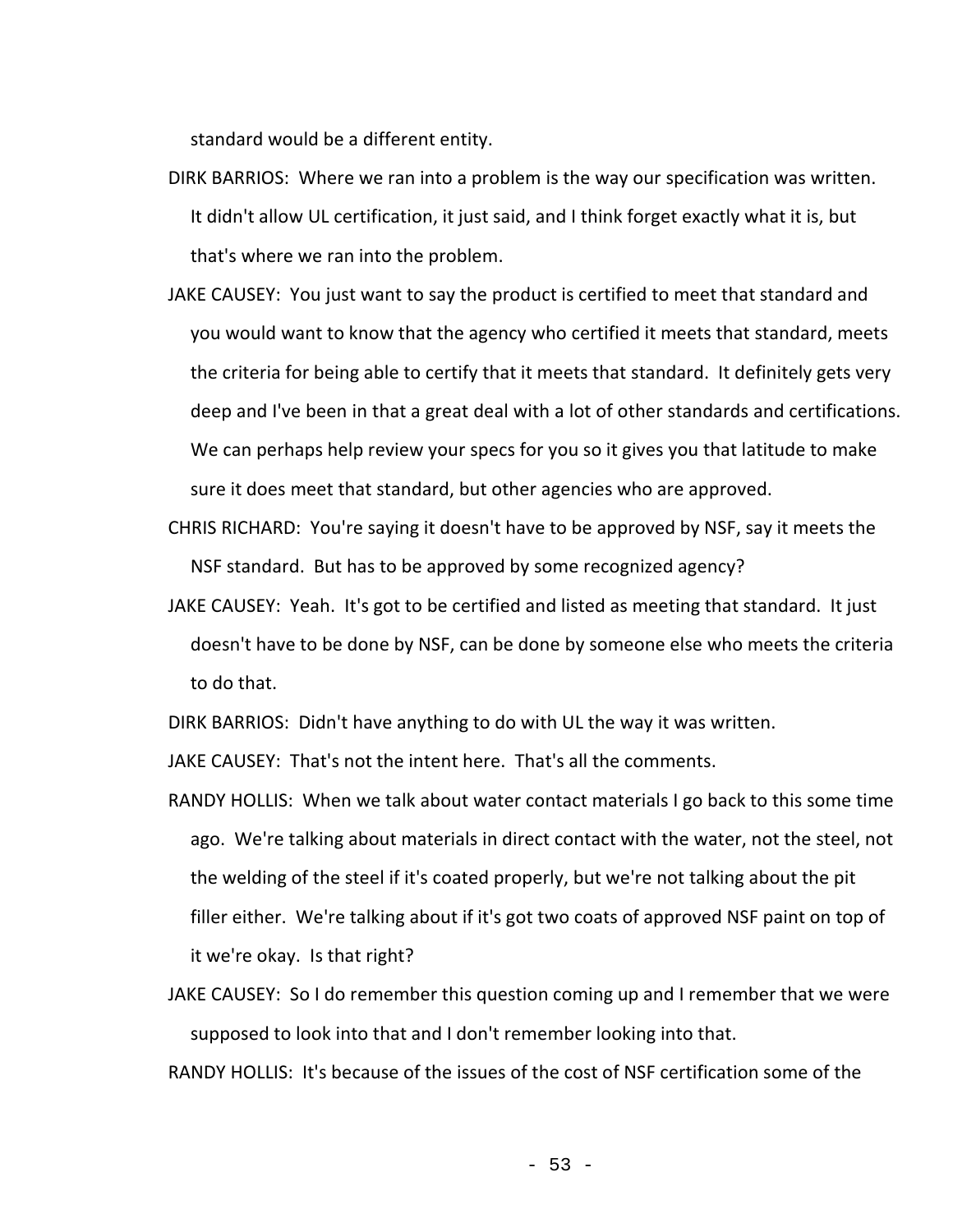companies don't make NSF pit fillers, but we have two coats of epoxy on top of it that is NSF approved.

JAKE CAUSEY: I remember this coming up. We definitely need to.

- RICK NOWLIN: Jake going back to 2.6 standby power, let's talk hypothetically for a second. I may have two rural water systems interconnected and they're in timberland so every time we have a storm come through trees are down and power is knocked out and neither one of them have generators, hypothetically speaking. At our council meeting last week we approved the reprogramming of an L gap grant to purchase a generator for one of the systems. That system has capacity to serve both systems and they're presently interconnected, they actually exchange water on some basis. Would an interconnection between two systems with one having a generator and excess capacity meet the requirements of 2.6?
- JAKE CAUSEY: That's a good question. I'm thinking that's something that would worry me that we would accept, but I would say that's not a question I've ever been asked before, really haven't given a lot of thought about. It sounds feasible. Is the connection typically open? That would be part of the question would be they have an interconnection, but is it like an emergency connection?

RICK NOWLIN: It's an emergency so either one can supply to the other.

JAKE CAUSEY: I guess we're really looking at it more of a case by case if they have adequate storage.

RICK NOWLIN: Not automatically in violation of 2.6 you'd have to look into it?

- JAKE CAUSEY: Yeah, we would definitely consider it if the intent is met, I guess if you will.
- J.T. LANE: Any other comments on part 2? With that we'll go, everybody has a copy of revised part 7 and 9. If we could quickly look at those.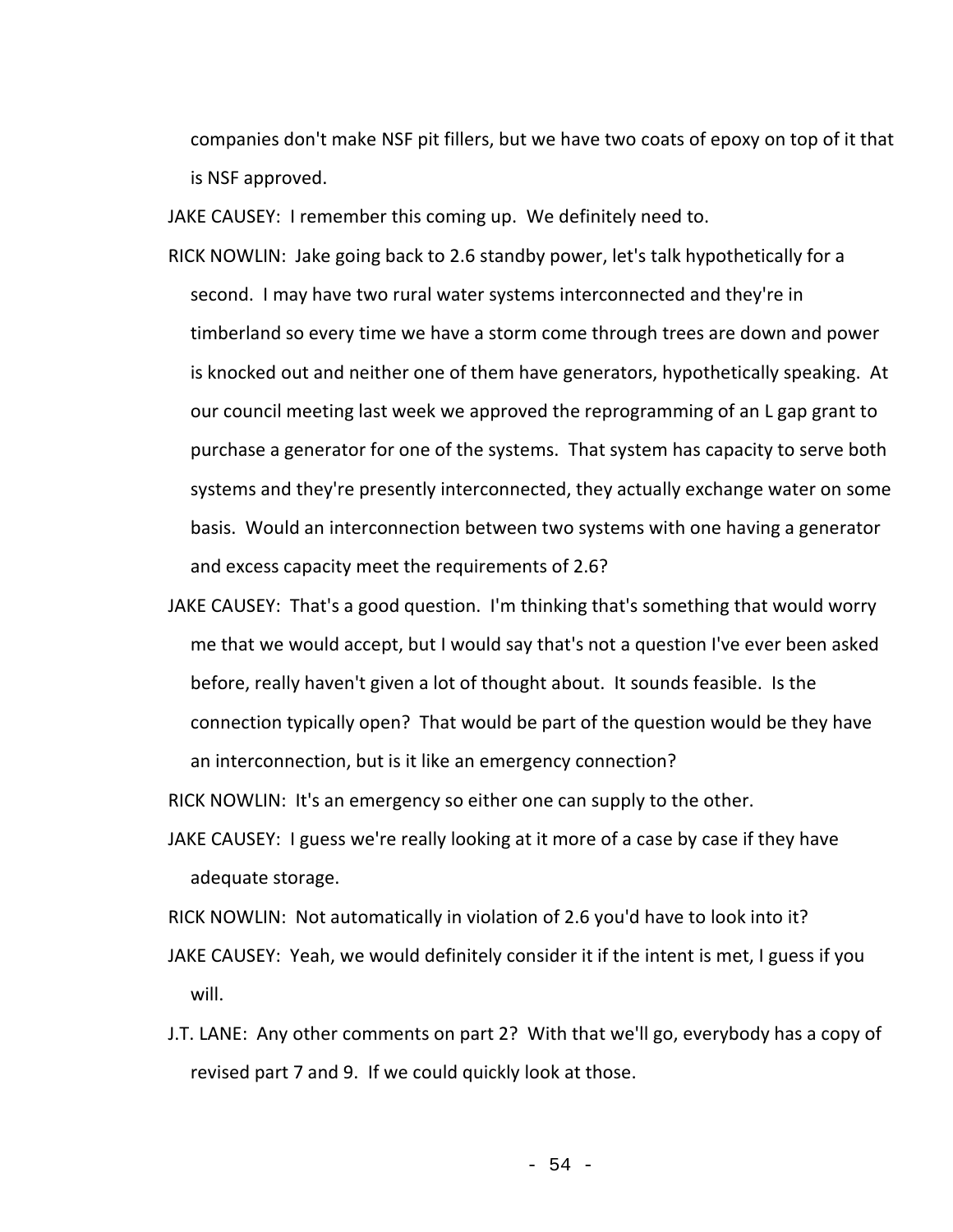DIRK BARRIOS: Just one general question on part 2. It was asked of me and I couldn't answer it. On sample taps says sample taps shall be provided so that water samples can be obtained from each water source and from appropriate locations in each unit operation of treatment and finished water. The question came in where it says from appropriate location to each operation of treatment such as can you (inaudible) it. I couldn't answer the question. Sample taps shall be provided so that water samples can be obtained from each water source and from the appropriate location that each unit operation of treatment and from the finished water. From finished water I don't have a problem with. Raw water coming in we can make a tap on the raw water line coming in. We can take samples, we know how to take samples, but it describes the kind of taps you have to have after that and I don't know how you can 1 foot wad thick of concrete wall penetrate the wall and put a sample tap.

CHRIS RICHARD: Provisions for sampling shall be provided.

- DIRK BARRIOS: It's just confusing I guess what I'm trying to say. It says taps shall be consistent with sampling needs and shall not be dot, dot, dot. It kind of almost implies that you have to have a facet and I don't know how you can put a faucet on a chamber or a settlement basin. We take samples, but we don't take the samples that way.
- JAKE CAUSEY: I don't disagree. I think the biggest challenge is solid contact clarifiers, (inaudible) set basins. It's all gravity, no pressure. You're not going to install a tap unless you go below.

CHRIS RICHARD: Put provisions for sampling, the ability to sample in each process.

PATRICK KERR: Can you just say sample sites instead of taps? We took the word tap out, other than for bac-t. You have to make provisions to sample. If you just call that section sampling you can just say facilities shall provide, to be provided so that water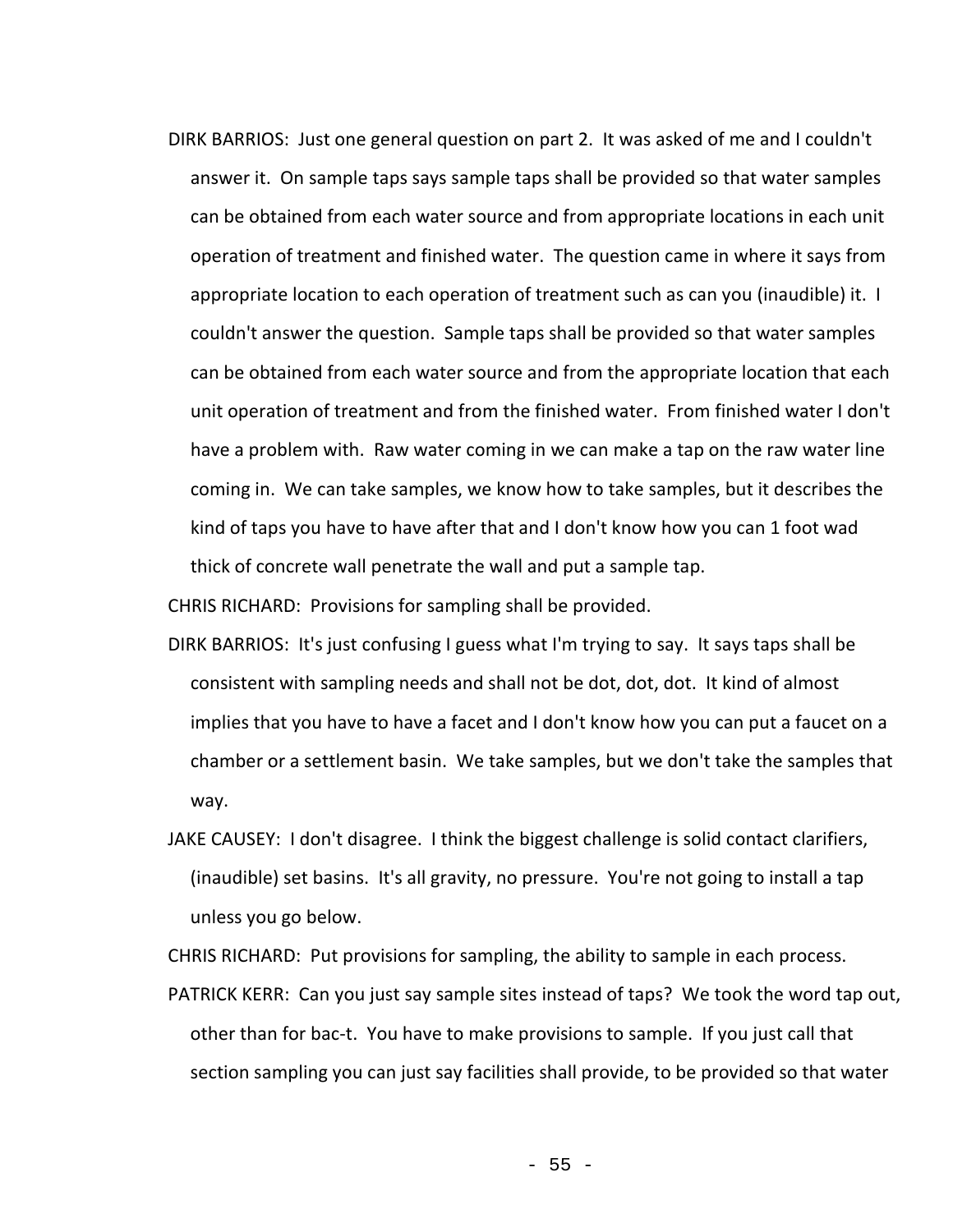samples can be obtained from each water source, etcetera. Take the word tap out. And the last sentence about bac-t you were going to use smooth. I think it calls for stainless, does this say stainless? Other parts of the code you say stainless.

J.T. LANE: Any other comments in 2? With that we will move over to part 7 and 9. I don't know if ya'll had a chance to look through. We had changes in 7.0.2 A. Looks like the changes we discussed were made.

JAKE CAUSEY: There was only one change.

KEITH SHACKELFORD: Do we need the word requirements after elevation?

- CHRIS RICHARD: What we said was the sentence would read ground level reservoirs shall be protected from 100 year flood elevation and groundwater contamination.
- JAKE CAUSEY: Yeah we maybe can delete the word requirement, but move the word contamination to the front. It was wordy at the end. Everything else is exactly the same.
- PATRICK KERR: Groundwater reservoirs shall be protected from 100 year flood elevation and groundwater contamination.
- KEITH SHACKELFORD: Protected from the 100 year flood elevation. Contamination resulting.
- PATRICK KERR: Maybe it should say groundwater reservoirs shall be protected from contamination at the 100 year flood elevation and from groundwater infiltration.
- J.T. LANE: So 7.0.2 A the first sentence will read ground level reservoirs shall be protected from contamination at the 100 year flood elevation and groundwater infiltration. Any other comments or questions on part 7? So with that change what we just outlined can I get a motion to approve part 7? Pat moves. Robert seconds. Any objections? Awesome. And then chapter 9 page 2 of 7 we edited 9.3 ended with obtain and required and deleted 1 through 6. Edited F, delete two sentences in that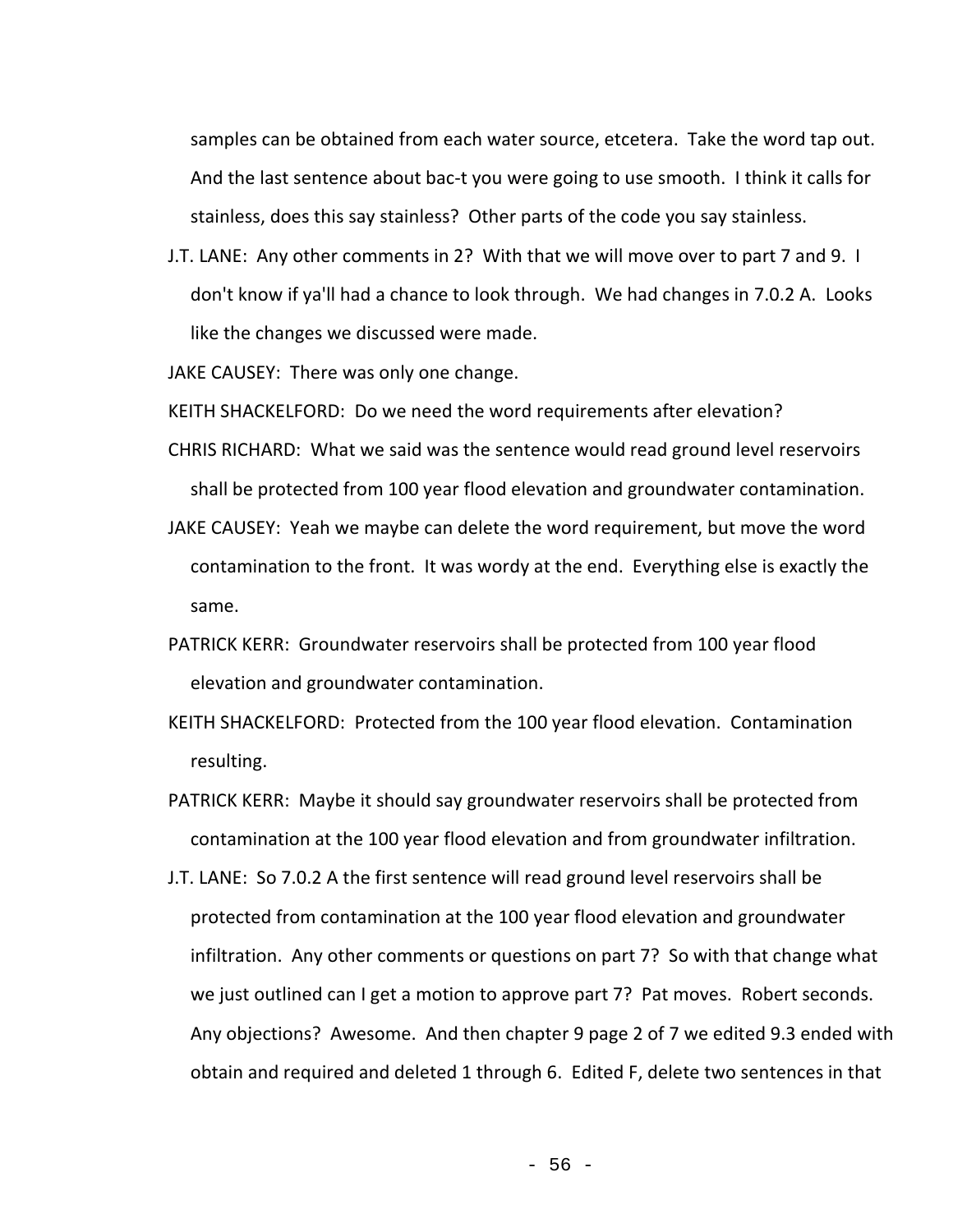section. And then on 7 of 7 9.8 arsenic waste residuals. We deleted, we kept the first and last sentence, deleted the sentence in between. Are there any questions?

PATRICK KERR: One other technical change. Grant approval in that same paragraph 9.A I think they either can require a permit or issue a letter of no objection, but they won't approve it, right? They don't give you an approval. A discharge permit where they say we have no objection, which they'll tell you it's not an approval. I don't know if approval is the right.

JAKE CAUSEY: Contacted for approval.

- PATRICK KERR: If you don't have a permit requirement they don't approve they just say thanks for contacting us.
- JAKE CAUSEY: We've been putting if required. Contacted for approval if required.
- PATRICK KERR: That's fine, but they don't have an approval. Either they give you a permit or they don't.

JAKE CAUSEY: Oh, well than say contact for a permit if required.

J.T. LANE: The LDEQ must be contacted for a permit if required.

JAKE CAUSEY: Prior to disposal.

JIMMY HAGAN: Last sentence of 9.7.

- PATRICK KERR: Why don't we just say necessary approval shall be obtained from LDEQ in both places? Necessary approval shall be obtained so if you don't need an approval you don't have to get anything.
- RANDY HOLLIS: Same thing under 9.8 change to arsenic.
- PATRICK KERR: Check my thinking though, if we're discharging arsenic through a lagoon and then farming it in quantities below the TCLP requirement.
- CHRIS RICHARD: TCLP is hazardous material. If you fail a TCLP you're in a whole nother world.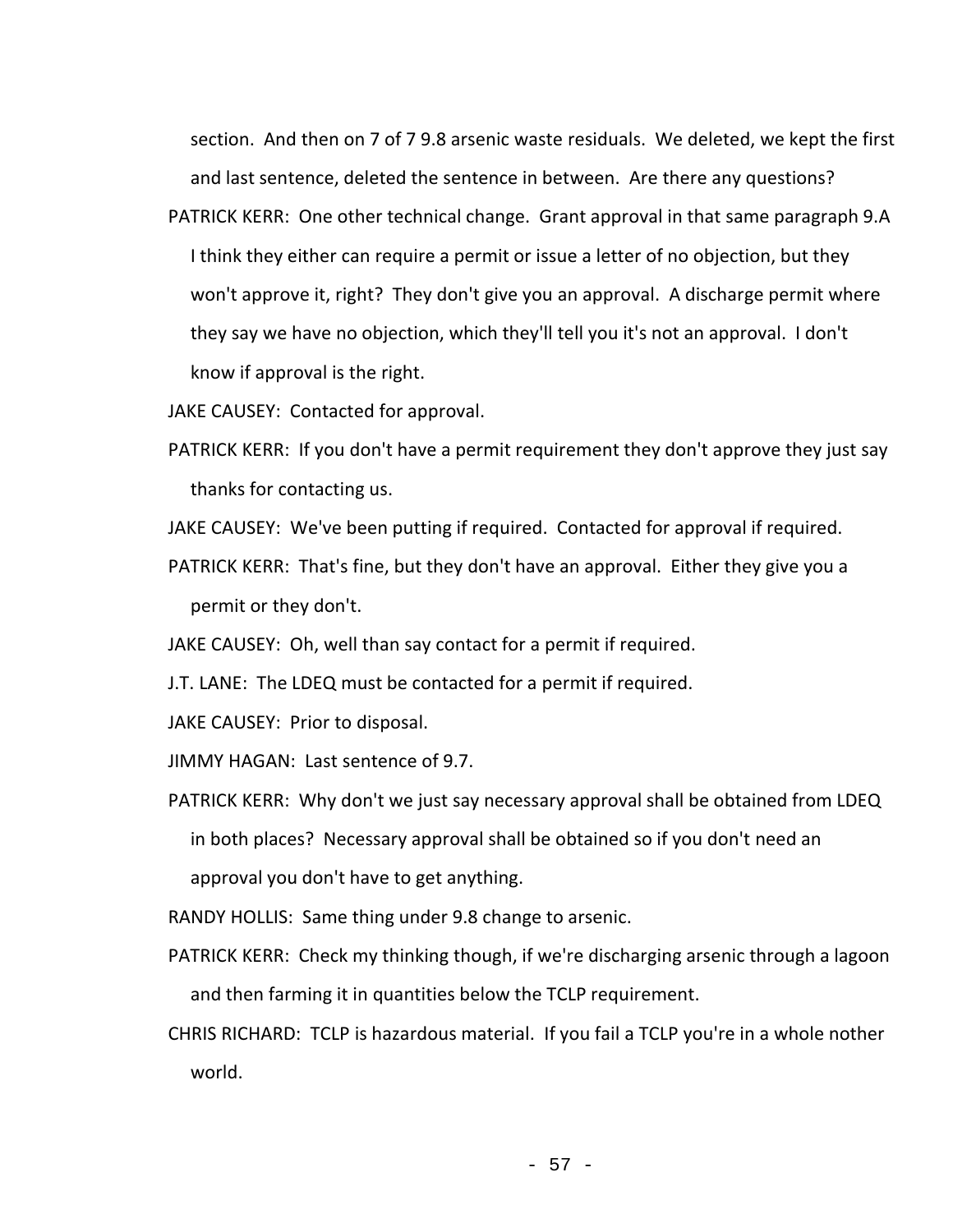PATRICK KERR: My point is if it doesn't rise to a permit required level you just dispose of it as you're allowed to.

CHRIS RICHARD: If you have a discharge to a ditch or anything you need a permit.

- PATRICK KERR: If we take lime sludge that's got some arsenic in it just from contact we don't need a DEQ permit unless we exceed the limits that DEQ would regulate, correct?
- RANDY HOLLIS: Correct, you have to contact and go through that process with them and they'll tell you you don't need a permit.

PATRICK KERR: So just necessary approval.

- RUSTY REEVES: Looking back to 9.4.3 at the end says disposal that has been approved by the appropriate reviewing authority or authorities. Would that language also fit in other places? Not saying they have to get a permit, just said disposal has been approved.
- RANDY HOLLIS: The problem with that is when you go to DEQ they may give you a letter of no objection, but they're not going to give you an approval. We have a water well here in town we're discharging to Mississippi and we have no permit because they will not issue us a permit. It's considered an irrigation well. If they permit ours they'll have to permit every irrigation well in this state. We got a letter of no objection.
- CHRIS RICHARD: There may be instances that your arsenic or levels in your lime sludge that are higher that require a permit because there's a total that the land can have. But again, when you get with DEQ they're going to tell you get a permit and then you're going to have to start monitoring your land application or say if you don't have anything you're good to go.

RANDY HOLLIS: DEQ is the one that dictates that.

JAKE CAUSEY: I think what Pat said just say necessary approval shall be obtained from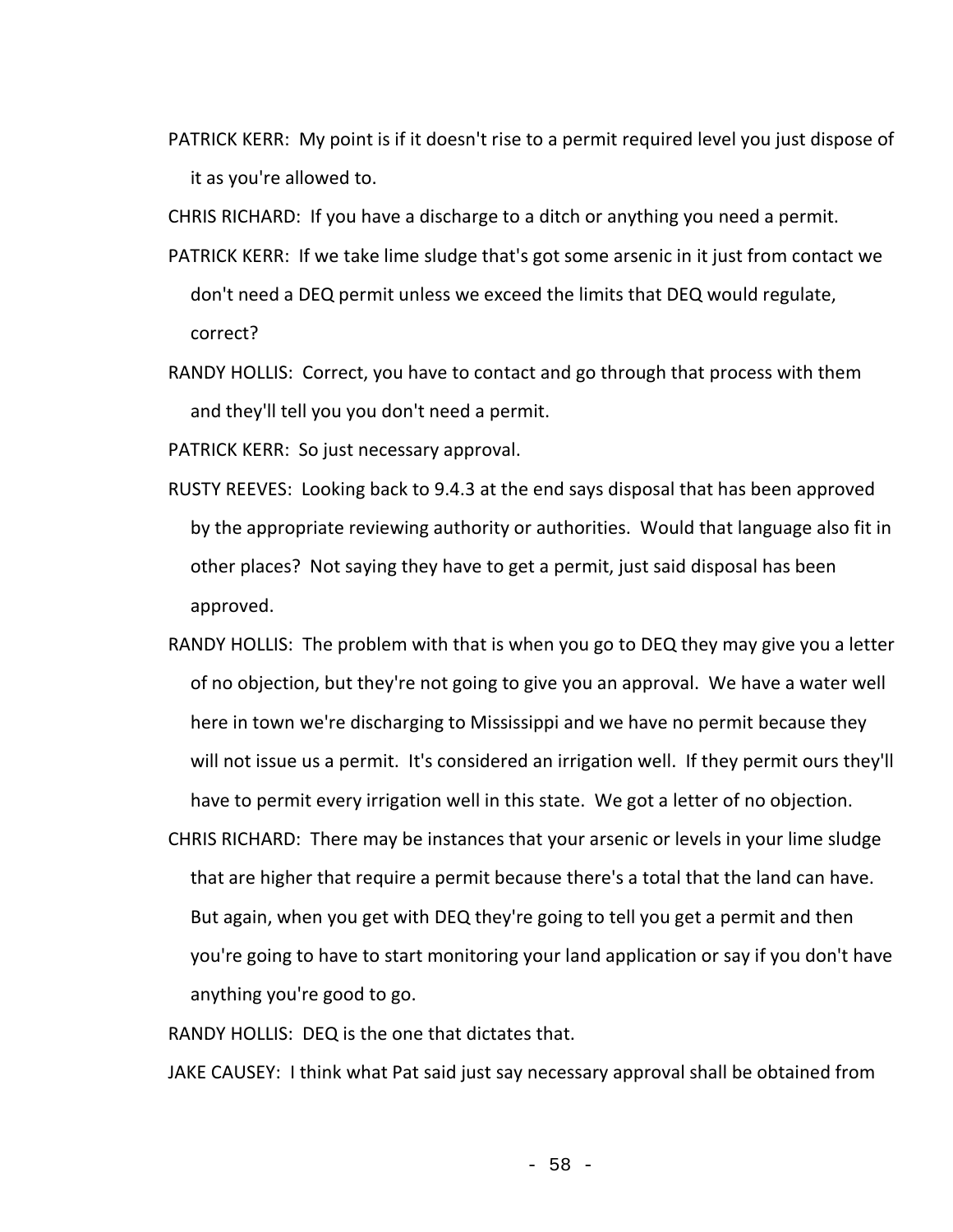LDEQ prior to, we can modify them to read exactly that.

RANDY HOLLIS: On page 2 you left a sentence there we wanted to take out. On page 2 3B we were going to take out the second sentence. Prior to land application chemical analysis of the sludge including calcium and heavy metals shall be conducted.

JAKE CAUSEY: On page 2 of 7 3B, we just need to delete the middle sentence.

PATRICK KERR: 9.4.2 B not 9.4.2.3 B.

JAKE CAUSEY: The next one 9.4.3 so just modify the end of that instead of saying disposal approved by the appropriate reviewing authority and I guess and necessary approvals have been obtained with required.

J.T. LANE: Is that 9.4.3?

- JAKE CAUSEY: Yeah. Maybe say and disposal has been approved by the LDEQ if required. The last sentence of 9.7. All you have to do is insert the word necessary in front of approval.
- J.T. LANE: I have four additional changes. Do y'all want to see a final copy? Are there any other comments on subchapter 9? We have four additional changes we are going to make. With that while we're working on that Greg if you want to do your subcommittee report. Heard you got stuck in traffic this morning.
- GREG GORDON: I'll run through it real quick. Thanks to Rusty, Keith, Steve who was at one of the meetings, Ms. Caryn and Sydney for helping us through the process. Try to do this as quickly as possible. Part 3 source, 3.0 under general. Change the reviewing authority to state health officer and other applicable reviewing authorities. And that same paragraph took out reviewing authority, put state health officer. In general design standards for new systems and sanitary survey. 3.1 surface water. It would be under design standard for new systems or improvements, also sanitary survey. Again, sanitary survey going forward depending on how the grandfather clause reads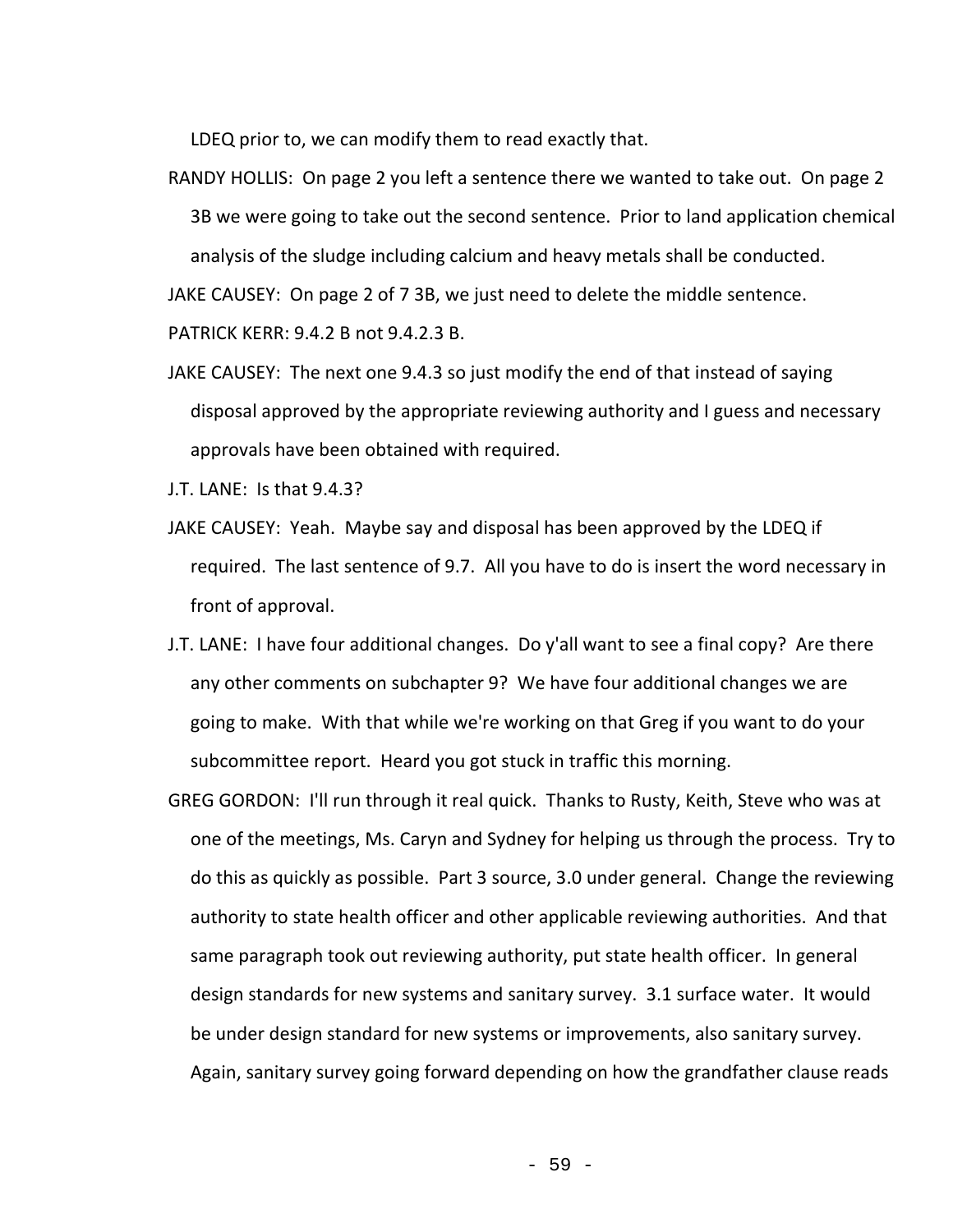when it's finally developed and approved. 3.1.1, if anybody has a question throw something at me, get my attention, please do. 3.1.1 quantity, no real changes to this. It would be under design standard for new systems and/or improvements, enforced on sanitary survey. 3.1.2 quality. No changes within this we discussed at the subcommittee meeting. It would be under design standard for new systems and improvements and of course sanitary survey. 3.1.3 no portion of this will be placed in the new standards. Minimum treatment. 3.1.4.1 design of intake structures shall provide for and A included as determined by the state health officer. Subsection C frazil ice was deleted. Proposed to be deleted. No other changes and that would be under design standards for new systems and improvements and the sanitary survey. 3.1.4.2 raw water pumping wells shall. No changes, however the design standard for new systems and improvements subcommittee members thought this section should not be enforced on sanitary surveys and should be discussed in the to be developed grandfather clause. DHH representatives thought this language should be enforced in sanitary surveys. All of those in attendance at that meeting agreed that section needs to be consistent with language in part 2 sections 2.20 and 2.5. 3.1.4.3 off stream raw water storage reservoir. No changes were discussed or at that subcommittee meeting. It would be design standard for new systems and/or improvements on the sanitary survey. 3.1.5. Zebra mussel control. Title would proposed be changed to nuisance plant or animal control. Subsection B plant would be deleted and facility utilized in its stead. Subsection F the control zebra mussel would be deleted and add the language nuisance plant and animal control. It would be enforced on the design standard for new systems and/or improvements and enforced on the sanitary survey. Under 3.1.6.1 site preparation under impoundments and reservoirs. Subsection C delete or take out reviewing authority

 $- 60 -$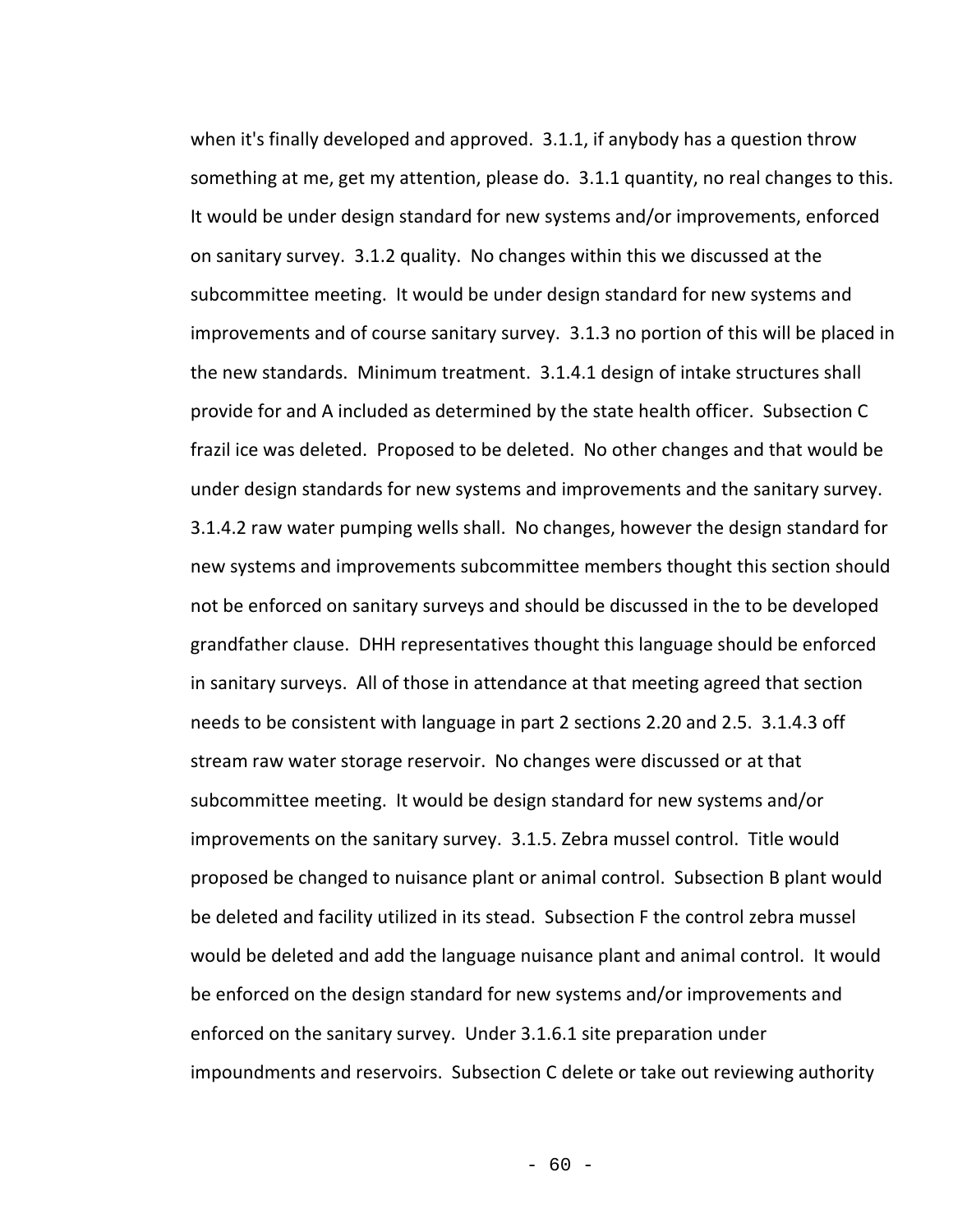and instead add Department of Natural Resources, Office of Conservation and state health officer. This would be under design standard for new systems and/or improvements and enforced on the sanitary survey. Under 3.1.6.2 construction may require, that section was proposed to be deleted. 3.1.6.3 water supply dams. Said say be taken out. 3.1.7 security also be taken out. Considering security has been discussed in a number of other sections. 3.2 groundwater. Under 3.2.1.1 source capacity. That whole section that's going to be a design standard for new systems and/or improvements. 3.2.1.2 number of sources. This gets into the two sources. Design standard for new systems, also enforced in the sanitary survey for those water wells designed, permitted, constructed after the date be specified with the developed grandfathered clause. The requirement needs to be discussed during the development of the grandfather clause. This is something that all the subcommittee members felt should be done. Other discussion during the subcommittee meeting centered around the required two sources as a recommendation only and/or a secondary source based upon a number of connections. There was also some talk about, and the person I talked about this at the break about, just two sources become that people just need to know that's the level playing field for everybody going forward in the future. Just going to have to live with it. But knowing that number of sources is an issue for developers and others, home builders and such statewide, so I assume whatever happens with this will be closely monitored by those who are interested in the to be developed standard. 3.2.1.3 standby power. The design standard for new systems also enforced on sanitary surveys for those water wells designed, permitted, constructed after the date specified to be developed grandfather clause. Again, subcommittee members felt the requirement needs to be discussed during the development of the grandfather clause. And this section needs

- 61 -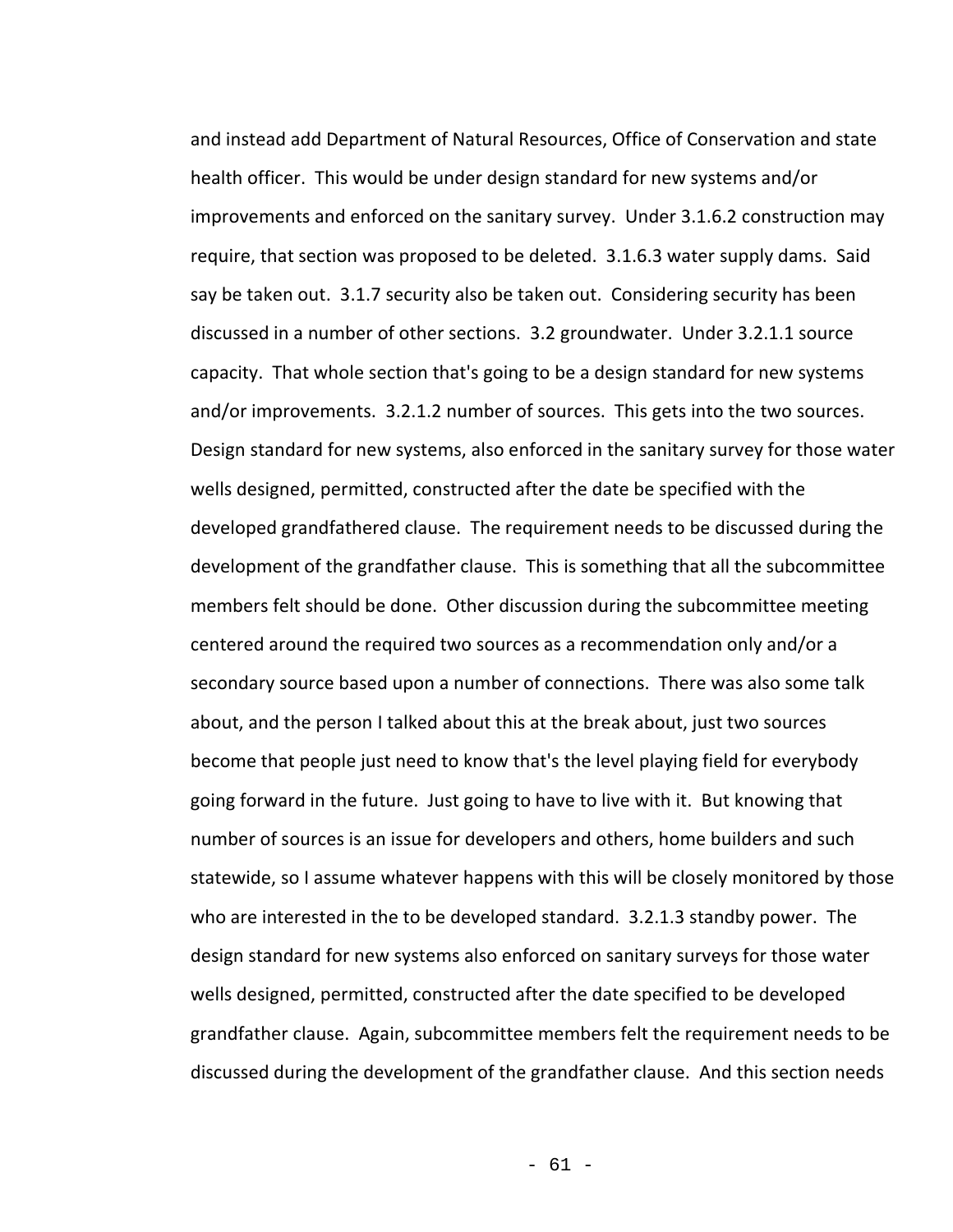to be coordinated with part 2 section 2.6. 3.2.2 quality. No changes to that, but a design standard for new systems and/or improvements enforced on the sanitary survey. Microbiological quality. No changes to that, but a design standard for new systems and/or improvements and enforced on the sanitary survey. 3.2.2.2 physical, chemical, radiological characteristics. Be a design standard for new systems and/or improvements. 3.2.3 well location. Deleting 3.2.3.1 reviewing authority and adding state health officer. And adding the sentence at the end to say Department of Natural Resources, Office of Conservation, other groundwater authorities shall be consulted relative to proper groundwater development. It would be a design standard for new systems and improvements. Subcommittee members pointed out that the language in the this section is already covered in administrative code part 51, part XII 327.A.2 Most subcommittee members and DHH representatives pointed that out. 3.2.3.2 continued sanitary protection. Fencing of the site may be required by the reviewing authority was proposed to be stricken. We had design standard for new systems and/or improvements. And 3.2.3.3 wellhead protection. The word plan would be deleted and read a wellhead protection assessment. It would be under design standard for new systems and/or improvements. In 3.2.4 general well construction right under that 3.2.4.1. No changes. You can see it would be a design standard for new systems and/or improvements. 3.2.4.2 minimum protected depths. No changes, however it was noted that it would be a design standard for new systems and/or improvements. It's already covered in part 12 so they may not need to be actually included. In 3.2.4.3 surface or temporary steel casing, a design standard for new systems and/or improvements. No changes to that. 3.2.4.4 permanent steel casing pipe. No proposed changes aside from the design standard for new systems and/or improvements. Subcommittee members also noted similar

- 62 -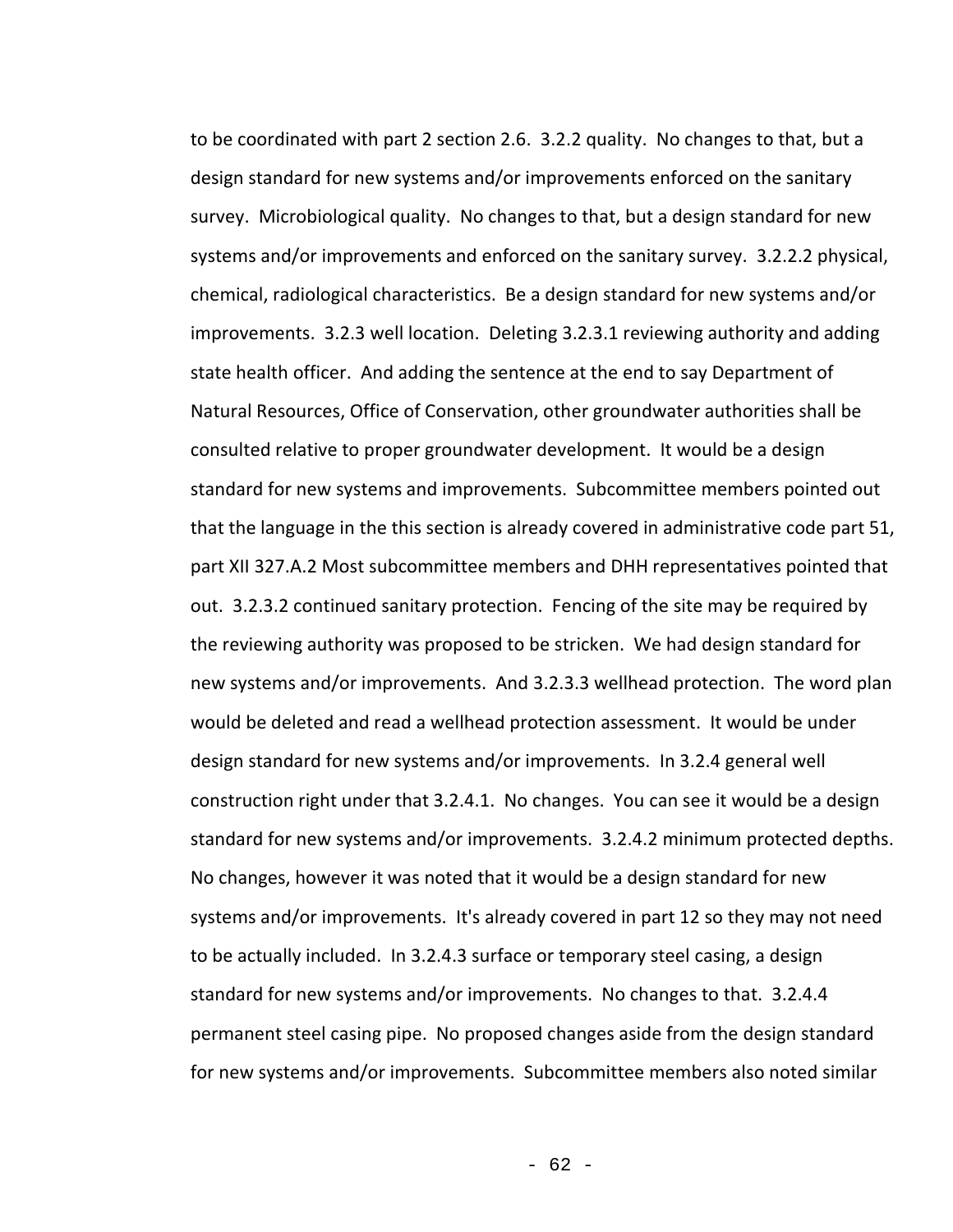language in administrative code 56:I325 D F and H. 3.2.4.5 PVC well casing. Again, no changes. However design standard for new systems and/or improvements. The subcommittee also noted similar language in other portions of the administrative code. For 3.2.4.6 other nonferrous casing materials. Design standard for new systems and/or improvements. 3.2.4.7 packers. Design standard for new systems and/or improvements, changes to any of that. 3.2.4.8 screens. No proposed changes to that. Design standard new systems and/or improvements. Subcommittee members also noted similar language in parts of the administrative code already. Giving this redundancy. 3.2.4.9 grouting requirements. There were no changes discussed to any portion of that section. However, at the very end of it the subcommittee members noted similar language in the administrative code currently exists. 3.2.4.10 upper terminal well construction. No changes. And actually there were no proposed changes to the rest of any of those sections. And design standards for new systems and/or improvements. Getting down to 3.2.5.2 plumbness and alignment requirements. Would be a design standard for new systems and/or improvements. 3.2.5.3 geological data shall be a design standard for new systems and/or improvements. 3.2.5.4 retention of records would be enforced on the sanitary survey. Under 3.2.6 aquifer types and construction methods, special conditions. Under sand or gravel wells would be a design standard in that language, no proposed changes to it. Would be considered a design standard for new systems and/or improvements. 3.2.6.2 gravel pack material. No purposed changes to any portion of that section. All under design standard for new systems and/or improvements. Under 3.2.6.3 no proposed changes to any of that language. It would be considered a design standard for new systems and/or improvements. 3.2.6.4 infiltration lines. No proposed changes to any of that language, but considered a

- 63 -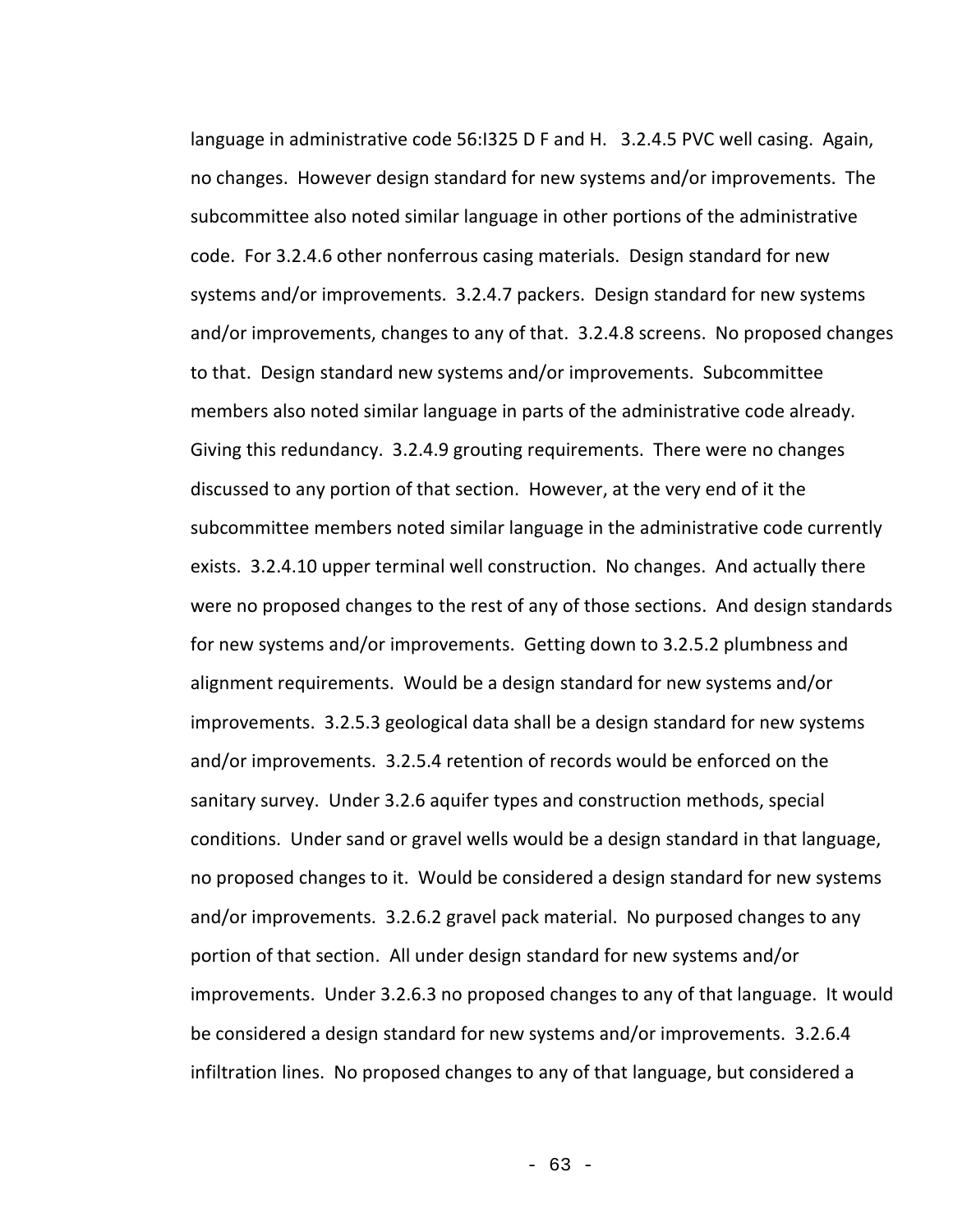design standard for new systems and/or improvements. 3.2.6.5 limestone or sandstone wells. No changes to that language. Design standard for new systems and/or improvements. 3.2.6.6 naturally flowing wells, no changes to that language. However design standard for new systems also enforce sanitary surveys for those wells designed, permitted, and constructed after the date specified in the to be developed grandfather clause. Subcommittee members felt the requirement needs to be discussed or developed in the grandfather clause. Other discussion at the subcommittee meeting concerned the language in A and the need to clarify quote require special consideration and in B relative in the to be developed grandfather clause. In 3.2.7 well pumps, discharge piping, appurtenances. Really no changes, any proposed change to the language. And that, since we've been here a long time, that's all throughout the rest of this subcommittee report. There were no proposed changes to any of the language. Anybody has any questions?

ROBERT BROU: On 3.1.5 change the title to nuisance plant or animal control, but in the very next sentence you still have control.

GREG GORDON: Okay, thank you.

- PATRICK KERR: On that same page 3.1.6 C I think DEQ has requirements for well abandonment. It has nothing to do with the threat of inundation. It's when it's no longer useful it has to be abandoned and that is an issue because 20 years later you find the well that people have been throwing things down for years if they are no longer in use.
- GREG GORDON: Department of Natural Resources, Office of Conservation, Louisiana Department of Environmental Quality and the state health officer.
- PATRICK KERR: I don't know if DNR has a standard for well abandonment, but other than for oil and gas. But for water wells it's DEQ, right?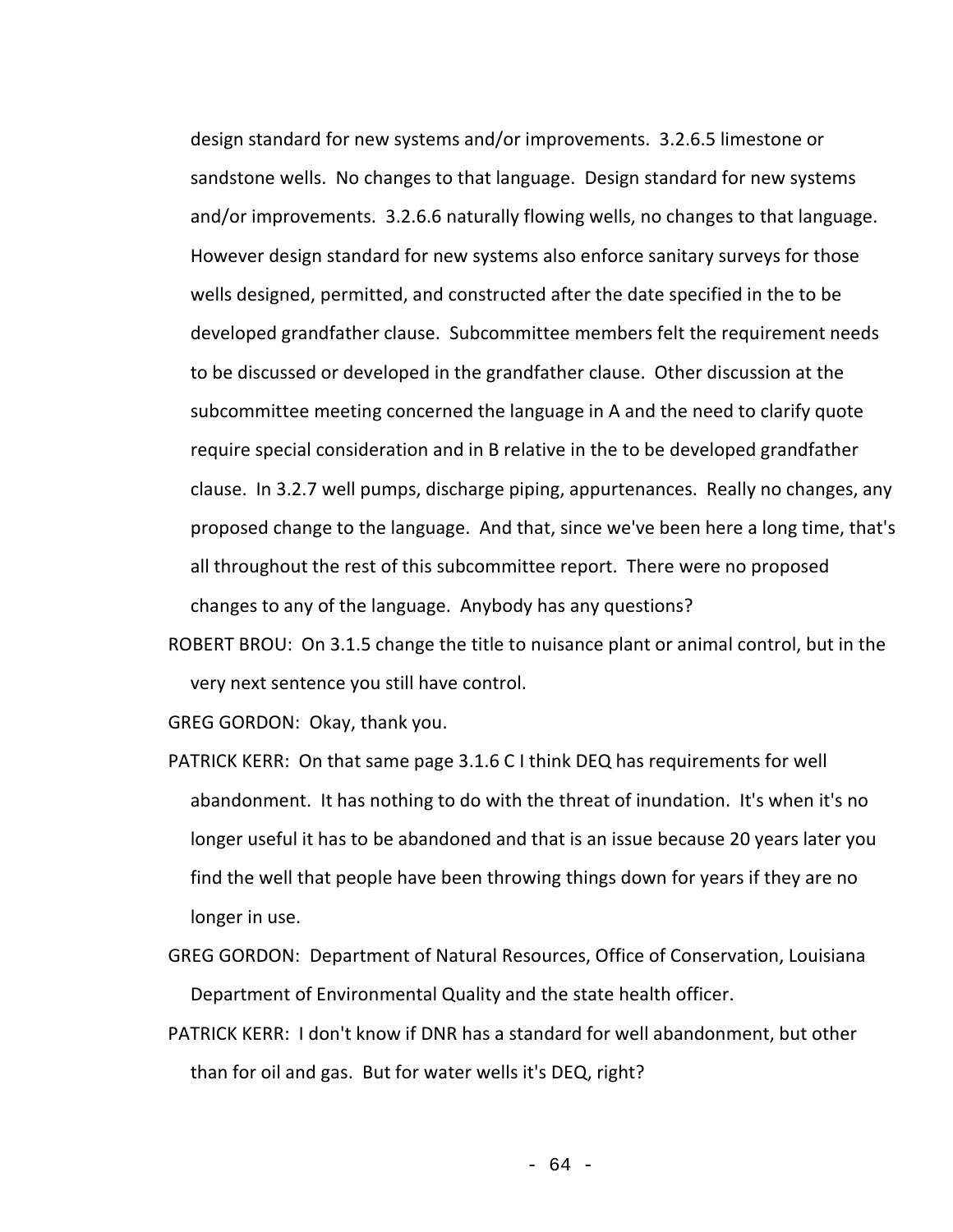GREG GORDON: I think that was something Mr. Sydney actually really recommended. JAKE CAUSEY: DNR. It used to be DOTD and now it's DNR.

PATRICK KERR: My issue is it's not if wells will be inundated, they should be properly abandoned if they are no longer used as a water supply.

CHRIS RICHARD: Not necessarily. There are some wells, we have one in North Louisiana, they still have in service and they're using it with USGS to collect samples. It's not being used for a water source anymore, but a potential exists so they're not going to plug it, but periodically run it.

GREG GORDON: 3.1.6.1 site preparation and under C abandonment of all wells.

- J.T. LANE: On 3.2.3.3 wellhead protection there's an assessment done, let's say the assessment assesses that you need a plan, should we add that?
- GREG GORDON: The subcommittee discussed striking the word plan and adding the word assessment. You're asking that if the assessment says you should have something then you should have some kind of plan?
- J.T. LANE: I like doing an assessment, but if they come back and say you need some sort of plan to respond to any need identified, should we, and maybe I don't understand it fully.
- JAKE CAUSEY: I did have one comment in that same section 3.2 and 3.2.3.3 the wellhead protection can kind of go up to a mile radius from the well. But one thing, I don't know if it was brought up, I'm sure many of you know what we've been doing on plan reviews and permits for water wells as far as continued sanitary protection is that so when we permit we want to make sure the distance from sewer treatment plants, sewer mains, storm sewers, all those things are within the appropriate distance, but required 50 foot radius of ownership and then a 100 foot radius of control meaning outside that 50 foot radius could be servitude or some other type of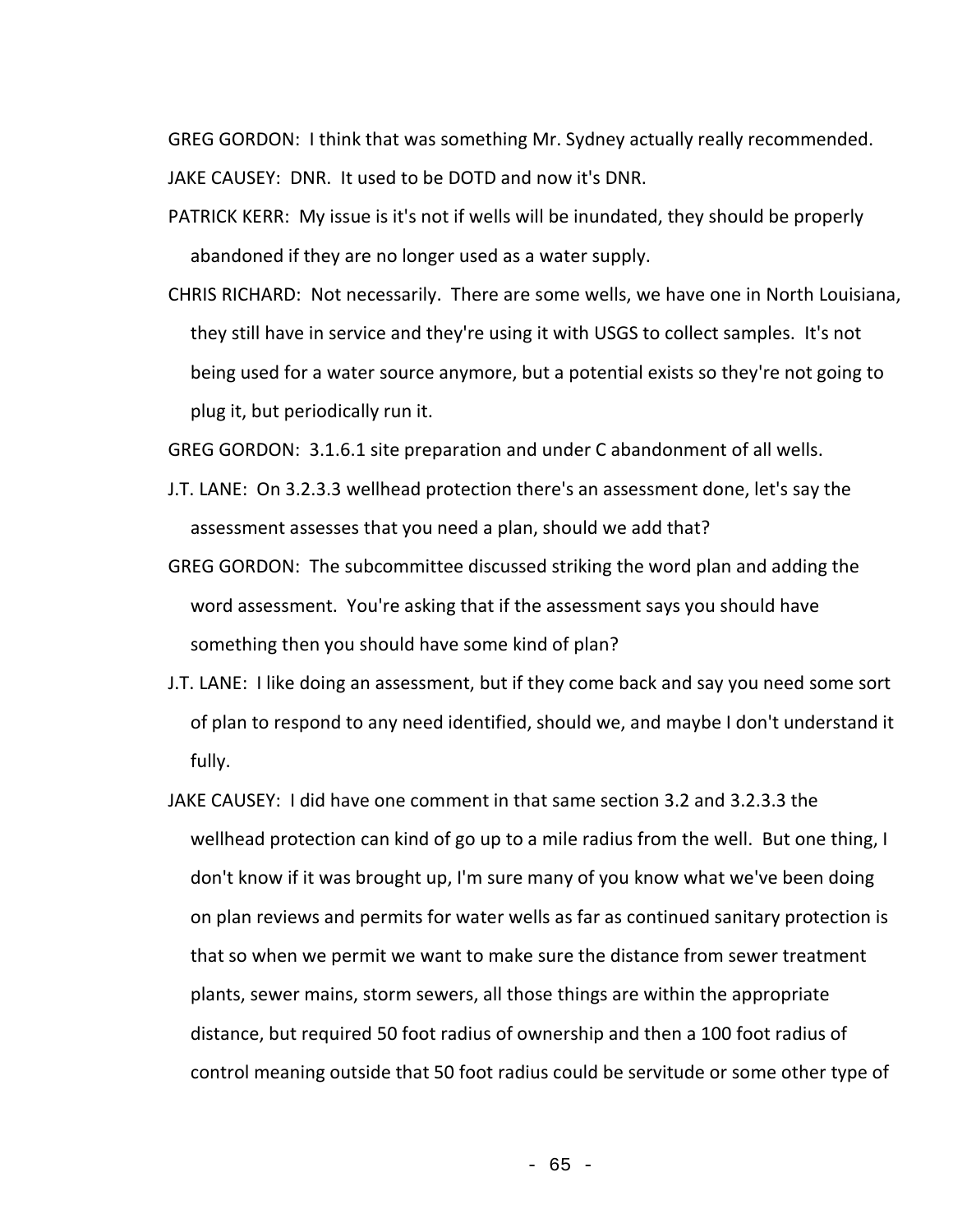thing. I think that's something that we should meld into here so that engineers and all have that on the front end. We were trying to find a happy medium I think. GREG GORDON: I know one system in our area had that issue, especially when you're under sanitary survey and trying to do your secondary well. I agree we need to go through some of these permeations because the company was trying to do they had 98 feet, that wasn't enough. So they went in and got the extra 2 feet, a 100 feet. But then past that there was a property line with empty property and they couldn't get an easement and it got rejected because the potential that someone may put a septic system on that piece of property right after the 100 foot radius. They couldn't get the person to relinquish it or anything. That company is going through their best efforts to put in a secondary well site.

JAKE CAUSEY: It only has to be a 100 feet away. If you own up to a 100 feet away then beyond that somebody puts in a sewer plant wouldn't be a violation of the code.

- RUSTY REEVES: But if they only own a 100 foot. Put the well in the middle it was 50 from each property line.
- GREG GORDON: The way it was explained to me, there it is, I got my 100 feet, it's the piece of property right next to it. I can't get any control on that. Because there's an unknown as to what's going to happen and there's no central sewage there.
- JAKE CAUSEY: If you have a 100 foot radius like that's the distance you can put a treatment plant a 101 feet away from a public supply well to meet the code. If they own a 100 foot radius then beyond that should not be an issue. If it is, let me know and we will address that.
- CHRIS RICHARD: If someone has a well in that situation and worried about a waste water plant they have to come to you for a permit. When y'all are reviewing the plans on the location do y'all look at location to wells to prevent someone from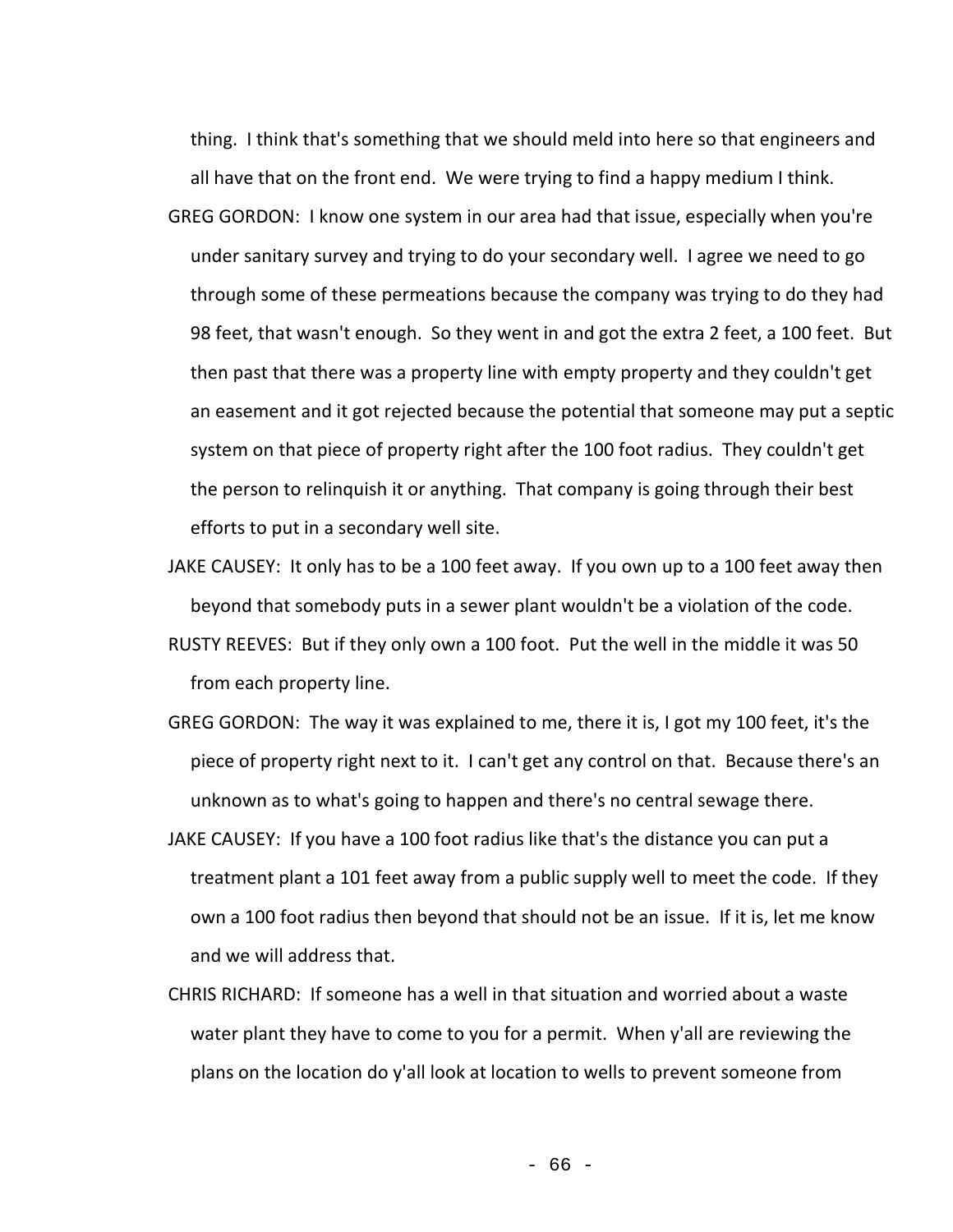constructing?

JAKE CAUSEY: Yeah, we try to. A lot of them are going to be individual sewage plants that go to the health unit. They may or may not know where a water well is. The guy installing a plant may not know where a water well is. Really typically more relevant to individual sewage. As well as other things people build a shed and stick God knows what right next to well sites. That's the policy that we've been permitting under a 50 foot radius ownership by some feet. If you have 98 feet I think we can live with that.

CHRIS RICHARD: If you're up against a highway that has a 100 foot right of way then you can use that with the right away as part of your distance.

JAKE CAUSEY: In certain places the right of way, yeah.

CHRIS RICHARD: On 3.2.4 10 D we're back to that 100 year flood and the level of highest flood of record on the well casing. Again, the highest known flood elevation.

RANDY HOLLIS: We're saying 3 feet here, do we standardize on 3 or 2?

CHRIS RICHARD: Everywhere else it's 1.

RANDY HOLLIS: The same above the 100 year flood elevation.

CHRIS RICHARD: I think we should and take out the highest known flood of record.

- JAKE CAUSEY: I am trying to remember the casing has to be 12 inches above the ground, but with respect to the 100 year flood.
- RANDY HOLLIS: One of my questions, where are we going to put into this, or is it specified somewhere, about minimum distances to wet wells, or manholes, or to storm water? All those requirements we have to meet I don't see it in here. You're talking about adding all those in here?
- JAKE CAUSEY: Yeah, I think they were referenced in the subcommittee report in a particular section.

RANDY HOLLIS: In another part of the Louisiana administrative code?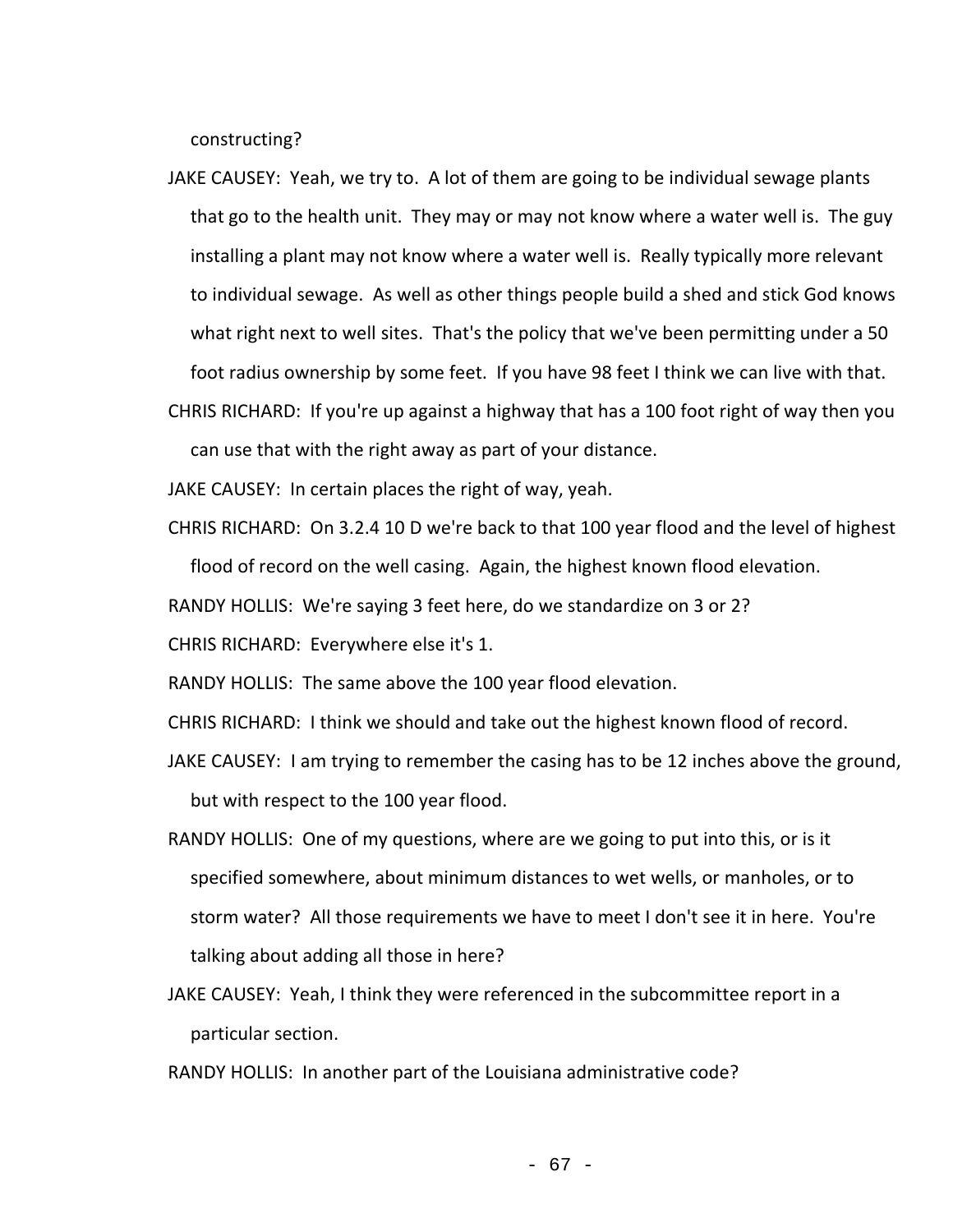PATRICK KERR: State sanitary code already. There is a table of distances.

RANDY HOLLIS: And so that will still apply?

CHRIS RICHARD: It will all be incorporated as one document.

- RANDY HOLLIS: That's what I thought we were going to bring it in. On the next review we can have that table.
- JAKE CAUSEY: This was just the initial subcommittee report. When we get to that it will be in there.
- RANDY HOLLIS: I guess one of the things I'm going to ask is for a full depth grouted well that's 2000 feet deep do we have to be X distance away from a storm drain or manhole because we're 2000 feet fully grouted. There's no way. Can we see some relaxing on some of these firm requirements of storm drains and manholes?
- JAKE CAUSEY: I don't see any point to put them closer. I don't know why we would want to put them closer to the well for any purpose. Regardless of routing, I wouldn't want to put it closer to the well. I'm good with what we've got. I wouldn't want to relax it.

CHRIS RICHARD: Compare with DNR standards to make sure we're not conflicting.

- JAKE CAUSEY: That was kind of a whole joint thing with DOTD many years ago. It will be incorporated.
- PATRICK KERR: So you'll take this and look at the department's comments next, correct?
- J.T. LANE: Yes. Questions or comments on 3? Great job Greg, thank you. Laurie has given y'all an updated part of subchapter 9 with the four last changes we made. Page 2 of 7 deleted second sentence 9.3 D. And on page 4 of 7 the top of the page 9.4.3 at the end inserted DEQ required. And then on page 7 of 7 at the end of the last sentence 9.7 and the last sentence of 9.8 we edited that approval shall be obtained